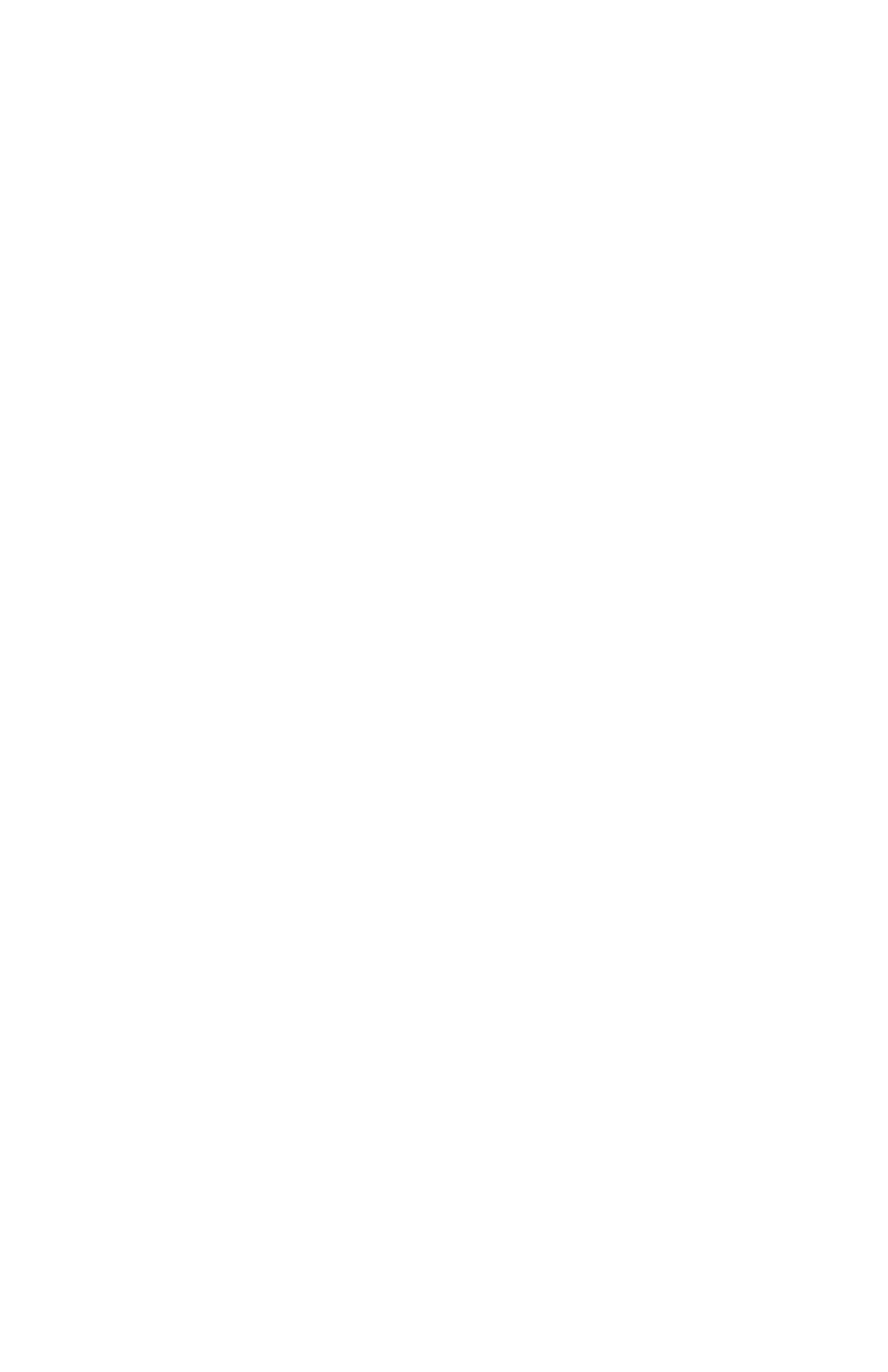Saida & Autumn

A MENSURA COLLEGE NOVEL

## ARILIN THORFERRA

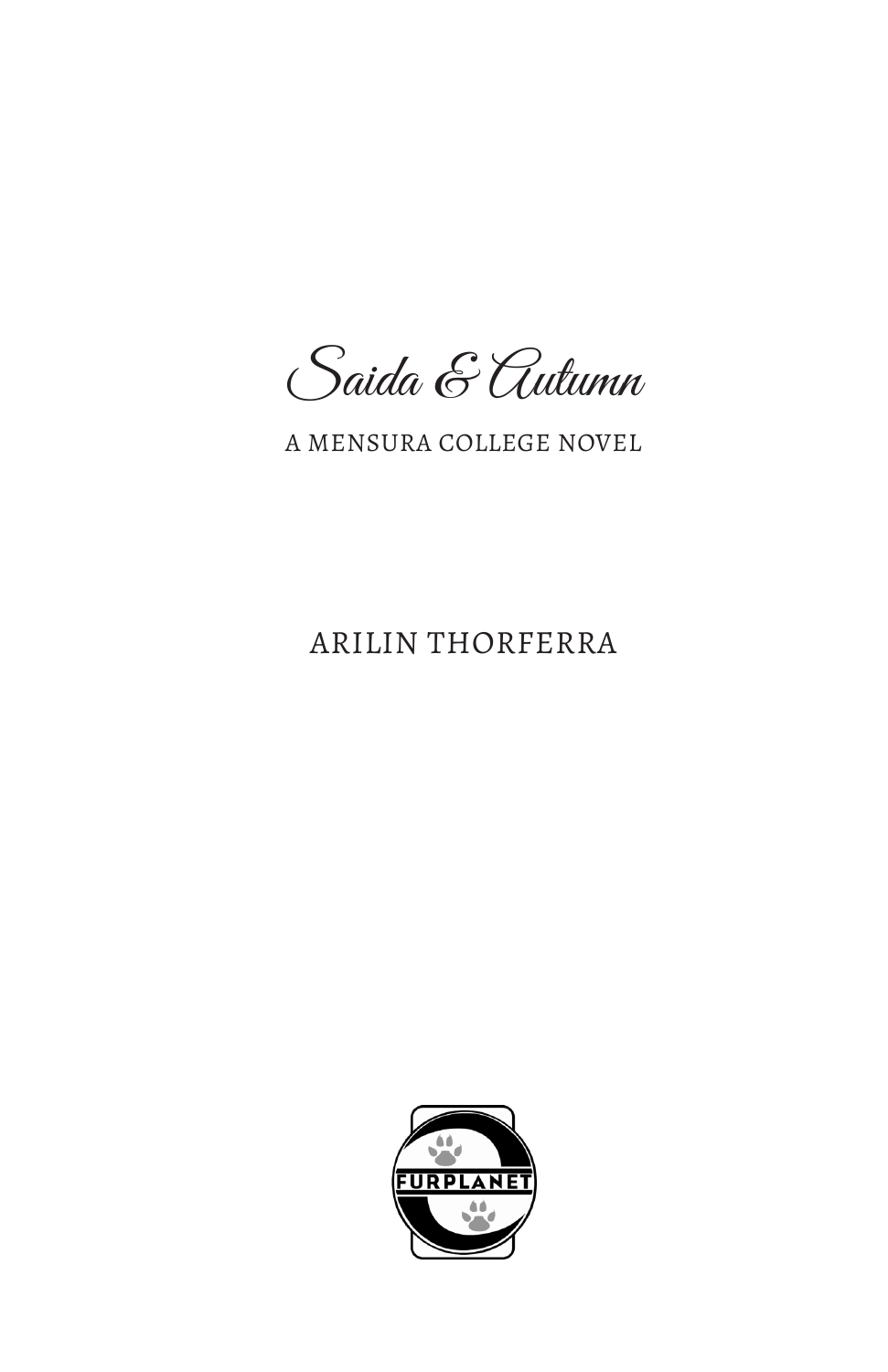Copyright © 2022 by Arilin Thorferra. All rights reserved.

Published by FurPlanet Productions, Dallas, Texas

No part of this book may be reproduced in any form or by any electronic or mechanical means, including information storage and retrieval systems, without written permission from the author, except for the use of brief quotations in a book review.

Cover artwork © 2022 by Ransom Dracalis

First Edition, June 2022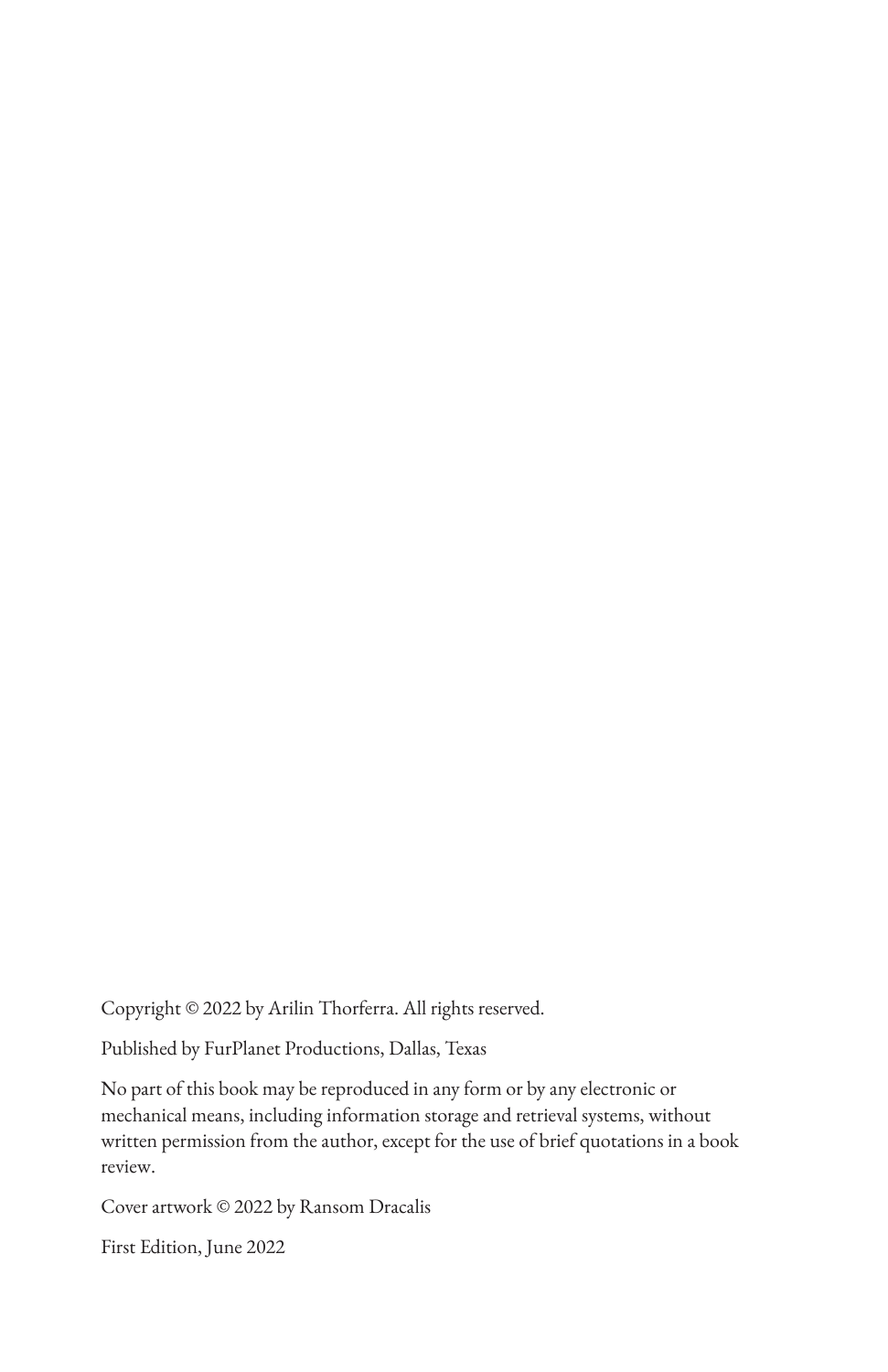Preface

So, this started as roleplaying. Sort of. But not really.

Let me back up.

Many years ago, when dinosaurs roamed the earth and internet forums were still popular, a forum called BigFurs started a shared world setting: "BigFurs Community College." Contributors brought their ideas and characters to a loosely defined scenario of a mixed-size college, and wrote a shared ongoing story in that setting. My character Arilin Thorferra became a professor there, despite her first story appearance, "Cheating at Solitaire," casting her as a sociopathic villain. I folded in what she'd done on FurryMUCK as canonical for BFCC, as she'd become decidedly less villainous over time. (She also obviously became a pen name—and, yes, to a degree her author's fursona. Is Arilin-the-character supposed to be the author of the stories under her name, including this one? I don't think so, but never say never.)

BFCC was nominally contemporary, but had magic and mad science and aliens and God knows what else. It was glorious fun and conceptually, a steaming hot mess, with no regard for worldbuilding consistency and power balance. While it faded into furry history, I took inspiration from it as part of Arilin's background as she moved away from being a villain. The ever more byzantine back‐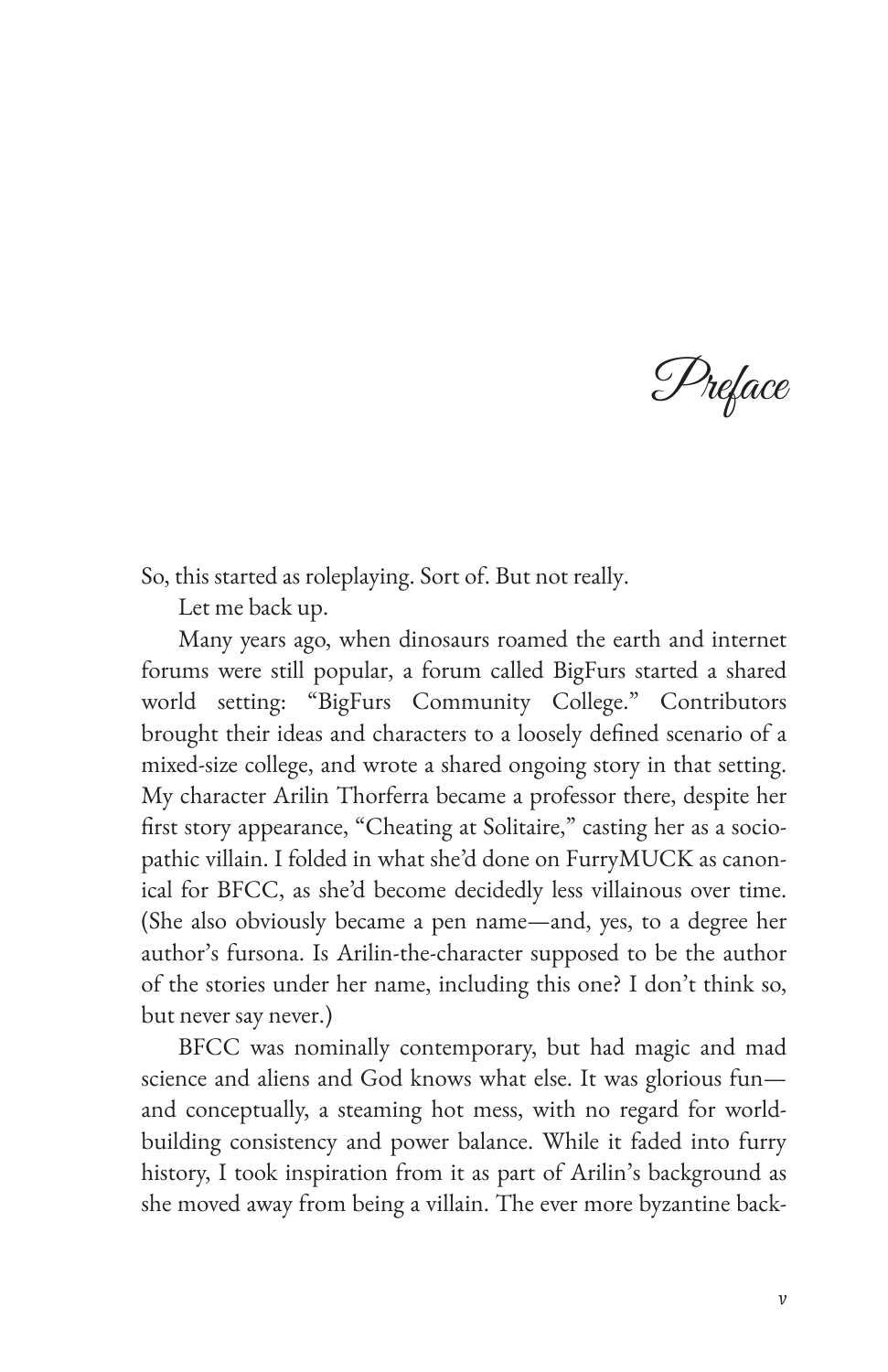story drew from it as well as ideas—and even other characters—from the nebulously defined "world" of FurryMUCK.

Eventually, I decided I wanted to make Arilin's life story make some kind of sense as a story. Her journey remains dubiously fantastical—as you may glean from *Saida & Autumn,* Arilin is the unwilling heroine of a redemption-arc portal fantasy that's never been written—but her new setting has its own identity and own world with its own rules.

The story "Teacher's Pet" introduced the new Mensura College and provided glimpses of the college's uneasy relationship with the (normal-sized) town it's adjacent to, as well as hints of the larger world's history. When I started my Patreon, I decided I'd do a larger Mensura College story. Originally, I planned on a longer sequel to "Teacher's Pet," but a tossed-off joke ended up leading me somewhere else entirely. The joke? That Saida, Arilin's cousin, should have a goth bunny girlfriend. And, well, here we are.

At the time I finished, this was the longest macrophile story I'd written. It's also the first story, macro or otherwise, I've written that's a romance front and center. It was written in 2018 and 2019, and reedited in 2021. Publishing this in 2022 gets it out later than I'd planned, but [gestures wildly at 2020].

I won't lie: Mensura College is *still* a bit of a hodgepodge, and there's something awkward about creating "canon" versions of role‐ playing characters—especially the one I share a pen name with. On the other hand, it's fun to actually *have* canon, story-appropriate versions, and to bring out bits and bobs in my head that haven't been shared before. Writing this, I fell in love not just with Autumn but with Saida, too, who may surprise folks who know her only from non-canon jokes/vignettes. I hope you love them as much as I do.

*– Arilin*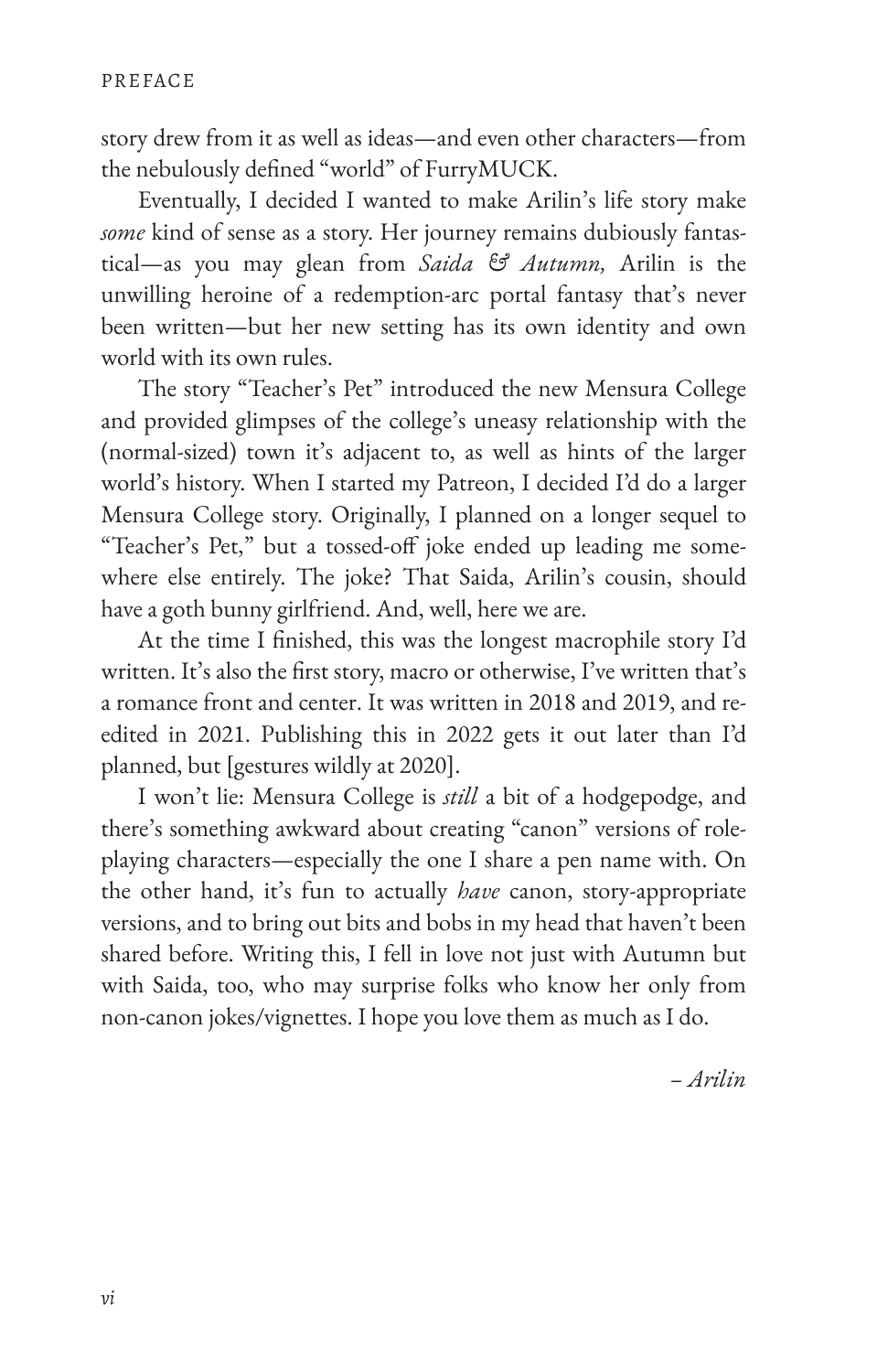CHAPTER 1 The Beanstalk

Two months past her twenty-ninth birthday, Saida Talirend could still usually pass for a college student, but she'd begun to feel self-conscious about it, as if her monthly stays at Mensura College perpetuated a kind of fraud. As a relative of a tenured professor here, though, she had the right to rent a little studio in the staff housing area—and there weren't any places off the campus a cat woman whose ears broke the eighty-foot mark could fit.

Mensura's Student Union building was a marvel of crazy engineering. Set into the side of a hill, giants entered at the ground level and littles entered from the hillside at about her waist level. They had more effective space available, getting in several floors where the giants had only one. She'd overheard giant students grumble about that, but it never bothered her. Giants weren't normal-sized here, after all—they were, well, giant. That had become the appeal for her, what drew her back regularly: being in a world where nearly everyone and everything felt toy-sized was magical.

Areas where the sizes mixed freely, though, were even *more* magical.

She'd been coming to the college two years, after improbably reconnecting with her cousin Arilin—now even more improbably a professor here—and it still seemed like a storybook every visit. The college's clever design subtly kept students of different sizes apart as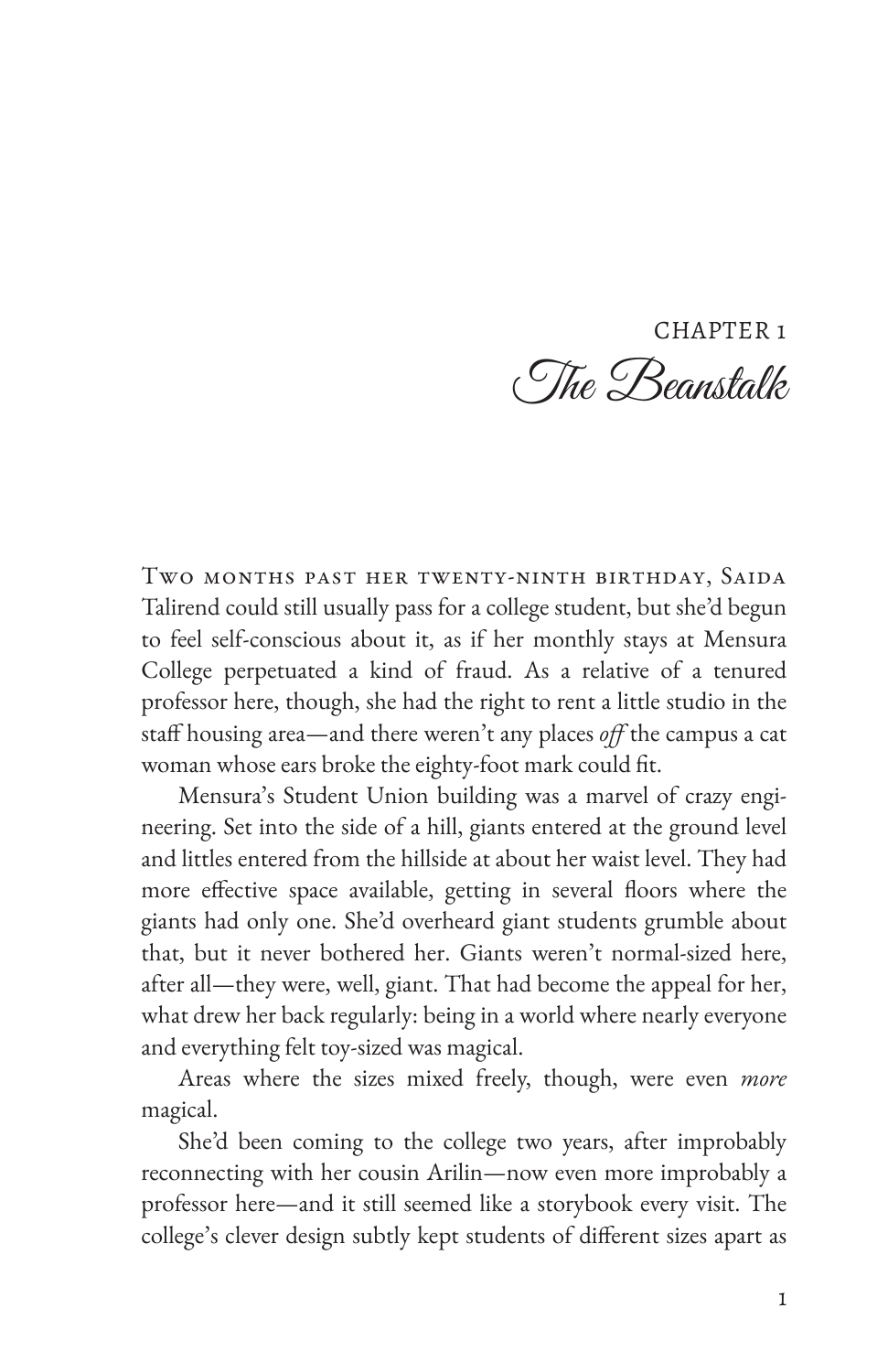much as possible, but some spaces deliberately mixed things up. Her favorite of those places, by far: the Beanstalk.

Most of the cafés at the Union tacitly segregated patrons by size. The Beanstalk, though, had floor-to-ceiling posts made to look like huge, thick vines, with "leaves" holding groups of tables at various levels—very often right over tables sized for giants. Littles could also sit "on" the bar at a separate raised bar. Catwalks criss-crossed the space everywhere, artfully arranged to be out of any giant walking paths. On her second visit, Saida realized at least two servers handled each table, one little and one giant. Food orders would always be brought out by someone at the scale of the diner, but they might well be taken by someone on the opposite end of the spectrum.

Originally Saida doubted the genius of the design outweighed the sheer madness of mixing giants and littles with alcohol and food. But her cousin assured her no one had ever been accidentally, let alone intentionally, killed, and the serving staff maintained a legendarily zero-tolerance policy for bullying. That didn't stop them from displaying a deadpan sign behind the giant bar reading 0 PATRONS EATEN TODAY.

The pizza pub was maybe half full as she stepped inside, lively but not so crowded that she had trouble finding a seat at the counter. As usual, she caught people turning to stare across or up at her, depending on their size. She suspected at least half were doing a double-take to confirm that, no, Professor Thorferra *hadn't* just walked into the Beanstalk in denim shorts and a fashionable T-shirt. They didn't look that similar—Saida had creamy fur rather than snow white, strawberry blonde hair, green eyes rather than blue but she got mistaken for Arilin regularly.

It only took about ten seconds before the little tabby cat bartender, rather than the dog her size, looked up toward her and waved. "Hey!" He smiled, not in the least fazed by a customer who could swallow him whole. "What can we get you?"

"The black lager and a slice of pepperoni and mushroom."

He nodded, punching a few buttons on his touch screen. "It'll be right out."

"Thanks."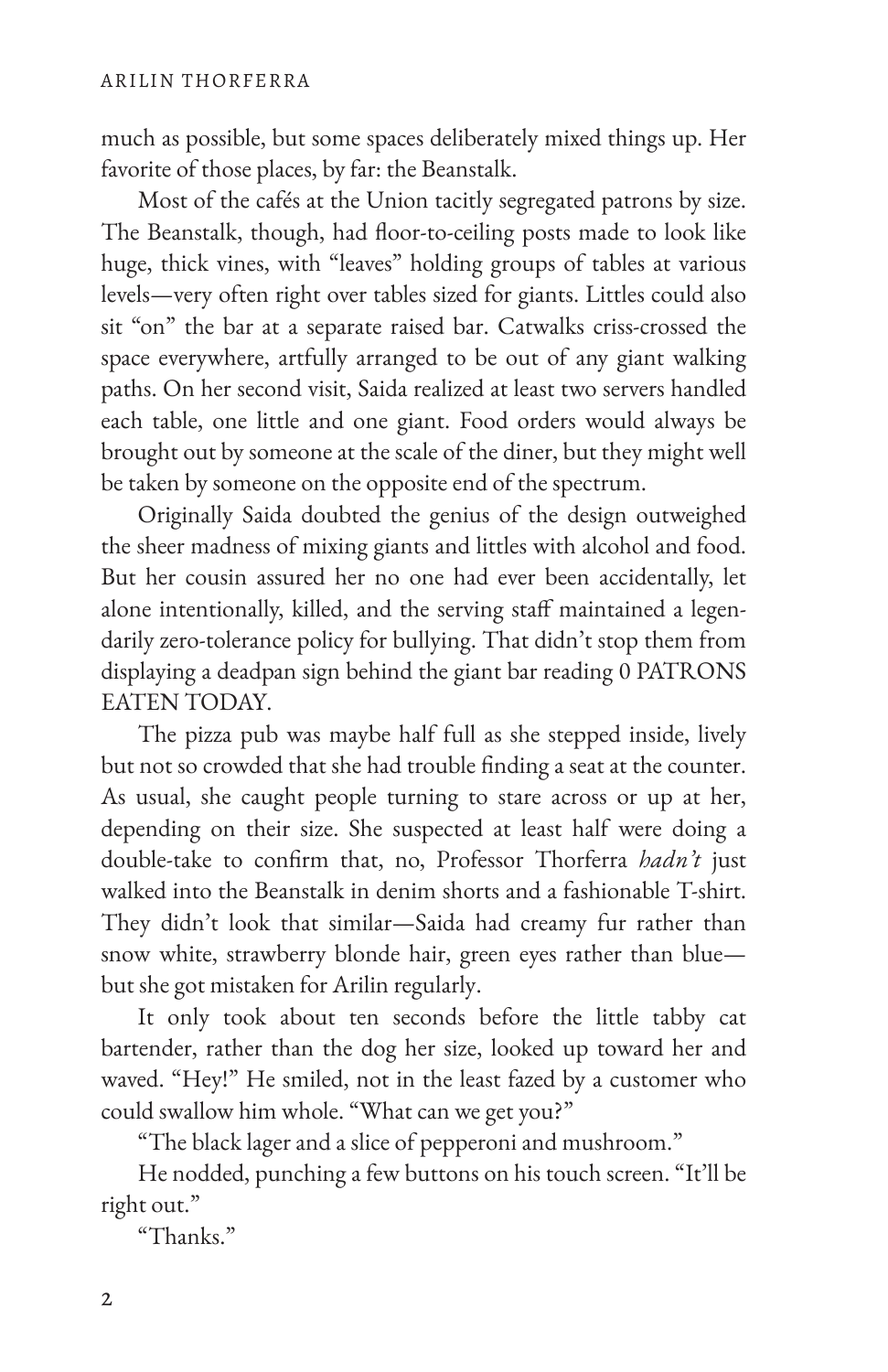She spun around on her stool slowly, looking around the room again. Maybe it wasn't as busy as she'd first thought; there were just a few groups—two ones her size and an especially rowdy, all-fox-guy one at the little bar—and a handful of loners like herself, noses in textbooks and half-forgotten glasses of beer or soda to the side.

No: *nearly* all the loners were like that. The exception sat alone at a dark table in a corner, a rabbit with fur so white it looked almost unnatural. She'd accented that with black eyeliner, brow highlights, and even lipstick, then kept her wardrobe just as black, too. Jeans with so many lateral rips across the legs it was a wonder they still held together held fur-tight to her, and an oversized, plain black tee-shirt slipped off of one shoulder. Her hair offered the only break from the stark monochrome style. Most of the long strands falling down past her chest maintained a deep black, but streaks of red, orange, and green ran throughout. It wasn't a look Saida usually found attractive, but she felt her heart speed up just a beat or two.

Suddenly the bunny girl looked straight at Saida. Her eyes narrowed. Probably thinking *Shit, that's not Professor Thorferra, is it?*

But it could also be because Saida had been looking at her so intently. The cat #ashed her a small, hopefully disarming smile. After a moment the rabbit's posture relaxed into a slouch and she gave a small smile back, picking up her drink.

The giant bartender set her beer down, along with shakers of red pepper and grated cheese.

She leaned toward him. "Who's that?" she said softly.

"Who?"

She nodded toward the corner.

The dog, a handsome retriever type, tilted his head, one ear flopping over. "Don't know her name, sorry. I've seen her around campus, and here occasionally. Think she's a MAP student."

"Huh." Saida nodded. "Thanks."

"MAP" was the Magical Arts Program. So Goth Bunny was a sorceress in training? That gave her some pause. Her past experience with magic was mostly as a target.

She glanced toward the rabbit again. Now she'd leaned forward, elbows propped up on her table, arms crossed, giving Saida a one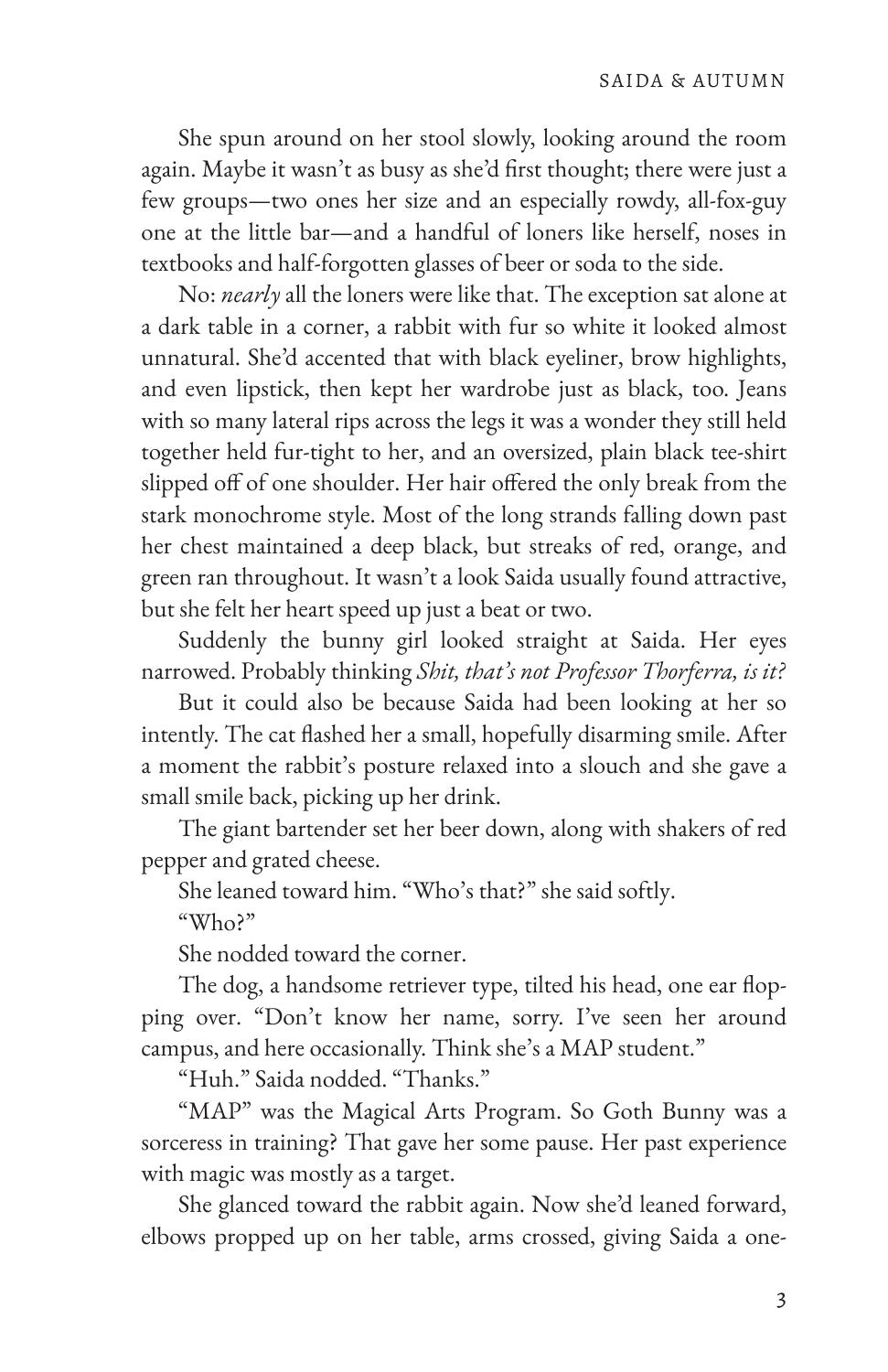raised-brow look. The cat flashed another smile, slightly sheepish. This time, the rabbit didn't smile back; she nodded at an angle, eyes flicking down and up again. Toward the seat opposite her? Was she inviting Saida to come over?

The laughter from the group of littles on the bar grew more raucous, coincidental to her smile. Or maybe not. Her ear swiveled to focus on their conversation.

"—lesbo giants—"

"—really be a dyke if you're not really a—"

She glanced down with a sharp frown. A couple fell quiet, ears lowering, but one of the ones who'd been speaking yelled up, "No offense, big girl. We're just saying."

"You're 'just saying' what?" Saida kept her voice low and deliber‐ ately foreboding. The dog behind the counter flashed the littles a disapproving glance, too.

"Bunny's...you know...was..." He trailed off, as if finally realizing he'd headed onto dangerous ground.

"Never mind," another one muttered, voice low enough she had to strain to hear it.

Out of the corner of her eye, Saida caught the rabbit girl's expres‐ sion freezing. She turned to look back down, keeping her tone deadly flat. "Leave before I use you as pizza toppings."

It wasn't just that group that went stone silent. The pub's background babble dropped to near nothing.

Just Saying Guy was the first to find his voice. "Y-you can't make jokes like that here." He looked up at the dog giant behind the bar beseechingly. "If students get caught—"

"Shame I'm not a student." Saida !icked her gaze to the frowning dog, giving him a wink. Hopefully he'd cut her some slack.

After a moment he turned away from the scene, studiously wiping down an already-clean prep area. "Let me know if I gotta change the number," he said, jerking a thumb at the PATRONS EATEN sign.

The foxes all turned to look at up Saida, each set of ears back. Keeping a steely gaze fixed on them, she slowly raised the cheese shaker.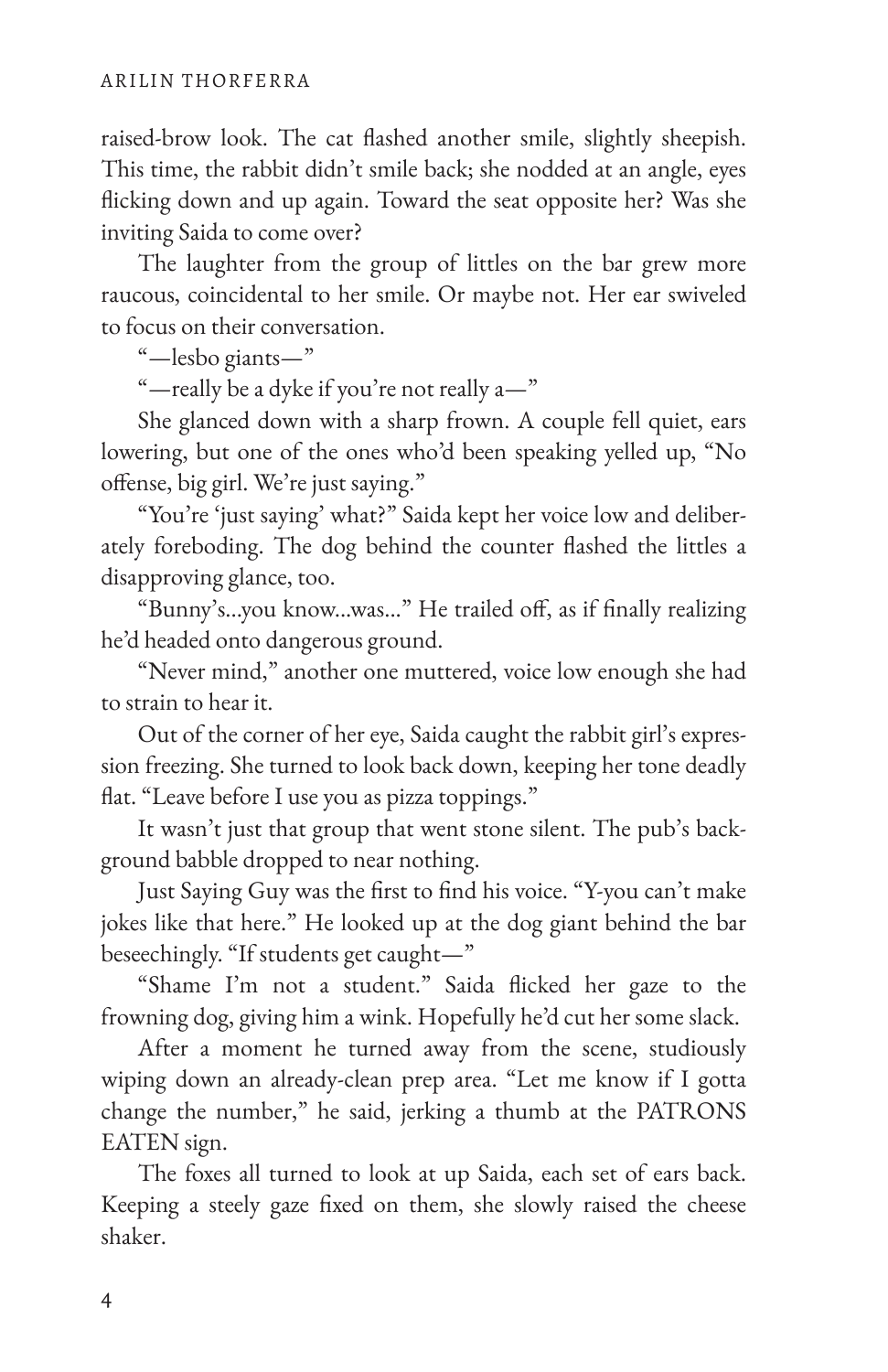They bolted, knocking over chairs as they scrambled to the elevator.

The rabbit was looking off to the side, away from the bar. Saida chewed on her lip, watching. Had she lost the moment? Damn little pocket frat bros—

But, no, maybe not. After a second she glanced back at Saida expectantly, long ears up.

"Here's your pizza." The dog set down a plate behind her on the counter.

"What? Oh. Thanks." She turned around. "Wait, I didn't order two slices."

"You didn't? Sorry." The dog continued to look studiously disin‐ terested. "Maybe you can find someone to share it with."

"I...thanks." Picking up her beer and the plate of pizza, Saida headed across the room to the table, setting both down and taking the opposite seat. Across from the younger woman, the cat finally realized how much taller the rabbit was: at least a hundred feet high, not counting the ears. It was *extremely* uncommon for her people to be that big. In this world, at least this part of it, there seemed to be little limit on potential sizes—and, for that matter, powers. She liked to think she'd made her peace with it, but she might never be completely used to it.

"You're not related to Professor Thorferra, are you?" The bunny's voice had a lovely smokiness to it. Deep violet eyes locked onto Saida's.

"I'm her cousin Saida."

"Really. So you're another Rha." She folded her hands in front of her on the table, the dim light catching glittering black claw polish. "Are you a student?"

" $No.$ "

 $"Staff?"$ 

She shook her head. "I live back in Stravell. But I take long week‐ ends here at least once a month."

The rabbit lifted one brow and smiled curiously. "I hear secondand third-hand stories about Thorferra having got here through some kind of mad science accident."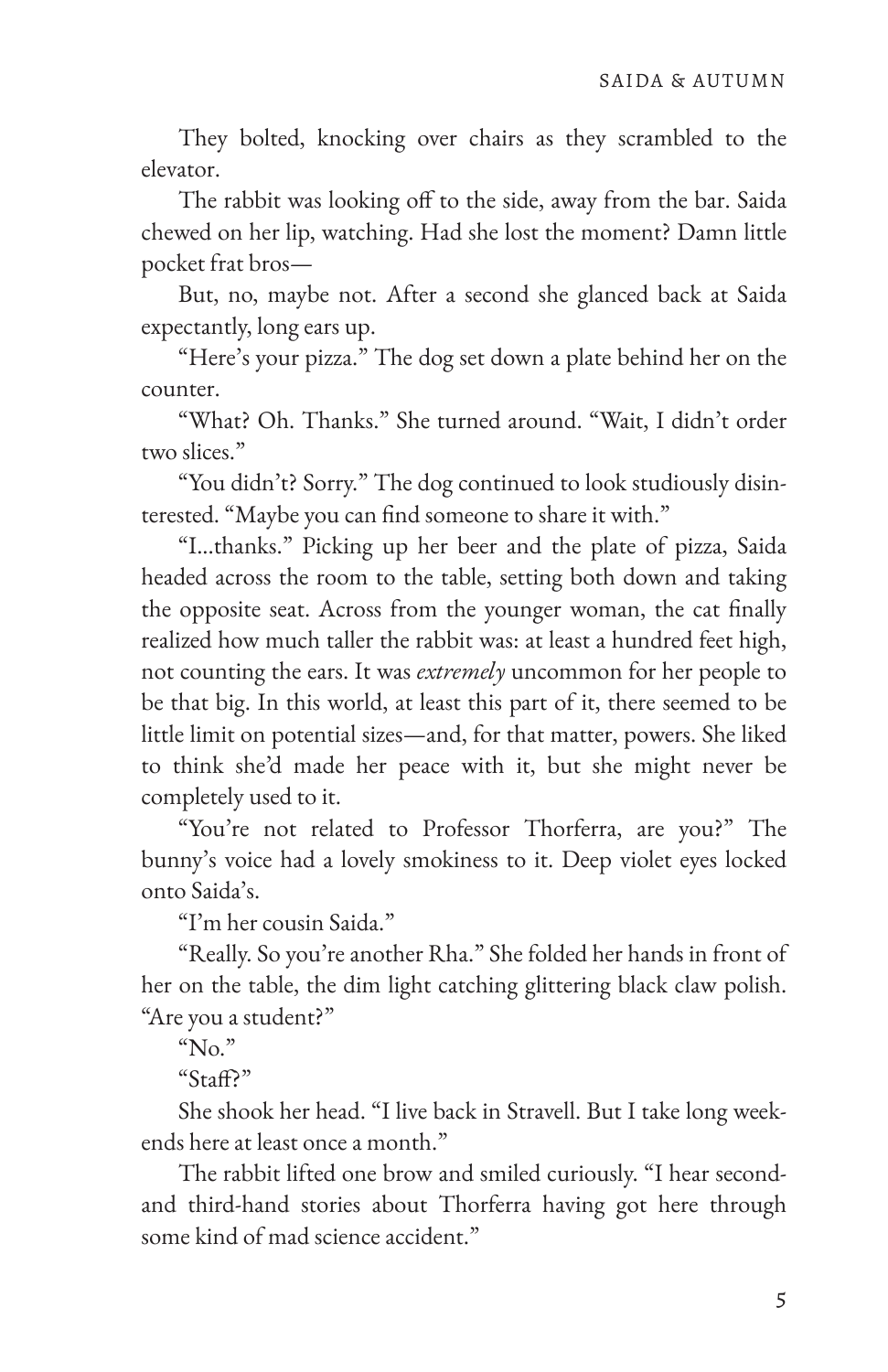"That's not wrong. Teleportation is less mad science than niche business back home now, though."

"How can you sound blasé about traveling between worlds?"

"I don't mean it that way." She shrugged self-consciously. "We can only teleport between beacon stations, so the one here is probably the only one that ever *will* be on another world. It's a strange fluke, a silver lining to what happened to my cousin. Otherwise, where I'm from is...no magic, no crazy tech. No giants, since everything is my scale. It's nice, but boring."

"So's most of this world if you get about a hundred miles from Mensura." She shook her head. "So is that why you come here? Because it's not boring?"

"That's a fair way to put it. I like being a real giantess, having the world literally at my paws. When I first got here I used to take long walks around places where people might never have seen giants." She laughed. "Although I appreciate the campus and the area around it more now, since it's nice to be a real giantess without worrying someone's going to send an army after you."

That earned her a laugh. The rabbit held out her hand across the table. "I'm Autumn."

Saida closed her hand around the rabbit's for a moment, smiling back. Autumn's palm felt fuzzy against her own velvet pads. "So you're a student here?"

Autumn nodded. "Magical Arts." She spread her hands. "I look the part, right?"

"No, then you'd have a robe and a pointed hat. But I guess you fit with the dark and mysterious stereotype."

The rabbit lifted a brow and crossed her arms. "Do I, now."

"You do. You didn't explicitly invite me over as much as signal I had permission to approach."

That brought more of a teasing smile. "And I don't give it to just anyone."

She smiled, taking a sip of beer. "I also know...let me see. By Rha standards you're extremely tall. At home, I'm five foot seven, so you'd be...how tall are you?"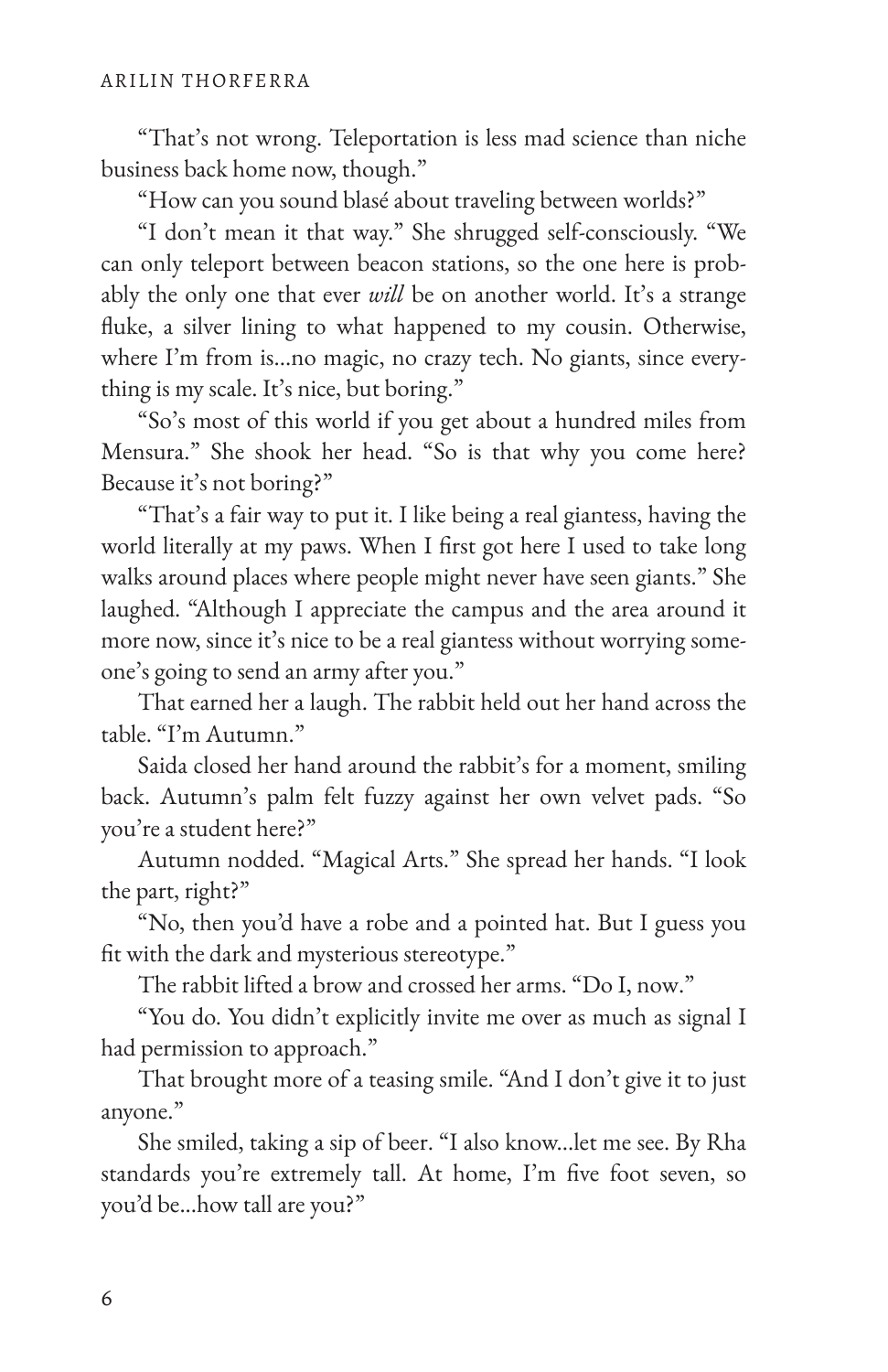Autumn picked up her own drink. It looked like a soda, most of the ice melted by now. "A hundred and one feet."

"That'd be..." She closed her eyes, working out the math. "Six foot nine."

"You can do that math in your head?"

"I'm good with numbers."

"I see that." She grinned, showing off her sharp front teeth. "I like the idea of being six foot nine. I like the idea of being a hundred feet tall better, but if I'm standing next to someone on my scale, I want to be the taller one."

Saida laughed, although she felt her tail twitch. She thought she'd seen something glint farther back in the rabbit's mouth, and couldn't help but be curious. She sighed inwardly. Had she always had an oral fixation, or could she write that off as more quirks from her curse? Shoving it to the back of her mind, she picked up a pizza slice. "It looks good on you."

Autumn's ears went up, then lowered into a more relaxed position. Even so, self-consciousness shadowed her eyes as she looked down at the table. "Thanks." She took a deep breath. "I'm glad those ankle-high jerks didn't put you off. It seemed—I mean, it looked like we had..."

The Rha smiled. "So it wasn't just me."

"No." Autumn relaxed again. "It definitely wasn't."

Saida took another bite of the pizza. "Want any? Although it's not vegetarian."

"The pepperoni gave that away. Just because I'm a rabbit doesn't mean I'm an obligate herbivore, though." She picked up the other slice. "You didn't put any of the jerks on here, did you?" Without waiting for an answer, she opened her mouth wide and took an exaggeratedly big bite.

"No, sorry."

Autumn chewed and swallowed, then smirked. "Just as well. They'd probably be bitter."

Saida laughed, then lowered her voice. "I hope I'm not going to be banned from here for making the joke. It's kind of frowned on around campus, right?"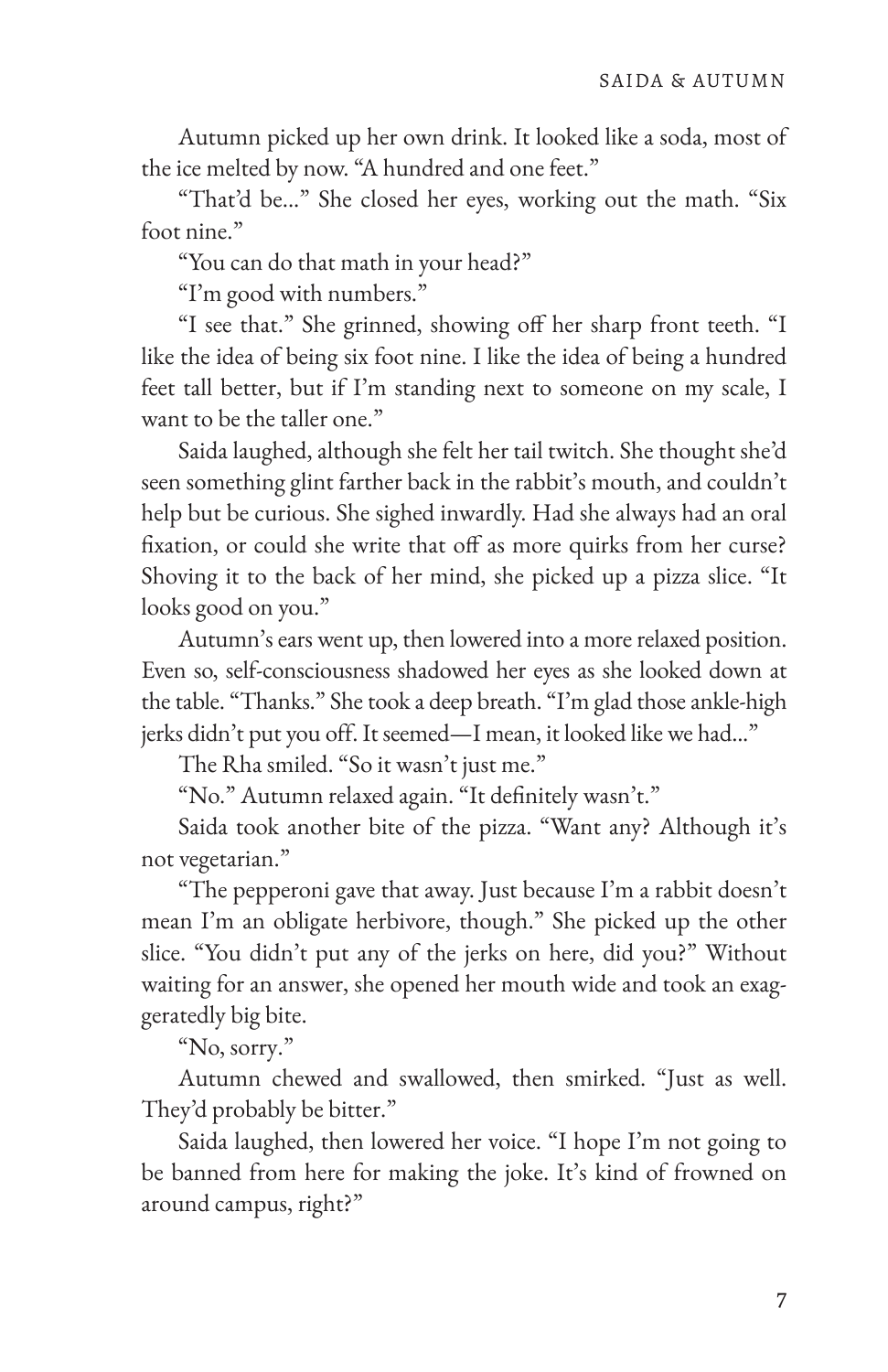"Did the server say anything?"

"No, he heard it all and played along with me."

The rabbit glanced toward the counter with an expression of relieved surprise. "Cool. I think you're safe, then."

They ate their pizza in silence for a few moments. Companionable silence? Maybe. Saida felt...not at ease, not even comfortable, but happy. She'd had lust-at-first-sight crushes before, some of which hadn't at all been good for her—some of which she couldn't help blame on that damn curse. But this, whatever it was, it didn't feel like that.

She realized Autumn had paused chewing, head tilted to the side, expression quizzical.

The Rha flushed. "What?"

"You were looking at me with, with...like..." The rabbit trailed off, looking to the side with another sheepish smile, then back down at the cat.

"Sorry. I got kind of lost in thought in a moment."

"Ah." The rabbit looked just a little disappointed.

Saida bit the inside of her lip. She needed to get the conversation going. "What kind of magic are you studying?"

"Hmm? Oh." She took another bite of pizza. "I started with transformation magic. That's what I came to the school to do. The instant I learned about the school, getting here and learning that became my life's mission."

"That's a very specific focus."

Autumn fixed her gaze on the cat. "I had big things to change."

Saida nodded slowly. The word choice wasn't accidental, was it? "You weren't a giant when you came to the school."

Autumn took a deep breath. "Like I said." She spread out her hands, pressing them against the table. "There's what I realized I always had been, and what I realized I should be. I knew I needed to change to be both. So it's what I did." Her expression grew more intent, and she bit her lip.

The cat reached across the table, putting her hand over one of the rabbit's. After a long moment, Autumn flipped her own hand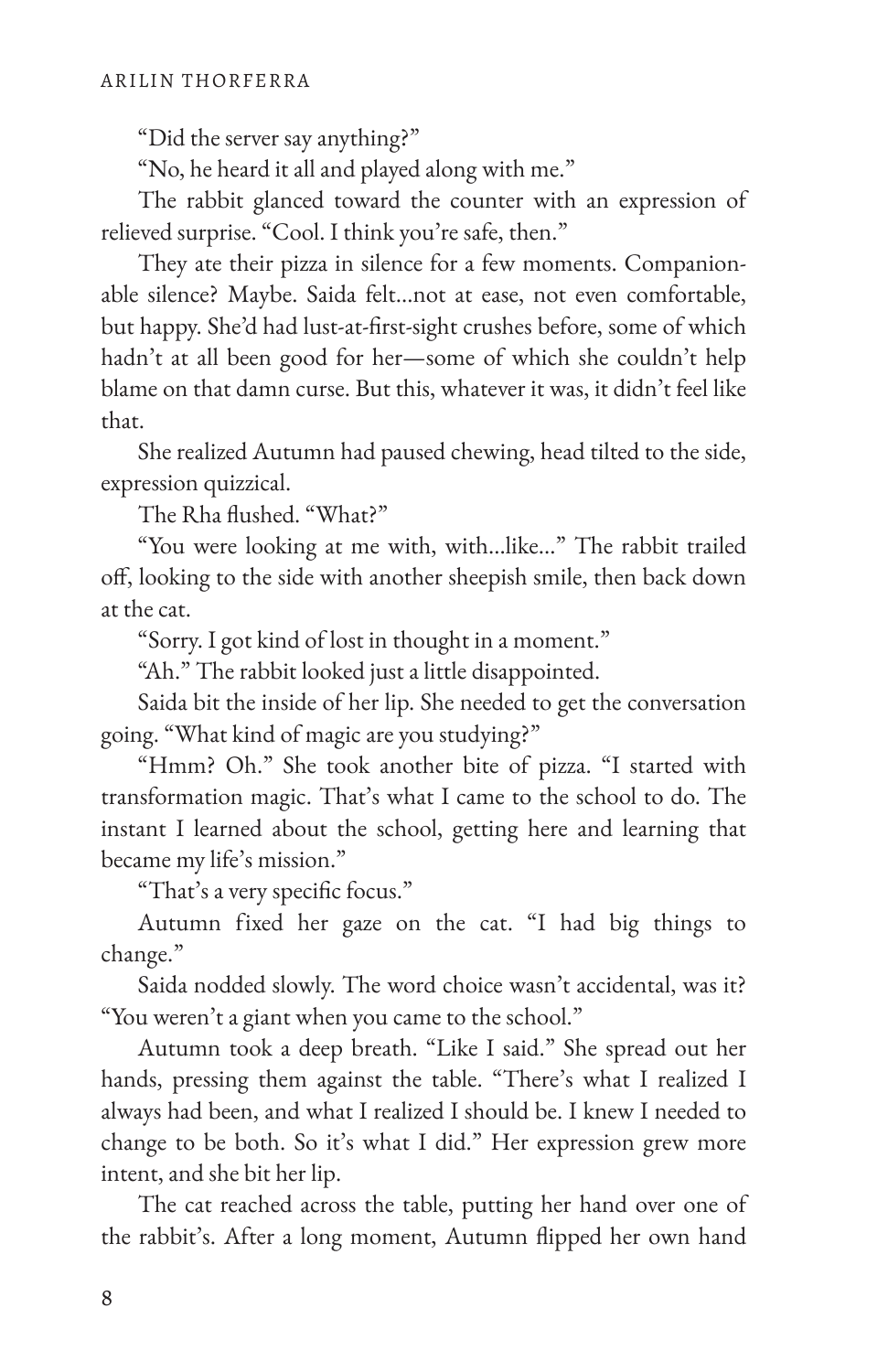over, entwining her fingers with Saida's and beaming. The Rha felt herself melt into a happy puddle.

"You need to tell me a secret now," Autumn said after a few moments, smile growing impish once more.

"I do?" Saida gave her a lopsided smile in return.

She leaned forward, lowering her voice. "Maybe my transitions aren't *secret,* but I don't share them casually with strangers. So we shouldn't be strangers, little cat."

"Little?" Saida drew herself up with a smirk.

"Little," Autumn repeated. "Want me to stand close enough to you to touch and compare heights?"

Saida felt her ears blush. "That's not as effective a threat as you might think coming from you."

"Oh, now I'm even more intrigued."

Saida sighed. The blush wasn't going away. Well, she had an obvious choice or two, but *obvious* wasn't necessarily *wise.* "It's just hard for me to come up with something. My choices are either boring or overly personal."

"Go with personal."

Right. Given what Autumn had shared, that was a lousy attempt at deflection. "They're...I mean...kind of...intimate for a first..." She caught herself and cleared her throat.

Too late, though. Autumn leaned forward, thin brows lifting. "Date?"

"Are we on one?"

Autumn tilted her head to one side again, then the other, then straightened up, looking intently into Saida's eyes again. "That depends on whether you let me lead you out of here holding your hand. If you do, then I'm going to take you to a great coffee place, buy you coffee, and we're going to call this our first date."

Saida laughed. "All right."

"All right." Autumn stood up slowly, still holding Saida's hand.

The Rha stood up too, not letting go.

Autumn walked around the table, eyes on Saida's, then slowly walked past her, fingers still entwined with the Rha's. Saida tightened her grip on the rabbit's hand and followed.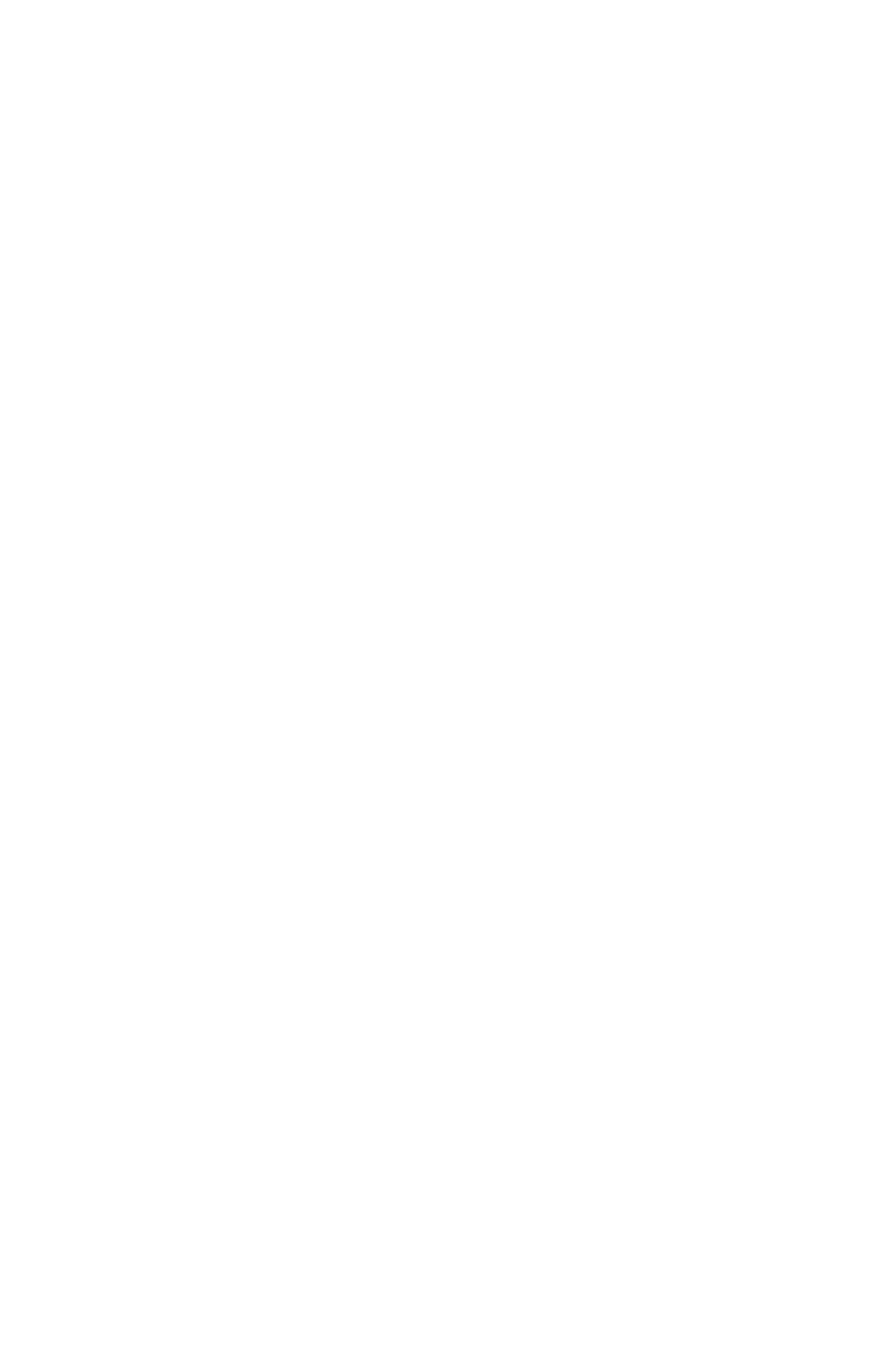CHAPTER<sub>2</sub> Higher Grounds

When Autumn had led her out of the Beanstalk, Saida hadn't expected the rabbit to head right for the main campus road. More precisely, for the sidewalk that ran along it, set a good two meters lower than the road's surface to make it harder for small cars and big paws to accidentally meet. "You ever been to Higher Grounds in Parkcrest?"

"No. I'm guessing the name's a size pun? I didn't think the town had anything built for us once you got off campus." Saida looked up at the college entrance archway as they walked underneath it. To her, it felt like a small garden gate on an old money estate, but had to be staggeringly imposing to someone used to the rest of the world's scale.

"It's a pun on coffee." She pointed ahead into the city. "It's just few blocks that way."

As the ground shifted from poured concrete to broken asphalt, the sound their sandals made shifted from hard slaps to softer crunches. The neighborhood right past the college gate had become unofficially known as the DMZ. It had been run down for years, in the way light industrial areas often were; the college's construction brought added fear of what might happen with giants and magic just past the huge walls. The DMZ had been left as a mix of increasingly squalid slums and outright abandoned buildings. The desolation all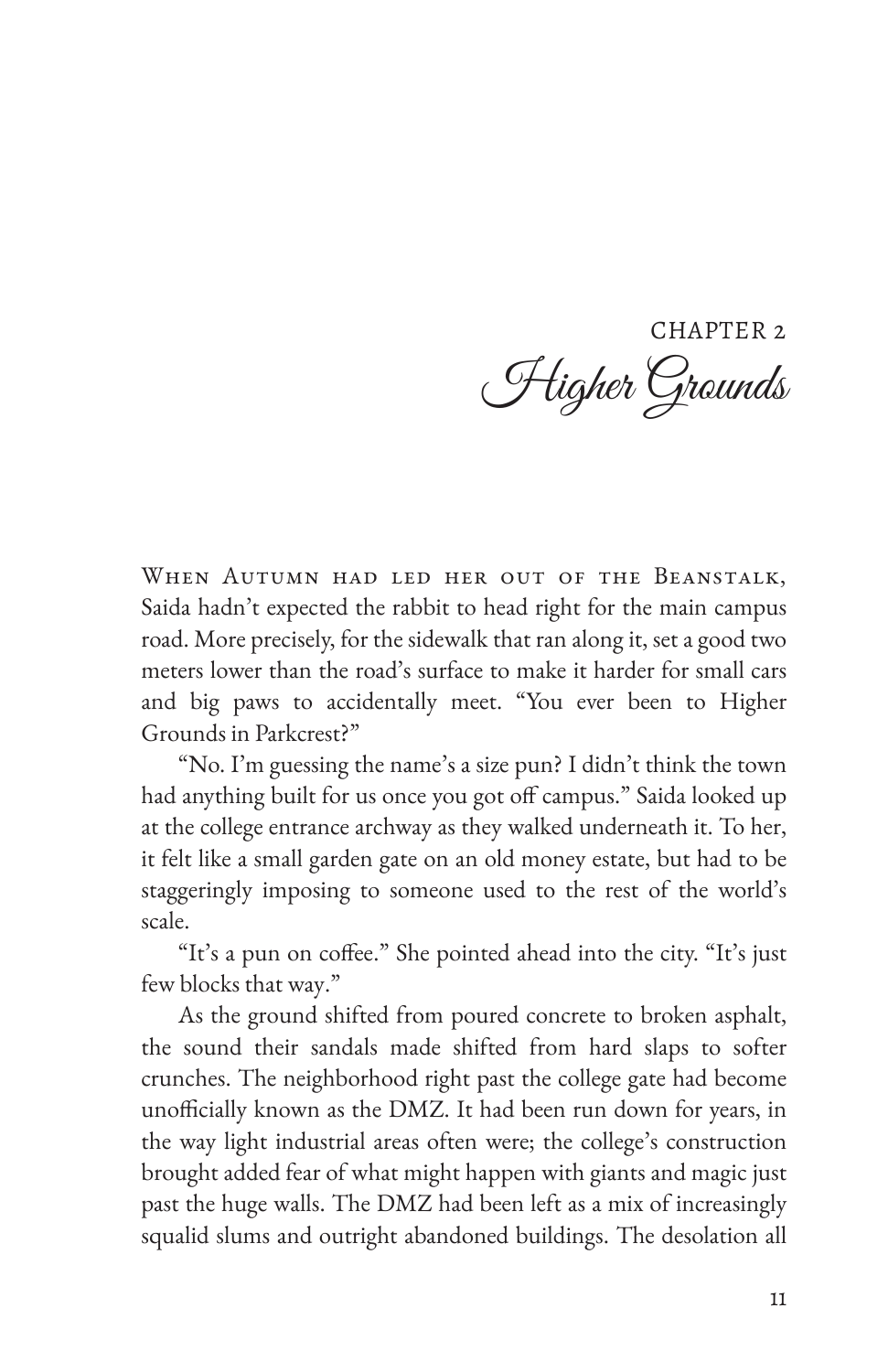but invited giants to come out and "play monster"; what was the harm in kicking over an already-condemned building? Arilin had told her this had been one of several ongoing tensions with the city. "Wait, it's little?"

"That doesn't mean it's not built for us, does it? Everything's built for us." She laughed. "Sorry, that sounds like it should be followed by deep maniacal laughter. I just mean we live here, too, and we can go where we want as long as we're careful about it."

The next block was in better shape; the block after that, not too many giantess-steps ahead, looked like Tiny Hipsterville. Tiny LGBT Hipsterville, to boot: rainbow flag banners hung from storefronts and lamp posts. If she were the same scale as the town, she'd love to explore it. But now, at normal size, her sandals took up more than half the width of a road lane. In the DMZ almost nobody had parked on the side of the road, so she could walk normally without fear of causing damage. Tiny Hipsterville had wide medians full of grass and flowers and even trees and benches, and parked cars lined the roadside.

Autumn seemed to notice her hesitation and grinned. "Hey, I have way bigger feet than you and I walk here all the time. We're specifically allowed to be on these roads."

"'They can't stop us' isn't the same as 'allowed.'"

"If we weren't allowed, we wouldn't have the traffic signals, would we? For someone who says she loves being giant, you're awfully nervous about…being giant."

Saida furrowed her brow. "What do you mean, traffic signals?"

"You haven't seen them? Stop at the intersection here for a moment."

Saida stopped and glanced behind her. The closest car was more than a block back, going *very* slow to avoid being too close to the four giant paws ahead. She bit her lip and looked down at the fragile buildings and cars and pedestrians. She'd expected the two of them to be attracting more stares, but everyone just kept going about their little business below.

Abruptly, the tops of the lamp posts lining the avenue ahead lit up red.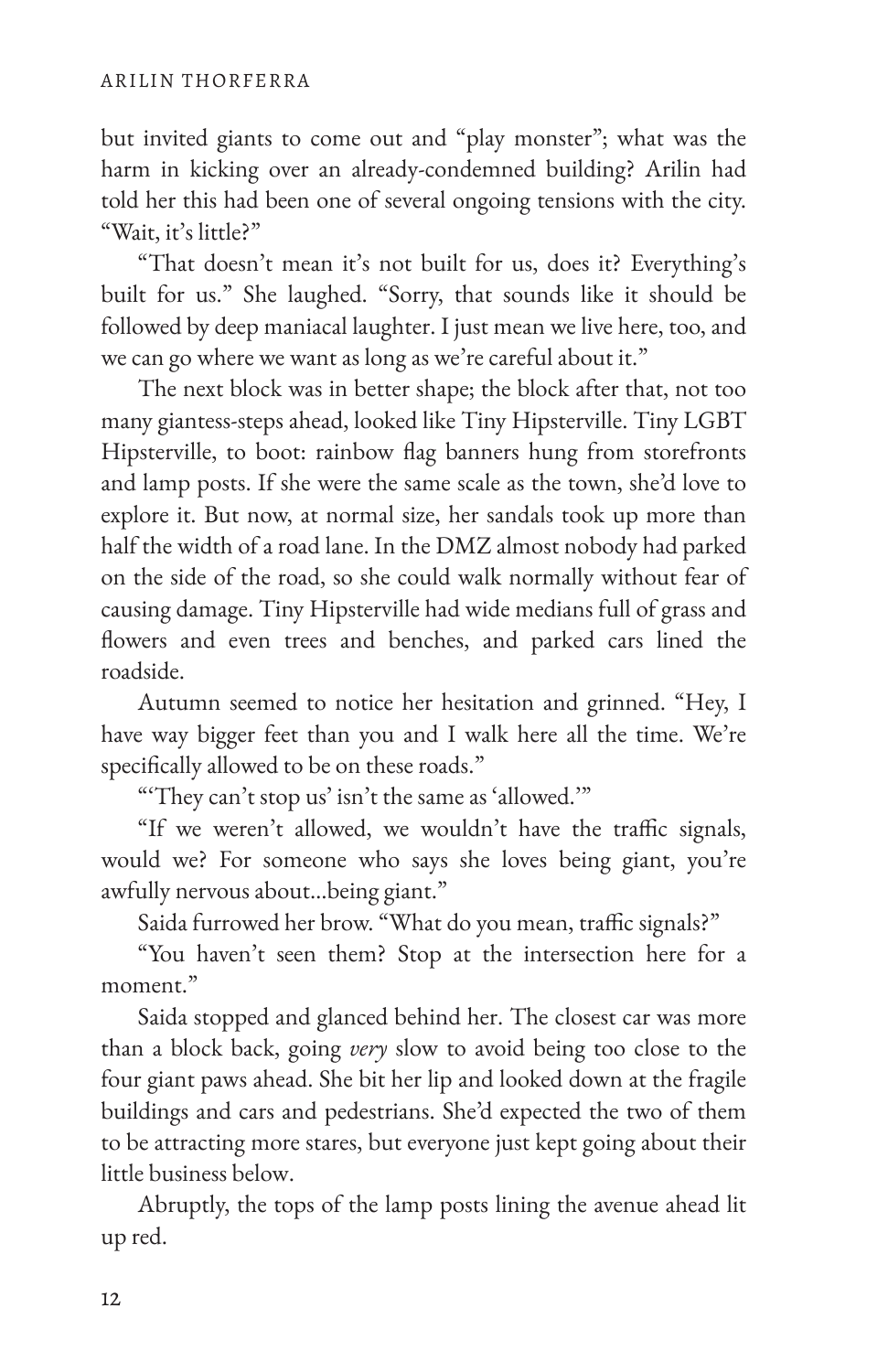"Wait for green." The rabbit had pulled a phone out of her pocket and was tapping on it with both thumbs.

"Those are for us?"

"Mmm-hmm."

"Are you...turning them on with your phone?"

Autumn glanced down at her with a laugh. "No, goof, I'm texting our coffee order ahead. What do you want?"

"I..." Arilin had never mentioned giant-safe roads, but Saida had foolishly preferred walking around—and through—town many miles away, where giants were less common and she *had* been putting both the littles and herself at risk. She'd caused more than one traffic accident, sent more than one crowd of pedestrians screaming away in panic, and angrily kicked one set of traffic lights into a strip mall when she nearly tripped over it. She might not have been a monster, but she'd been callous. If she'd learned earlier to be a *good* giant like Autumn, she might not have been cursed—

Autumn tapped her on the shoulder. "Green."

"Oh." Saida steeled herself, then took a big step forward, over the entire cross-street. Her sandal came down hard enough to set off two car alarms. Oh, *there* were the scrambling panicked pedestrians. Her ears flattened.

Autumn laughed. "Walk normally. Just watch where you're placing your feet and keep them in the lane."

"There are cars!" she protested. "Moving! In the same direction!"

"Yes. Don't step on them." Autumn walked ahead.

Saida gritted her teeth, but did her best to follow the rabbit's lead. How did the *drivers* know where she was putting her feet?

But—somehow—it worked. As she moved forward, the traffic moved forward, too. The car behind her got uncomfortably close, but it didn't try to go under her. She could see the red "landing lights" on the block ahead changing to green, then the next block; the cars on cross-streets got red lights. So giants had right of way. Lights set at ground level also flashed, perhaps alerting drivers they now shared the road with giants.

By the second block she'd gotten comfortable enough to increase her speed—and the car behind her had gotten comfortable enough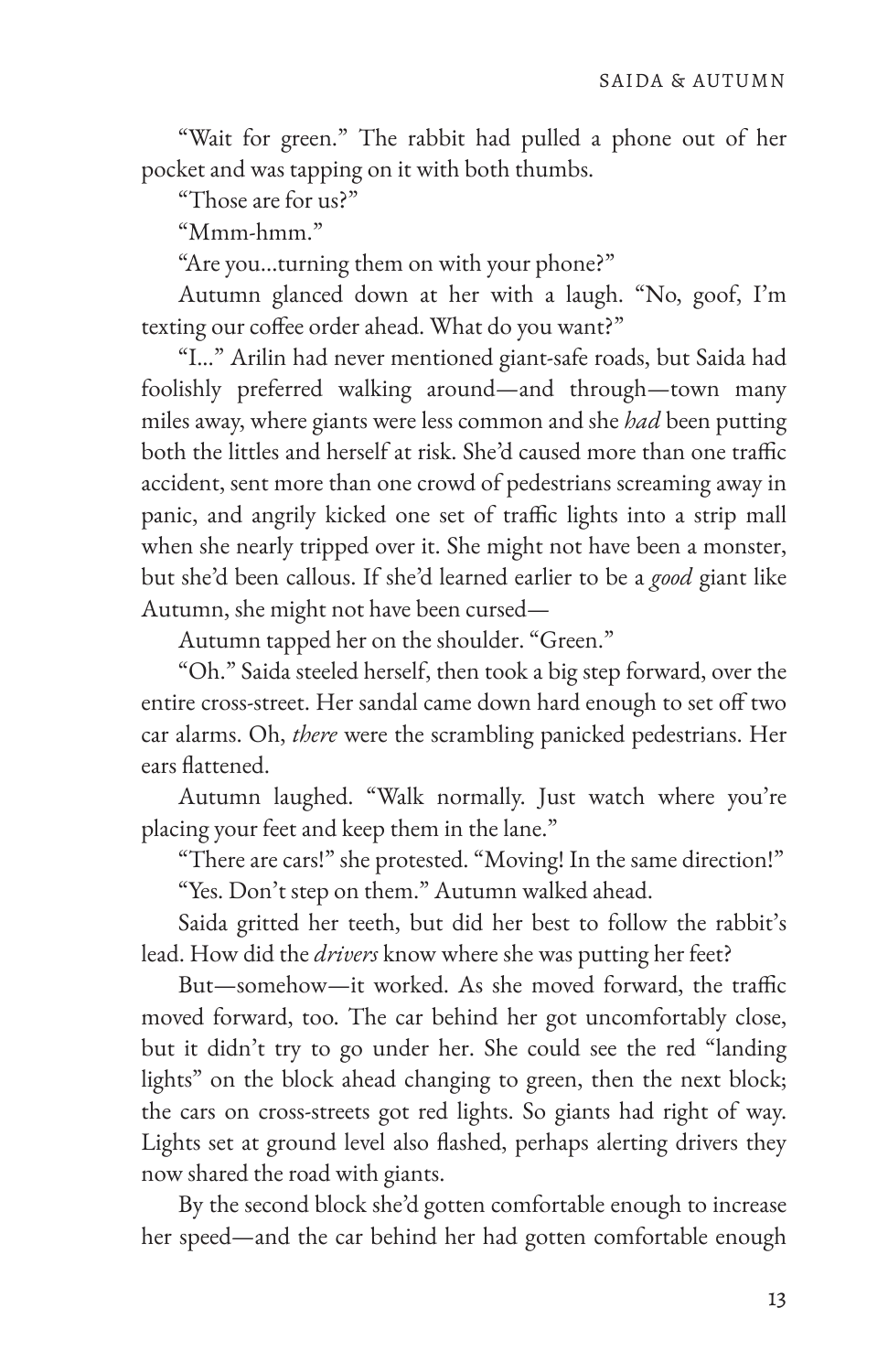to pass. It startled her, but she barely had to change her stride. She just had to be aware of where the car was. And where the pedestrians and the parked cars and the trees and the little yappy dogs were. But it wasn't hard. And all the littles around her paws stayed aware of where she was.

"You've never walked through a city?" Autumn kept her eyes on the road and her own paws, even as she made intermingling with the auto traffic look barely more difficult than breathing.

"I have. But it wasn't like this. They didn't plan for giants. Here they're trusting me not to be a monster."

"And?"

Saida laughed as she realized the answer. "The trust is way more of a rush."

Autumn grinned back over her shoulder, then looked forward again. "Okay." She pointed. "The shop's right there."

The Rha looked down. From her angle, she couldn't see the storefront; it was just another little dollhouse. "What do we do?"

"Lower your hand to signal people behind you that you're stop‐ ping, like this, but right over the street." The rabbit raised her hand, palm up. "Then move as close to the sidewalk as you can without blocking it."

Saida followed suit as well as she could. One parking space nearby was empty, so that made it—ah, there was another one, around the corner. It wasn't too awkward a stance. She hoped.

Crouching, Autumn leaned over the building's roof. People on the sidewalk backed away warily, but she smiled and pointed at one with a black claw. "Go inside and let them know Autumn Caligo is here to pick up her white mochas?" The rabbit's tone and manner made it sound like a polite question, but her phrasing—and size made it more of a command. The fox nodded and ducked in hurriedly.

"Hey, *your* paw is blocking the sidewalk."

Autumn glanced down. "Not completely. Besides, if somebody touches my foot, it's good luck."

She laughed in spite of herself. "A white mocha, huh? You didn't wait for my order."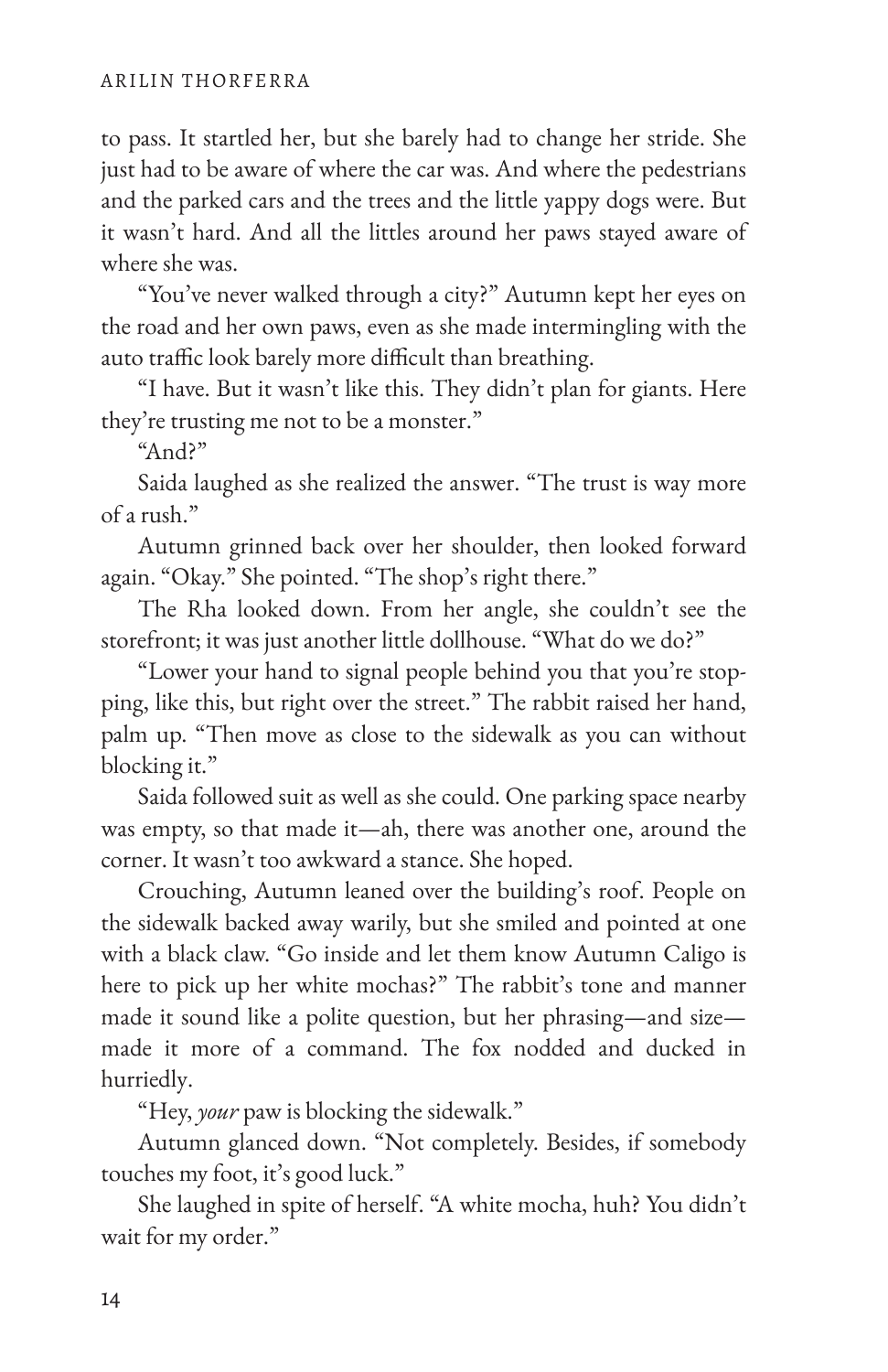"You were slow. But you'll like it."

Shortly a goat walked out, paper cup in each hand. From above, the most noticeable thing was her shocking blue mohawk. If Autumn had a perky-goth vibe, this woman looked like she'd just leapt off the stage at a punk club. "Hey, Autumn," she called up. "Who's your friend with her paw in the loading zone?" She set both cups down on the sidewalk, about six feet apart, then leaned against Autumn's lucky foot to look up.

"This is Saida. Saida, this is Kim."

Saida crouched. Her balance felt steady, but if she fell she'd take out at least one store even if she put her hand out to catch herself. Great. "Hi."

Kim's eyes swept up and down Saida. "Hey. Nice to meet you." She looked back toward Autumn's face and gave her a thumbs up, with an expression that clearly read *good catch!*

Autumn grinned down, then looked to Saida. "So, you're prob‐ ably wondering how we drink those."

"That's a leading line, isn't it?"

"It is. Everyone clear?"

Kim stepped back. "Clear."

Autumn lifted a hand and traced a symbol in the air, murmuring under her breath. Her claw-tip #ared and sparked like a just-struck match. Then she carefully tapped it to each tiny paper cup. The cups sparked, too, then abruptly expanded in size, each one now standing taller than the goat woman.

Saida's eyes widened.

Scattered clapping came from watchers on the sidewalk, including a couple big claps from Kim. "That's always so cool."

Autumn picked up both cups, then straightened and handed one to Saida. She took a sip from her own. "Great as always, Kim."

The goat gave her a thumbs-up, grinning, and headed inside again.

The rabbit motioned with her free hand. "There's a park a couple blocks away with enough space for us to sit down in."

"All right." Saida smiled. "Let's go."

This time the walk seemed almost normal, even with a couple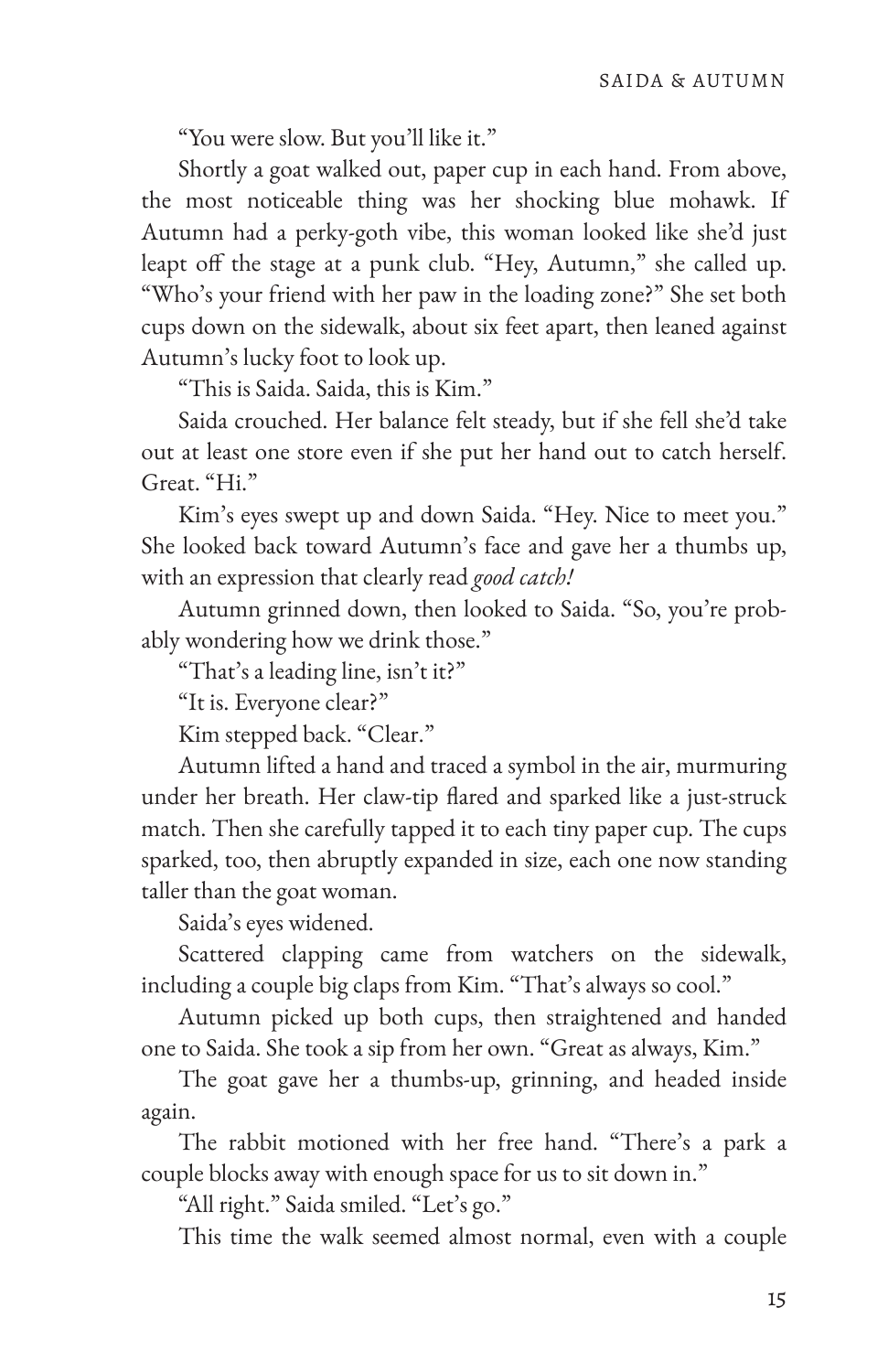drivers tapping their horns. (Autumn explained they were just letting her know they were underneath her.) A forest Saida had seen in the distance turned out to be in a huge municipal park, three blocks wide and eight blocks long. The trick was finding enough *empty* space for them.

"There?" Saida pointed at an open meadow between one of the gardens and a soccer field.

"Sure"

As they walked through the grass, over paths and benches and by thankfully-sparse crowds of littles, Saida found herself grinning. Autumn didn't comment on it until they'd both sat down, the Rha with her legs stretched out, the bunny cross-legged in a lotus position. "What?"

"I went out for pizza, and suddenly I'm on a sunset date with a younger woman who's showing me how to be out on a little town without accidentally trampling it." She laughed, shaking her head.

"What's the unexpected part? The not trampling, that I'm younger, or that I'm a woman?"

"Yes." She grinned. "Although I've always known I was bi."

Autumn nodded. "I am, too, although my experience with boys hasn't been great. But have you been out in little towns and accidentally trampled them? Or not-so-accidentally done it?"

"Yes and no." She sipped her mocha. "This *is* really good."

"They're always good there, but Kim makes the best. So tell me about the yes and the no."

"When I first started visiting here, Arilin drilled into me that the campus is the only safe place for giants, and that we're all trying to make a good impression on the town here. But I started going for… long walks. Through other towns, farther away."

"To be a monster?" Autumn's beautiful violet eyes focused on her with uncomfortable intensity.

"I don't think so," she said slowly. "But I guess I just didn't want to worry much about whether people thought I was. I don't think I did much damage, but I got into enough trouble that I stopped." She knew leaving things hanging there made it sound like she'd had people try to kill her, but she wasn't up for explaining she actually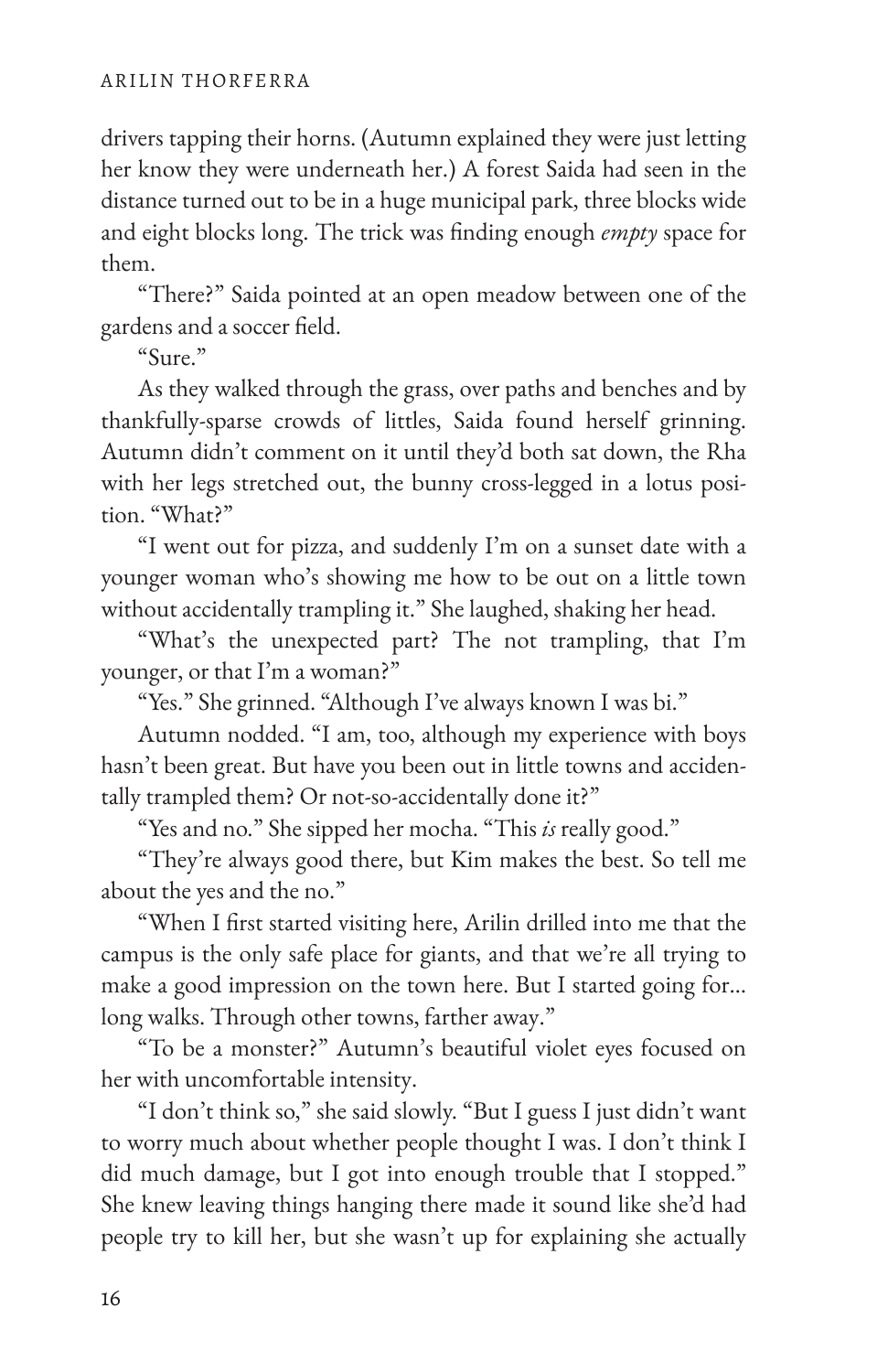*had* been killed—and set up by a twisted curse to have it happen again.

"I hope it wasn't too much trouble. What did you do? Dance across a city kicking over buildings? Swallow annoying policemen whole?"

Saida's eyes widened, and she looked up, fluffy tail lashing once.

The rabbit tilted her head, the sunset glinting off her earrings. "I just want to know who I'm on a first date with."

"I've done a little damage here and there, mostly by accident, not always. I've…what-ifed about eating people, if I'm honest."

"Really. Huh." Autumn sipped from her own mocha, looking out over the city with an unreadable expression.

As the silence stretched on, Saida fidgeted. Maybe honesty wasn't always the best policy.

Autumn looked down at her. "I don't want to hang out with someone who's enthusiastic about being a monster, but that doesn't mean I expect everyone to be giant nuns or something."

"Do I pass, then?"

The rabbit nodded. "I'm pretty good at reading people." She lowered her voice again. "Besides, I won't pretend I *haven't* thought about being a monster once in a while."

"I thought it might be different for someone who..." How had Autumn put it? "Didn't grow up the size she should have been."

The rabbit's smile grew warmer. "Maybe." She took a sip of her own mocha, looking thoughtful again. "I love knowing I have the power I do, but just taking it because I can is…" She shook her head. "I can do anything I want with someone who fits under my paw. But if they *want* to be there, if I get them to say, 'Oh, Autumn, *please* do anything you want with me…'" She smiled, letting that hang in the air as she took another sip of her drink.

Saida glanced down at Autumn's shapely sandaled paws and found herself gripping her own drink tightly enough that the cup started to crease. "I hadn't thought of it that way before."

"Like you said, the trust is a hell of a rush." She focused that intense gaze back on the cat. "Now I'm trying to think how I'd react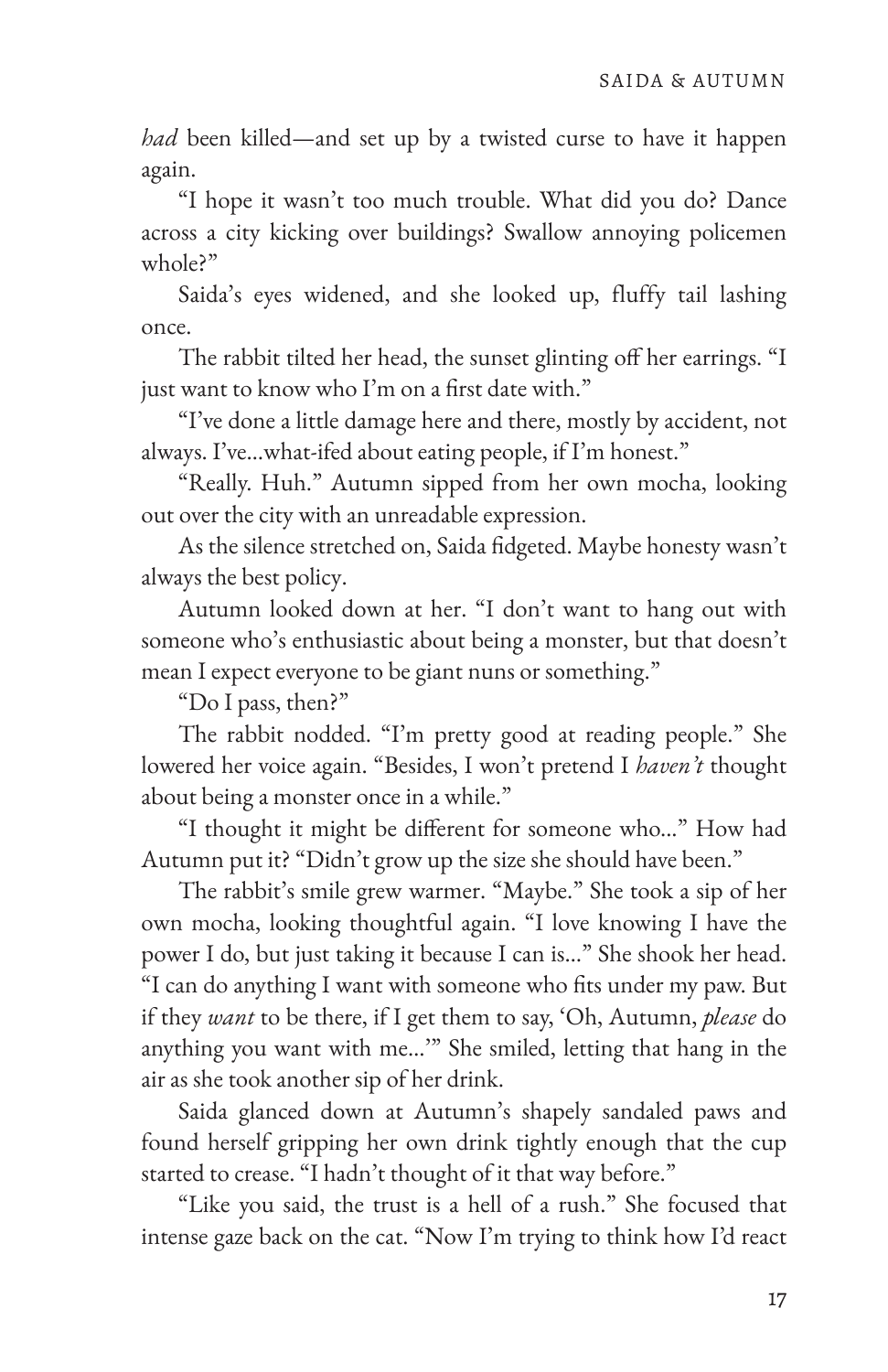if some cute little thing I was holding in my hand gasped out, 'Please, Autumn, swallow me!'"

"And how would you?"

"I'd probably be freaked out." Autumn looked down at the Rha again. "But if they had resurrection magic, and I'd be able to see them again and ask how it was…" She grinned slightly. "Yeah, they'd be going down my throat." She tilted her cup and her head all the way back, exposing her long neck and visibly swallowing as she finished the drink.

"Oh." Saida felt a blush rise to her ears. Before she could think of anything to say, her phone started buzzing. Frowning—but a little relieved at the distraction—she pulled it out of her purse. A text message, relayed from the office through the off-world beacon. She sighed. "Hang on."

It was Jonry, of course: her patronizing problem child, following up on a sales contract he'd been having trouble working out yester‐ day. Reading between the lines, he'd made the problem worse, and was sending her new document revisions and by the way it would be *so helpful* if she could get on a phone call and smooth things over in person. It was a miracle that the hack she and her brother had put together for cross-dimensional data worked at all; she'd have to go back to Stravell to actually make the call. She tapped out a few curt lines of advice and a promise to follow up in the morning. "Goddess Arvya, what an idiot," she muttered as she put her phone away.

"Problem?"

"Work. I'm going to have to get back to my suite and review some documents before I get to bed."

"Did—did you just get a text from another world?" Autumn looked incredulous.

"Yeah." She grunted, sipping from her own drink. Unlike Autumn, she still had a third left. "Just being on another world doesn't get me off of being on call."

"What do you do?"

"I mentioned how teleportation beacons are a niche business now. I'm the sales director for the company that makes them."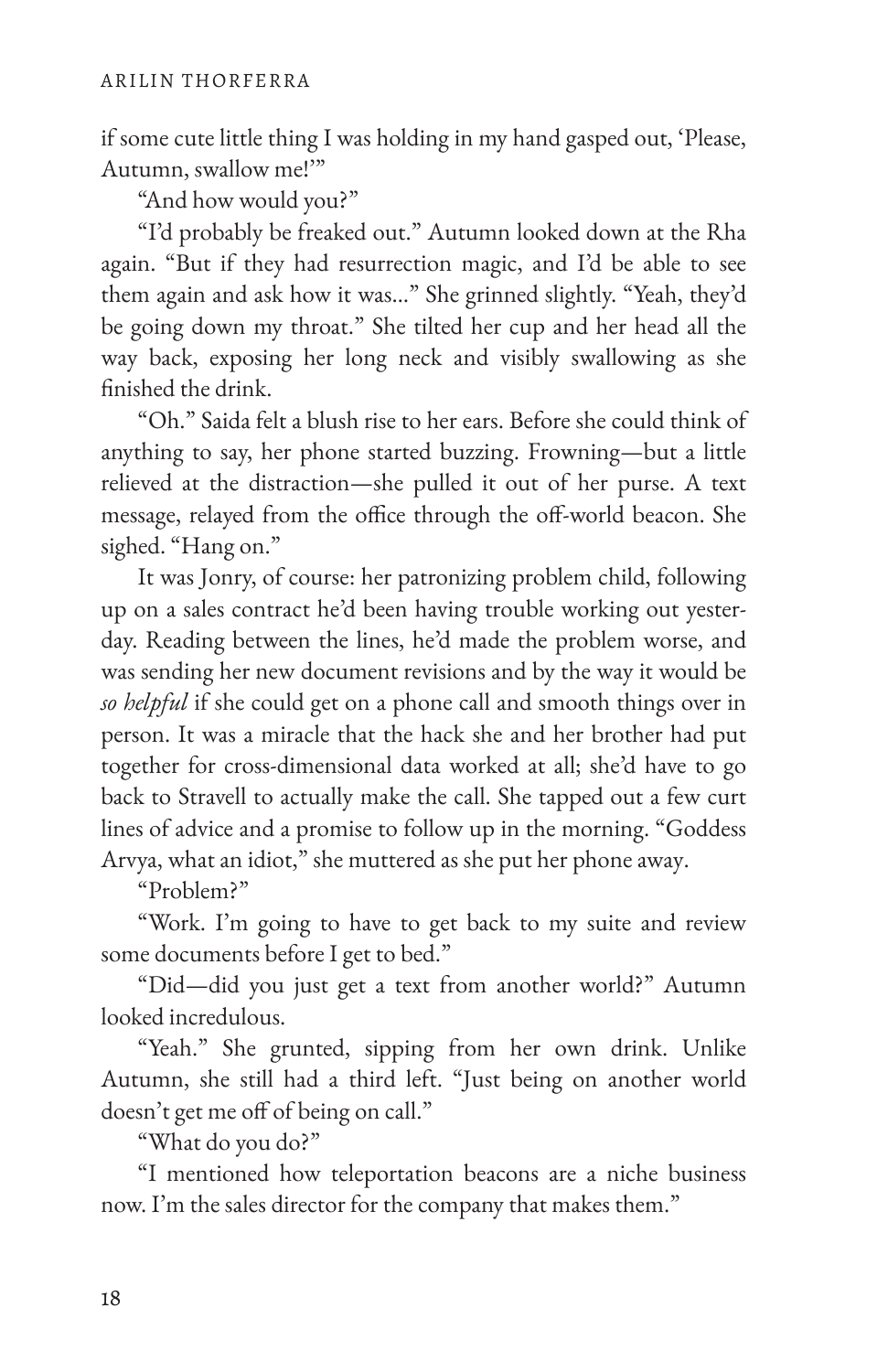"You're—" Autumn looked taken aback. "Wow. You don't seem much older than I am, and you're a corporate executive?"

Saida sighed; this wasn't the time to go into this. "I wouldn't have the job if I wasn't family, and I'm sure it's only because I'm family that I get enough slack to keep a home here and take long weekends. Not that anyone but my brother knows where I go."

"Keep a home here," Autumn echoed.

Saida started to feel more self-conscious. "I mean, it's a studio here I rent with Arilin's staff discount, and I have a flat back home. Still renting there, too."

"Mmm. You being a bigwig over there makes me more surprised you'd want to come here."

"I like the place. I like feeling giant. And I like the people I meet." "Like me?"

"Like you. When I first saw you earlier tonight you seemed so dark and mysterious. Then as we talked, you seemed gentle. But still with an edge."

"Everyone's a bundle of contradictions." The rabbit put her hand on Saida's shoulder; it looked slim and elegant, even though it was larger than the Rha's in every dimension. "I'd like to think I'm gentle *and* dark and mysterious." She grinned.

"So will you dance across the city with me?"

"Only if we place our paws very carefully. But," Autumn rose to her feet and leaned down to offer her hand to Saida, "you wouldn't do that."

"You're sure?" She took the rabbit's hand and stood up.

"Yes." They started walking back toward the street. "Like I said, I'm good at reading people."

As they approached the main street, the landing lights switched back on for them. The walk back toward the college was easy, despite higher traffic. "So other than mostly gentle, how do you read me?"

"Dark and mysterious."

Saida laughed. "I don't feel like I'm either, but I'm going to take it as a compliment."

"You should."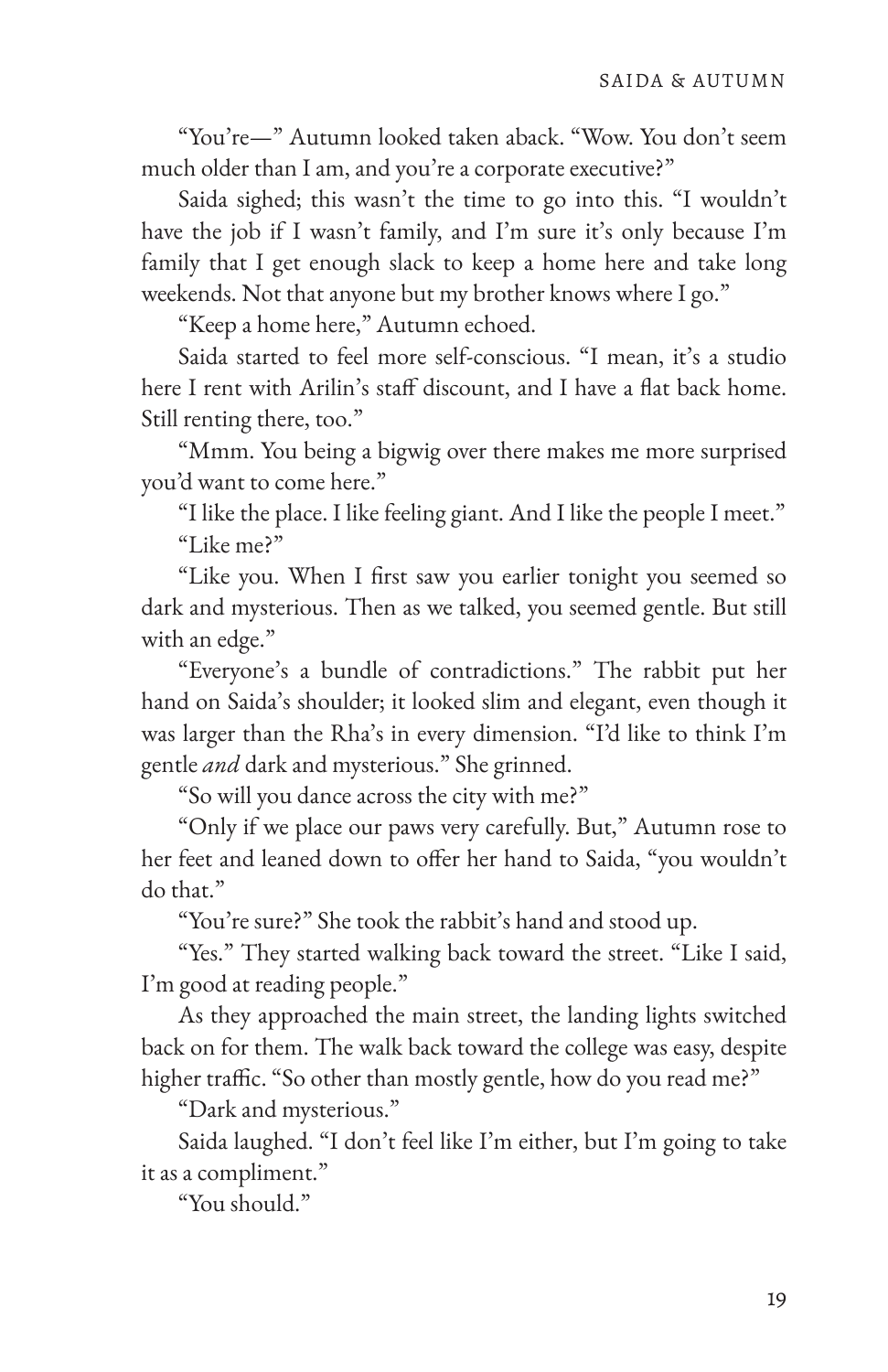When they reached the college's gate, Autumn stopped, looking down at the cat. "So now what?"

"Are you asking how far I go on a first date?"

"I know you have to leave to do work." She put her hands on the Rha's shoulders, looking down into her eyes. "So I'm asking if there's going to be a second."

"If you want it, yes."

Autumn kept her eyes locked on Saida's for long seconds. "When will you be back in town?"

"A couple weeks."

"I'm going to give you my number, and I expect you to call." "I will."

Autumn touched her lips to Saida's lightly, holding there. The Rha leaned up, tightening her hands on the rabbit's shoulders, purring.

When the kiss ended, Autumn brushed her muzzle against Saida's ear. "You still haven't told me a secret, little cat. Don't think I've forgotten."

Saida shivered, eyelids fluttering. "Next time."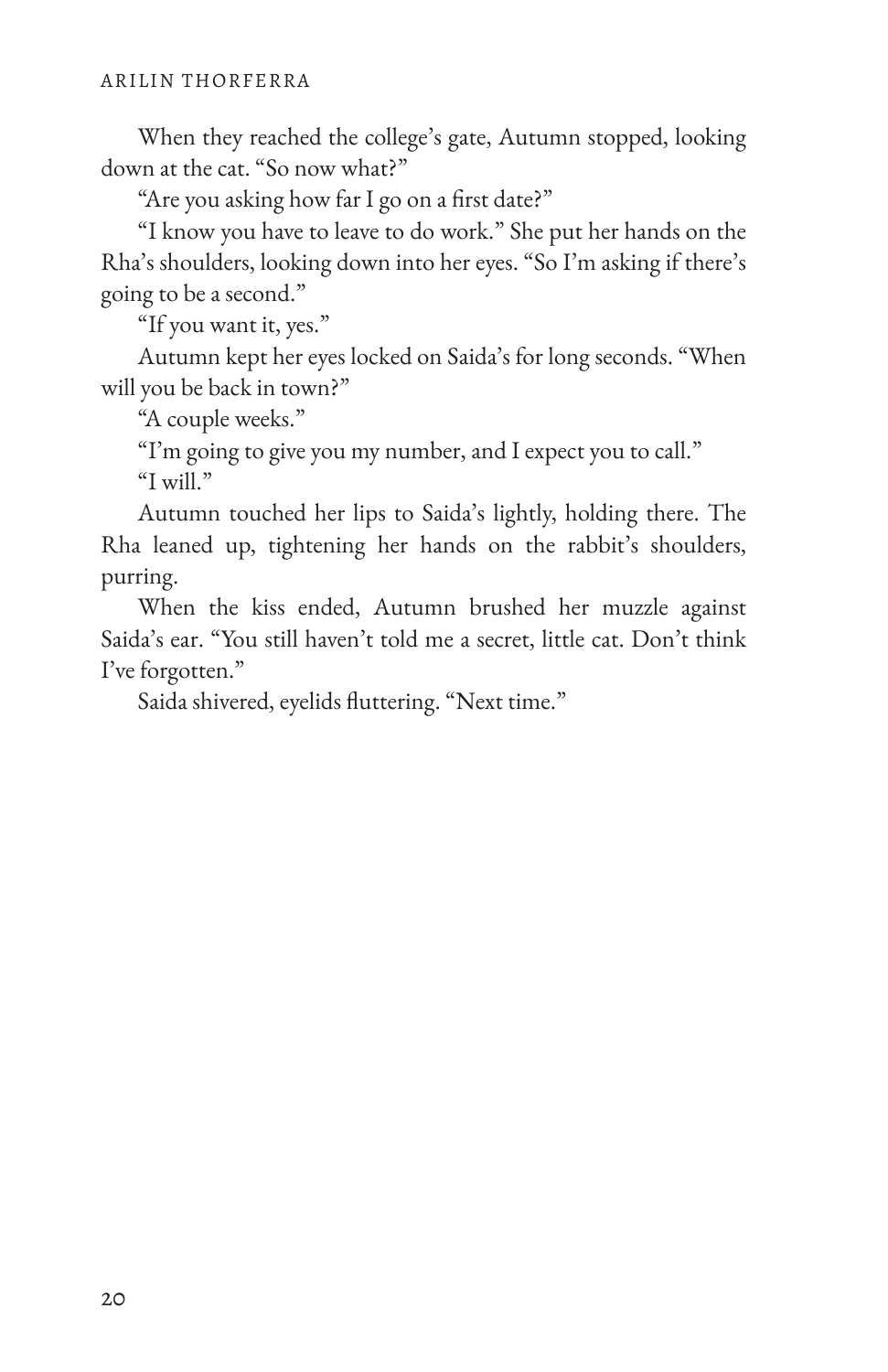## CHAPTER 3 Wolunteer Work

"Are you humming under your breath?"

Autumn frowned down at the hyena who'd asked the question, a broad-chested, thirty-something guy in tight blue jeans and an equally tight purple tee. Tom stared right back up, unfazed, grin even wider than usual.

"Yeah." She resumed her work—watching little volunteers at a dozen tables within her reach repacking bulk dry goods and produce, from rice and beans to fresh fruit, into family-sized bags for distribu‐ tion. The tables sat to one side of a warehouse floor, the work area partitioned off into a "room" with no ceiling; she sat just outside that area on the main warehouse floor. The rabbit's job was to see when they'd either emptied one of the bulk boxes and move a new box over to them, or 3lled up one of the distribution boxes and move the finished product to the receiving area. As one of the food bank's few paid staff members, Tom's job was handling all the actual shipping and distribution coordination. And, apparently, giving the giantess shit. "So?"

His grin grew. "Are you…*happy?*"

"Look, we've been over how my fashion sense isn't a subtle state‐ ment of existential despair. I'm a happy person."

"You're not a *humming* happy person."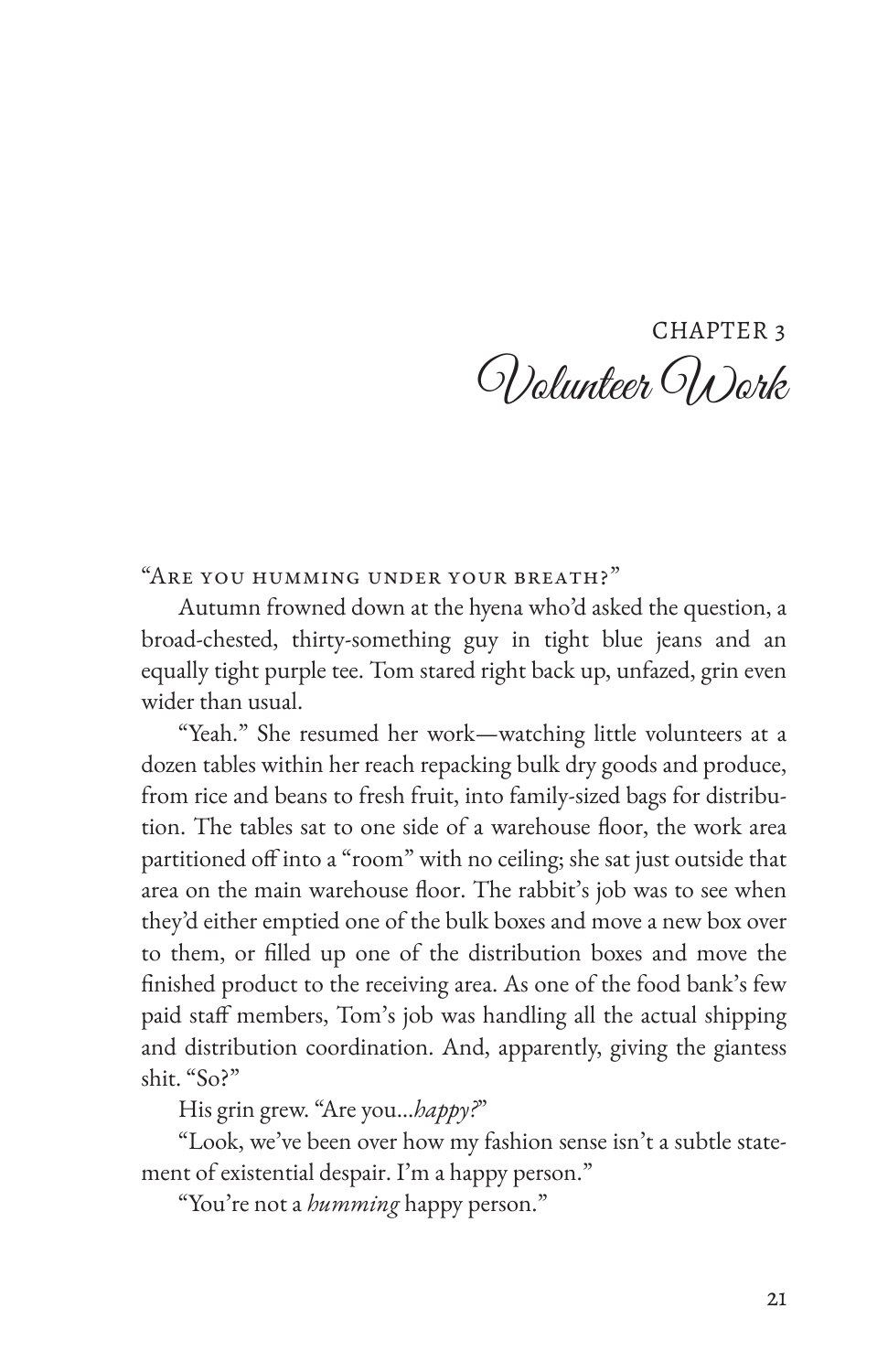Rolling her eyes, she hurried to move a few more boxes into place. "Look, I just happened to be humming."

A grey fox vixen glanced up from the rice she was weighing out. "So I guess you had a good date last night?"

Autumn nearly dropped the box she was holding between thumb and forefinger, staring down at her.

The vixen's ears lowered. Autumn wasn't sure of her name, maybe Carolyn or Karen or something, but she recognized her. Always immaculately professional-looking, someone you wouldn't guess would volunteer monthly at a food bank. "I…didn't mean to assume, but…"

"Autumn went on a *date?*" Tom's grin grew even more. "Oh, come on, who's the lucky guy?"

The vixen opened her mouth, closed it, then cleared her throat and went back to her rice.

Autumn reached down and tapped a black claw on the concrete floor by the woman. "Out with it."

The vixen jumped, barking, sending a scoop of rice flying into the air, then looked back up at the rabbit giantess, tail between her legs now. "I saw you and your friend last night because you're both, well, hard to miss. I shouldn't have assumed it was a date, but…"

"It was. And sorry, I didn't mean to scare you."

Tom put his hands on his hips. "Oh, you don't date normal-sized people? I thought I had a chance! Have you been leading me on?"

Autumn sighed again, returning to her box-moving task. "Some‐ times you're lucky I like your boyfriend."

"I like him, too," he replied in a sing-song voice. "All right, every‐ one, five more minutes."

Five minutes later on the dot, Tom led the volunteer group everyone but Autumn-off the warehouse floor into a no-doubt charming lobby area she couldn't even see into, much less enter. Other than the vixen, she hadn't recognized anyone from past shifts. That wasn't uncommon. A lot of white-collar managers took their work groups to the food bank for a shift as a team-building exercise. There'd always be people who'd enthusiastically talk about coming back on their own, but almost no one ever did.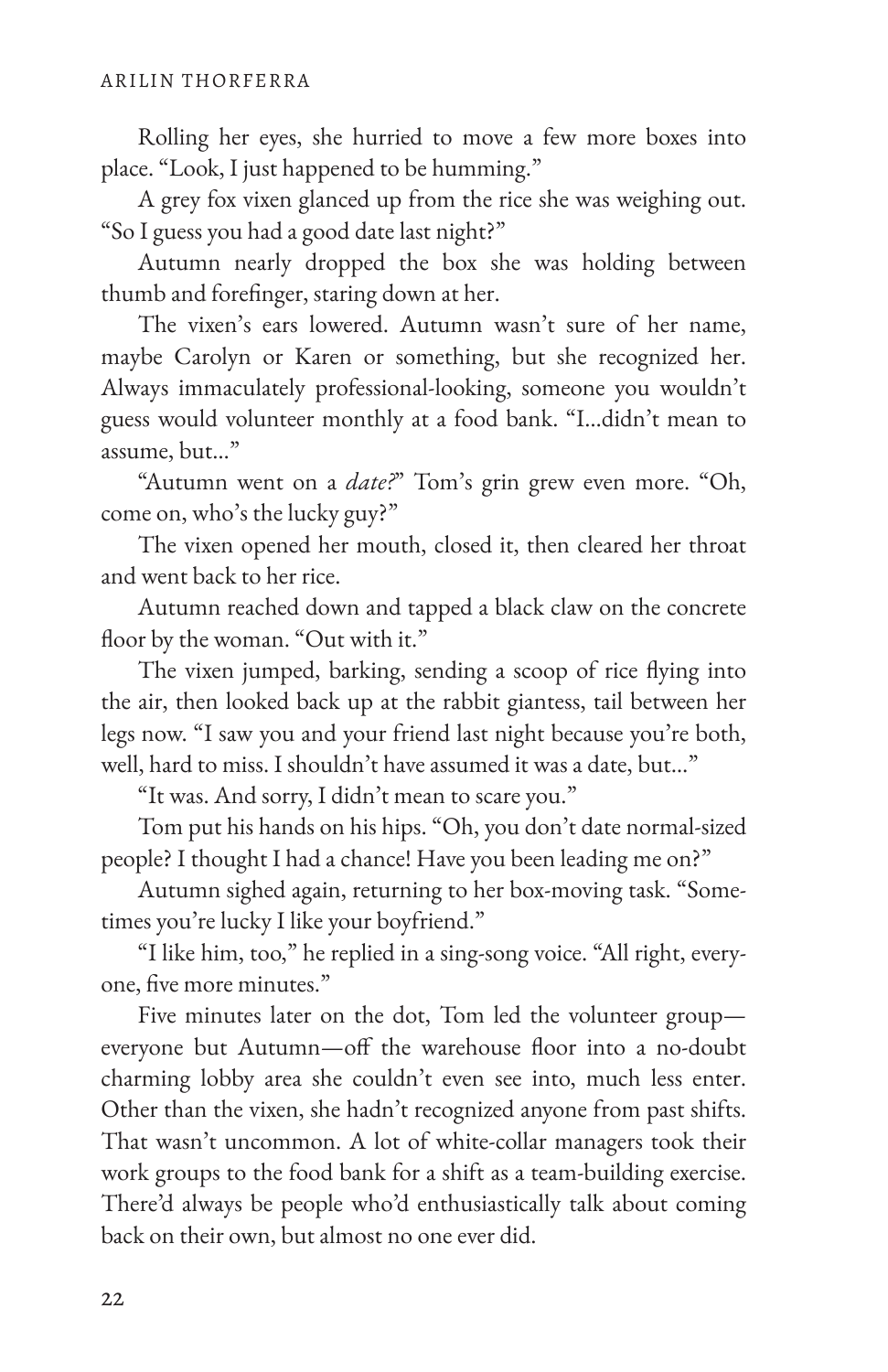Her own entrance and exit was less dignified, crawling on her hands and knees—carefully—to a set of giant rolling doors barely big enough to accommodate her when she crawled through on her stomach. It took slow, careful wiggling to make her way out, and once a frantic "No! No! To your left!" yell from the staff.

By the time she made it outside and dusted off, Tom had walked out, too, setting down a can of Diet Dr. Pepper. She traced the power-drawing rune in the air—sloppily, Professor Snep would tell her, but she'd done it so often it had become automatic—and muttered a focus word under her breath, then tapped the can carefully. It shimmered, expanding to her scale. "Thanks."

Tom waved a hand dismissively. None of the other volunteers were given free snacks from the staff break room, but shifts Autumn worked on ran close to three times more productive than the average. Then the hyena grinned. "Four today."

"Four, huh? Is that a record?"

Tom frequently reported on how many volunteers-or staffwere, quote, "ogling that cute giant puff tail." She'd grimaced and rolled her eyes and half-heartedly told him to stop it, but he'd correctly guessed she was less offended than conflicted. She didn't want to be objectified, but it could still be annoyingly gratifying to hear people thought she was sexy.

"Maybe." He laughed. "I think the coyote in the blue floral print shirt was all but drooling."

"Yeah, that doesn't surprise me. He was looking up at my chest when he thought I wasn't noticing." She shook her head.

"But I shouldn't be bothering you with this anymore, should I?" He punched one of her toes. "Tell me about your date!"

"It wasn't…I mean, it was a date, yeah, but we just went out for coffee."

The hyena crossed his arms, looking up expectantly.

She sighed theatrically, rolling her eyes. "She's a cat I met at the Student Union."

"Oh. *Oh.*" The gears turning in Tom's head might as well have been clacking like a switchyard. "Another student?"

"No. She's a professor's cousin."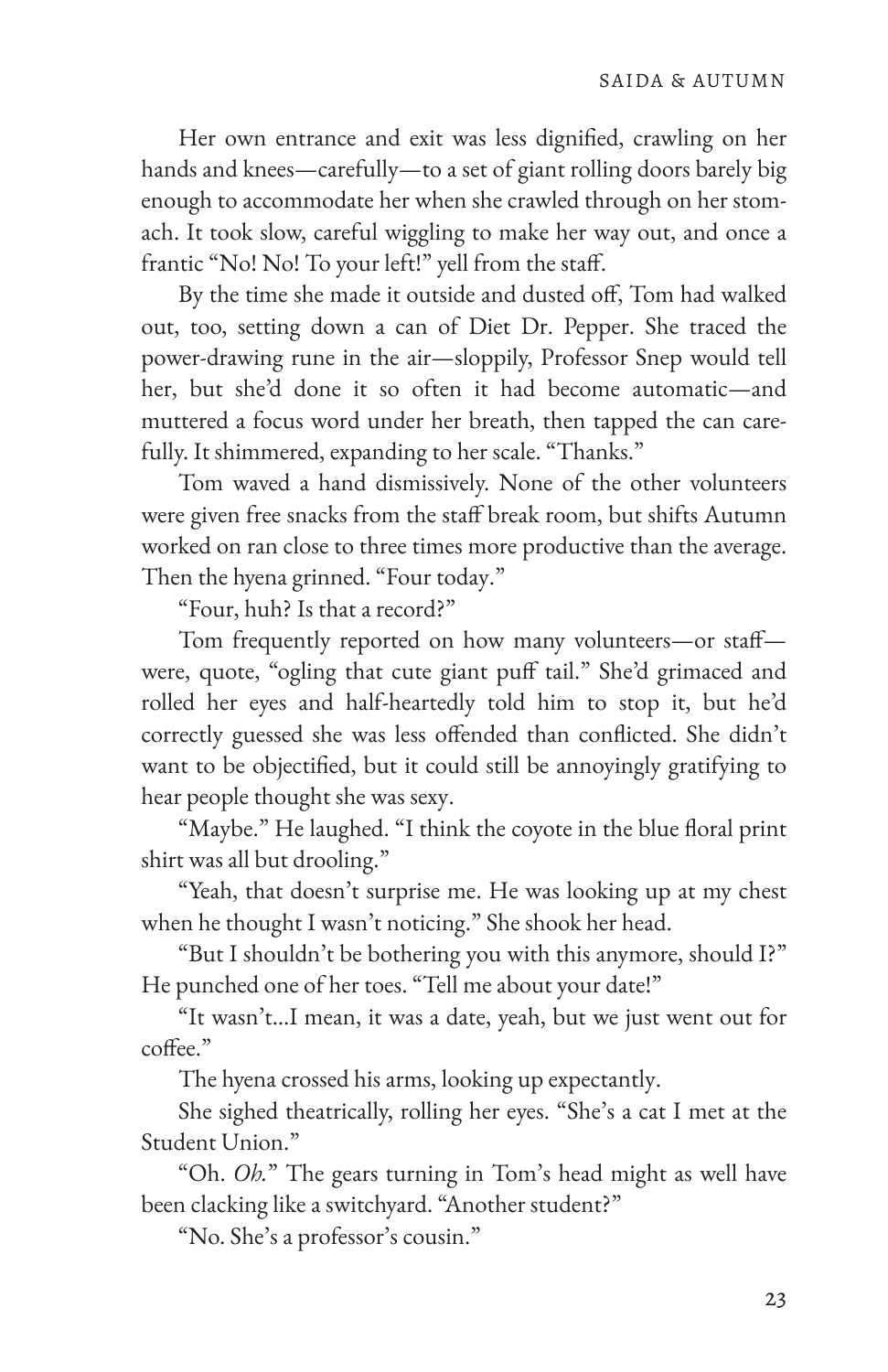"How old is she?"

"I don't know." She took a long drink of the soda.

"Older than you?"

"Yeah."

He wagged his tail. "What's she do?"

"She's a sales… VP? Director? Some kind of corporate executive."

He tilted his head, looking up with raised brows.

Autumn sighed. "What?"

"I would *not* have bet money on 'high-power capitalist' being your type."

"She's not like that. I mean, she must be doing well, since she lives and works…wherever Rhas live, and rents a studio here. But she's sweet."

 $R$ ha?"

She waved her free hand. "Giant cat. I guess. Professor Thorferra and Saida are the only cats I know who use the word, and I think they're both from another world or something."

"Another world? Like, another planet or dimension?"

She nodded.

"Come on."

"Yeah, explain to the giant sorceress-in-training you're sitting here talking to how that's completely crazy."

"Point." He shook his head, looking back at the warehouse. "Speaking of that, any luck on coming up with a spell that multiplies food instead of just making it bigger?"

The question of why the spells that enlarged food to her scale didn't let wizards breezily solve world hunger hadn't led to heated arguments when she and Tom first met, but only because he was still too terrified of a real live giantess to dare contradict her. By the time he was comfortable enough to tease and argue with her, he'd come to understand she wasn't bullshitting him when she said it didn't work. Giants could eat little food without a problem, and littles could eat "naturally made" giant food if they dared. But magically size-shifted food played by fiddlier, arcane rules. Shifting food at Tom's scale up to hers would be fine for her, but it'd render it about as nutritious as packing peanuts for Tom.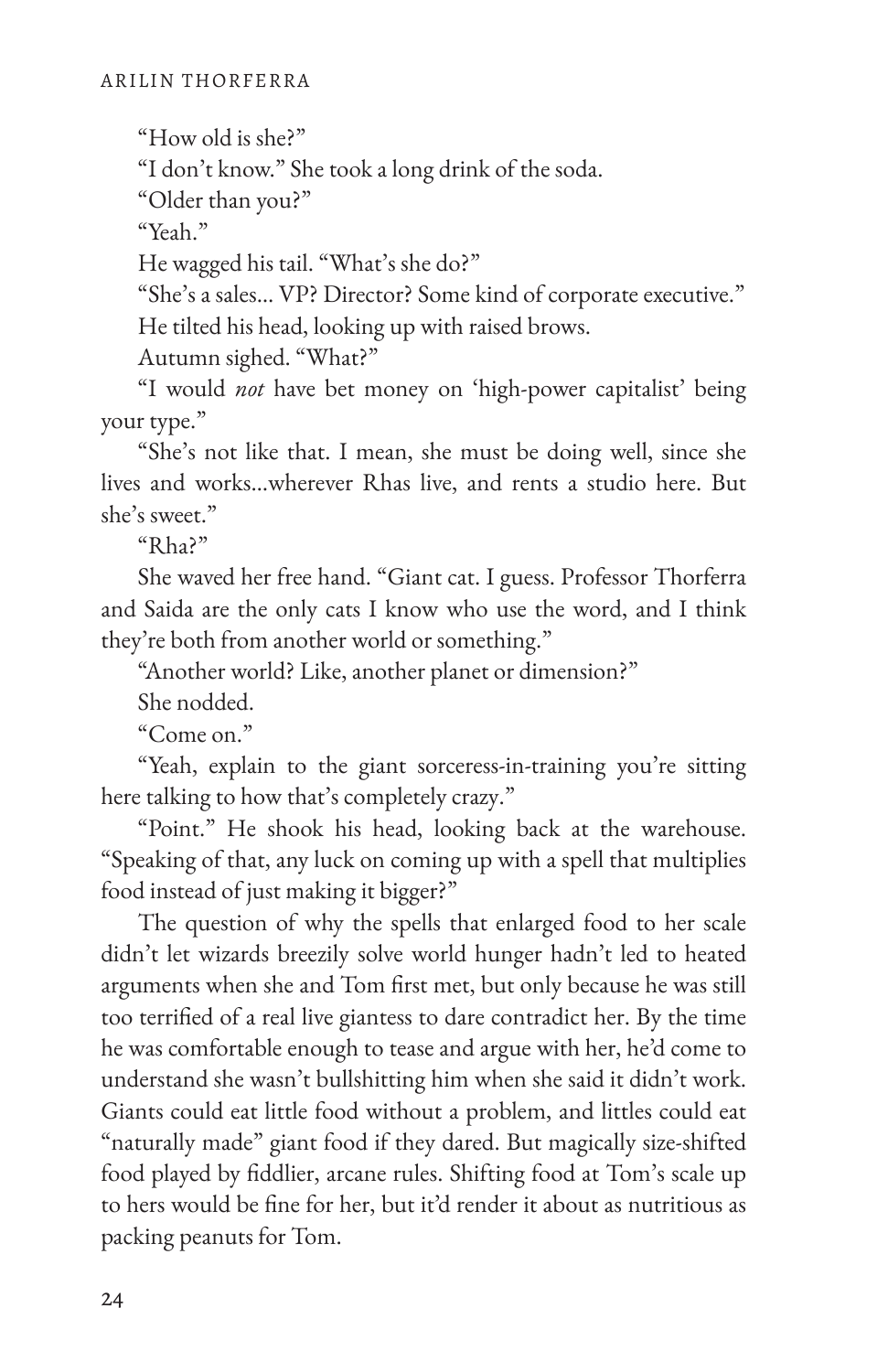So the next obvious question: why can't you take a bag of rice and cast a spell on it that makes it ten bags of rice? "No. The only textbooks I can find on it don't go into detail about why it doesn't work, though. Half of them try to make it sound like a moral ques‐ tion and the other half make it sound like an impossible physics problem, which is probably closer to the truth."

"*You're* an impossible physics problem, but you're still here."

She grinned wryly, taking another sip of the soda. "I know. But enlarging objects is easier than multiplying them. It's transmutation versus creation. I've researched turning inedible material into food, too, but it's not promising. Turn a brick into a pear and you get something that looks, smells, and tastes like a pear, but still has the nutrition value of a brick."

"Great. And transmutation isn't easy, even though you're an expert at it."

"Not an expert, just...some kind of savant. There are common first-year spells I'm terrible at."

"You're selling yourself short. Ha!" Tom waved a hand. "But back to your mystery date. When do you see her again?"

"That's up to her. She's supposed to give me a call when she's back in town."

"You didn't get her number?"

"I gave her mine. I don't know if she even keeps the same number between visits."

"Oh, honey. You go out of your way to make your life difficult sometimes, don't you?" He sighed and patted her toe again. "I need to get ready for the afternoon volunteer group. You staying?"

"I can't. Too much school work to do."

"Got it." He snapped his fingers and pointed up at her. "Speaking of work. Did you ever write that letter?"

" $No.$ "

"It's been a month."

"That depends on how you measure it." Her parents had sent a birthday card two years ago; it took her nearly six months to work up the nerve to write back and correct them on her name. Next year she got two birthday cards: one from her sister, addressed correctly; the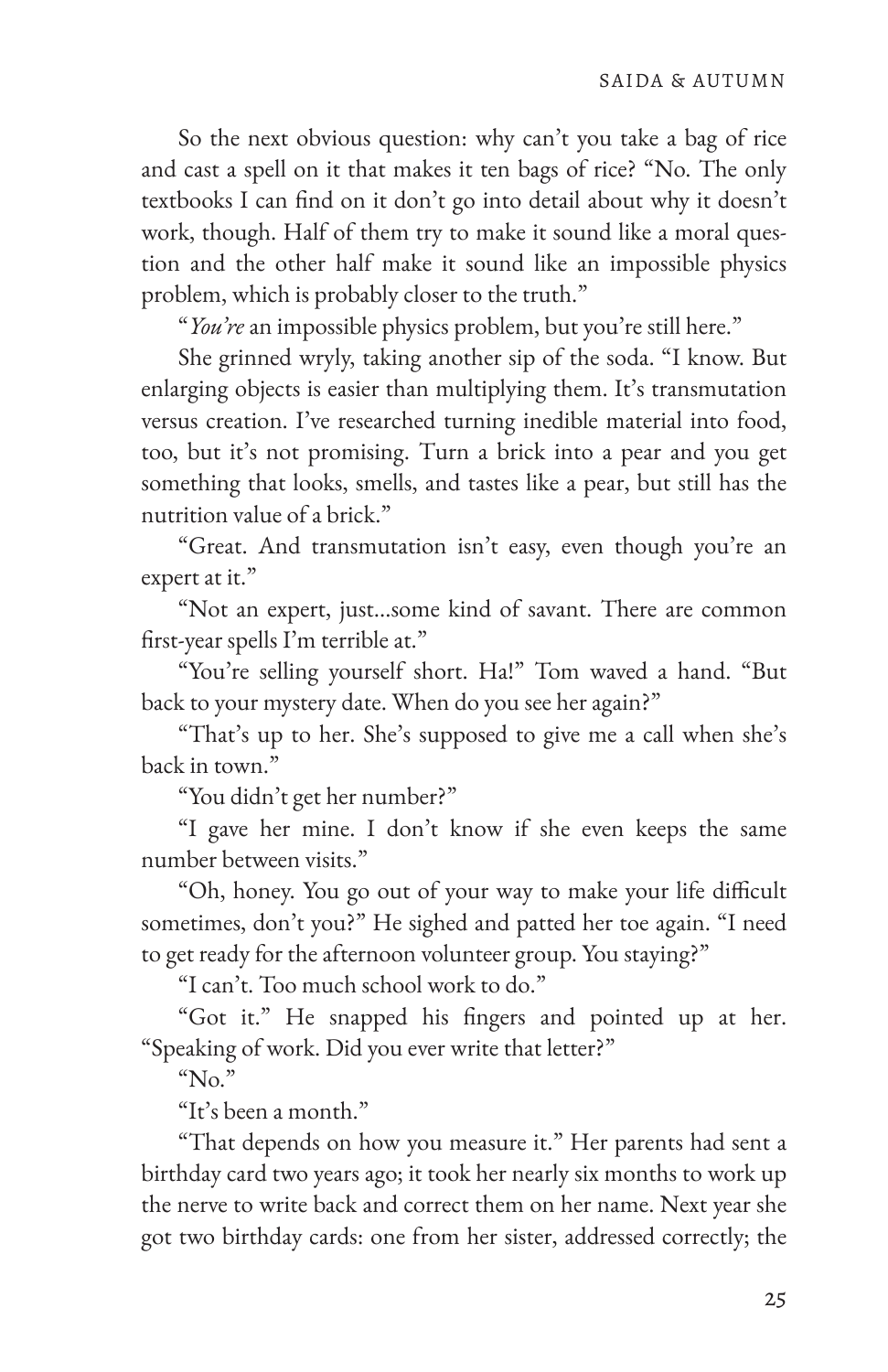other from her parents, addressed to her dead name. She hadn't written them since. Or heard from them, until the email from her sister.

"You can't avoid it forever, dear."

"I can do whatever I want. I'm a giantess." She downed the rest of her soda, then pushed herself up to her feet. "See you next week."

Maybe Tom was right, and she *should* have gotten Saida's number. In the moment, making Saida promise to call had seemed romantic, but maybe she should have opted for practicality.

*She's not like that.* But Autumn had no idea what Saida was like, did she? No matter how much she deflected about her wealth and position, the cat was a rich executive. An older rich executive. Being looked at in the adoring way Saida had looked at her—seemed to have looked at her?—was thrilling, but people like that didn't get seriously involved with moody broke college students.

Did she want to just be a fling?

She made her way through the parking lot carefully, then picked up speed on the empty street. The food bank's warehouse sat close to the DMZ, just a few minutes from the campus; she'd seen other students volunteer occasionally, although never any other giants.

When she reached the gate where she and Saida had shared their first—and so far, only—kiss, she stopped, looking across the campus in the direction of the staff housing, then back out across the city.

"I should have asked for her number," she muttered.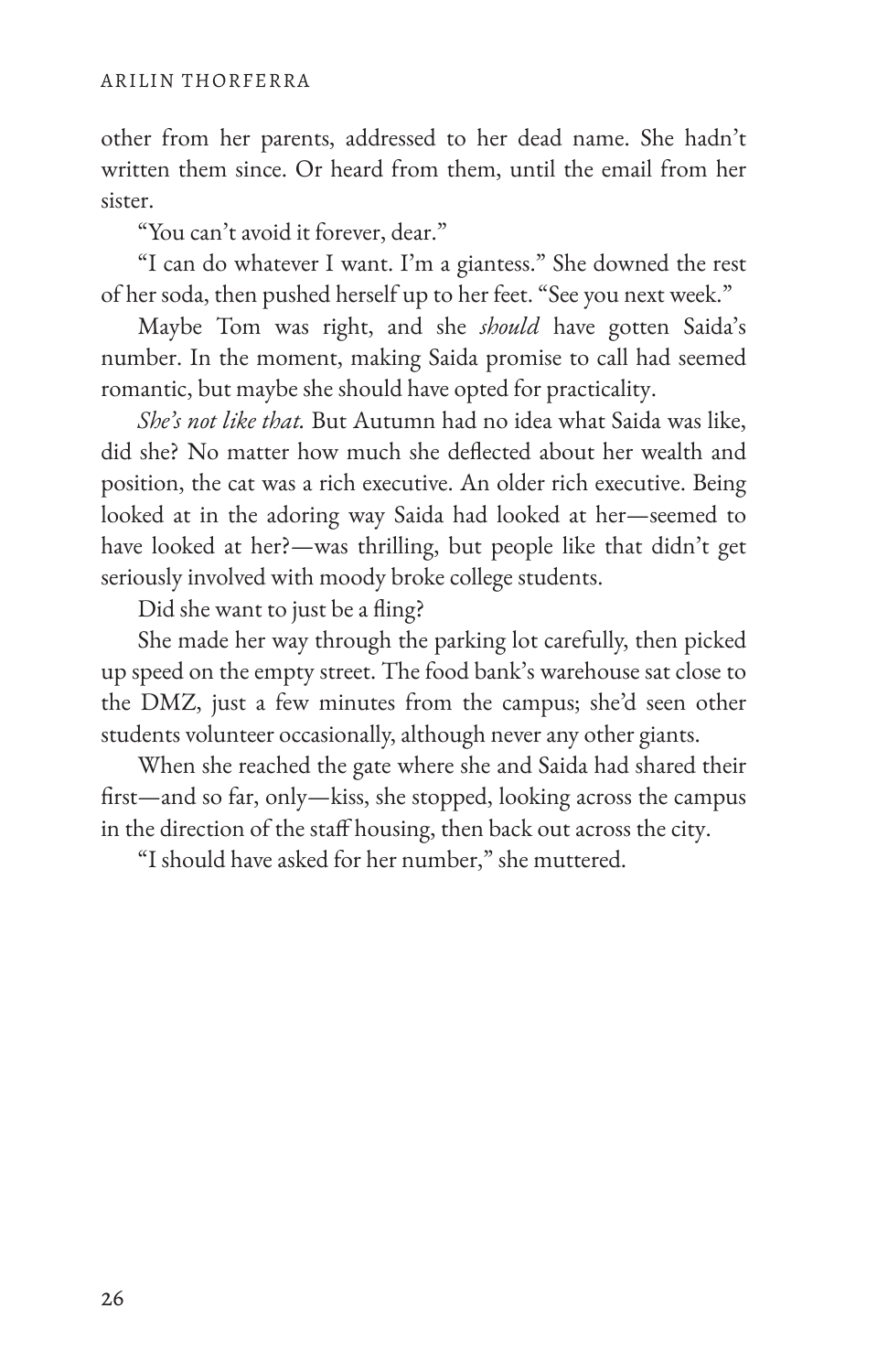CHAPTER 4 Buckle Down

"They weren't going to take them at that price." Jonry spread his hands apart, fixing Saida with his patented, patronizing *let me 'splain to you* expression as they walked. He must have thought he looked authoritative, but he just looked constipated. "I know how much we're eatin' on the installation costs, but trust me, it'll work out."

She suppressed a sigh. As much as she liked the theory of these "walking one-on-ones," it was an unconscionably hot day, approaching 94 degrees, with what the weather claimed was 50% relative humidity but felt more like 500%. Wanting to stop and wring out her tail made this intolerable conversation somehow even less tolerable. "And how much are we 'eating' on installation?"

"Just under five million." He managed to say that not only without sounding sheepish, but with an edge of disdain, as if she should have already known the answer.

Unfortunately for the swaggering gray tabby, she *did,* in fact, already know the answer. "If that's correct, we won't break even for fourteen months."

"Right, but—"

"But that's *not* correct, because you assumed all of the client's eighteen remote offices match our standard cost structure."

"It all evens out!"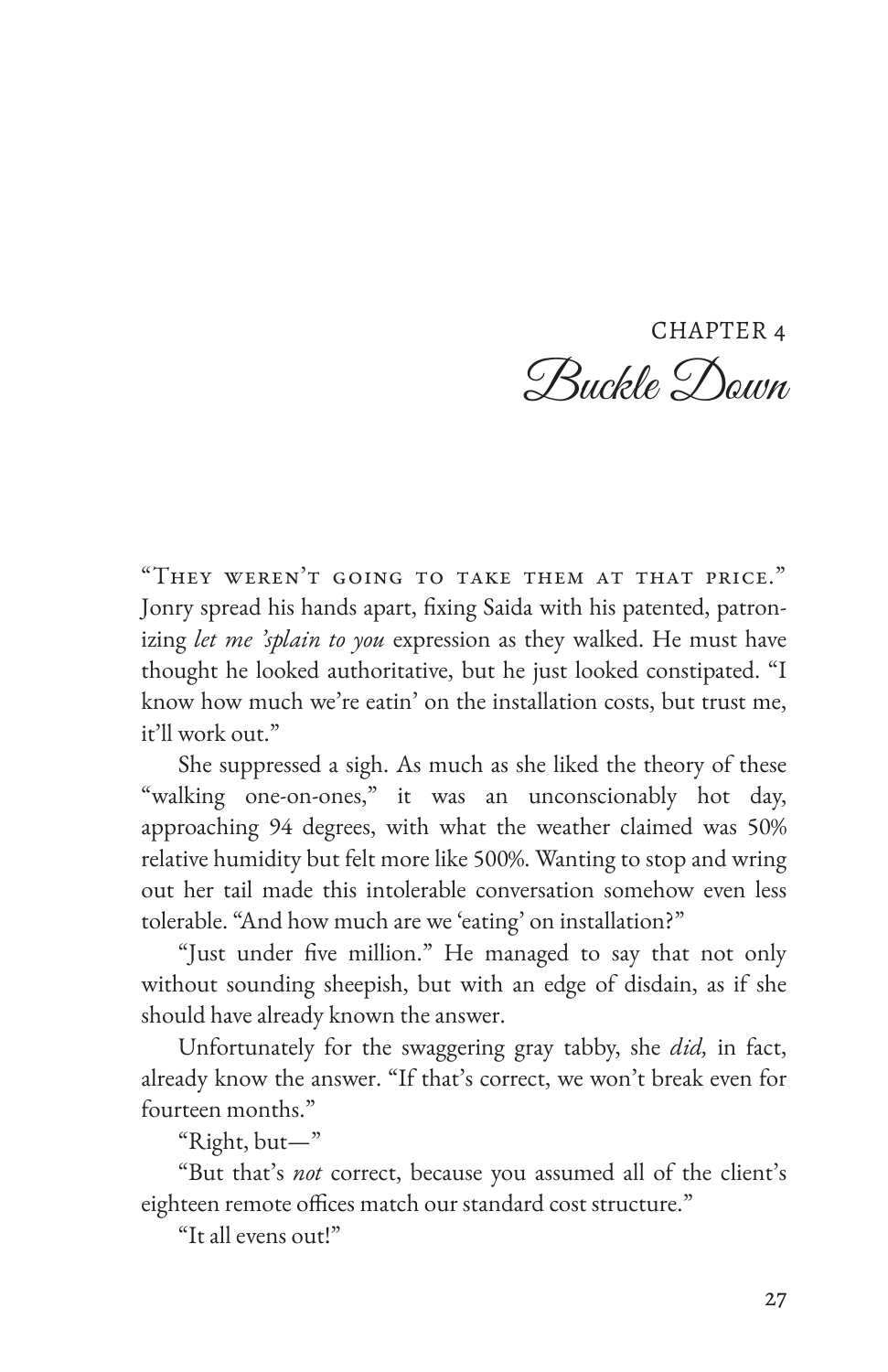"No, it doesn't. The four cross-country ones are in metro areas with taxes and regulations that run their cost up about thirty percent. The six in other countries range from two to four times as much when you add import duties, infrastructure improvements, and security updates. And your contract doesn't pass on the costs of the extra security we'll have to hire in Lantalvo, since it's a war zone. Our breakeven point is *three years*."

Jonry's ears had steadily lowered as she spoke. "But I wouldn't have gotten the contract."

They turned a corner, heading back toward their office past the new war memorial. This city had come through the lightningbombing of the previous decade with little more than scratches, but these austere, cheerless "memory parks" had become perversely fashionable displays of patriotism. "Jonry, you're a good salesman, but you need to stop treating teleportation beacons like HVACs. We aren't trying to undercut the competition."

His tail lashed. "Do you know how much cheaper the competition is? I do my research, little lady, and let me—"

Her voice rose into what she'd heard the staff call the "Saida" Screech," but she couldn't help it. "We have no fucking competition!"

He stopped mid-stride, eyes widening.

"Every other company on the market selling teleporter beacons is just rebranding Melovi units, and they're cheap because *they're cheap.* The bigger the payload, the shorter their range. None of their units can send something heavier than a paperweight cross-country and they have to recharge for ten minutes after each transfer."

"I know—"

"Only *one* of their models is certified to send people, a max of a hundred miles. This company wants to send staff between international offices. If they don't use us, they're using airlines. We don't compete on price because we don't *have* to."

"So you would have just walked away?" He sounded genuinely affronted by the idea.

"I'd have given them a final offer that was within the discount guidelines I've already given you, and if they said no? Yes, I'd have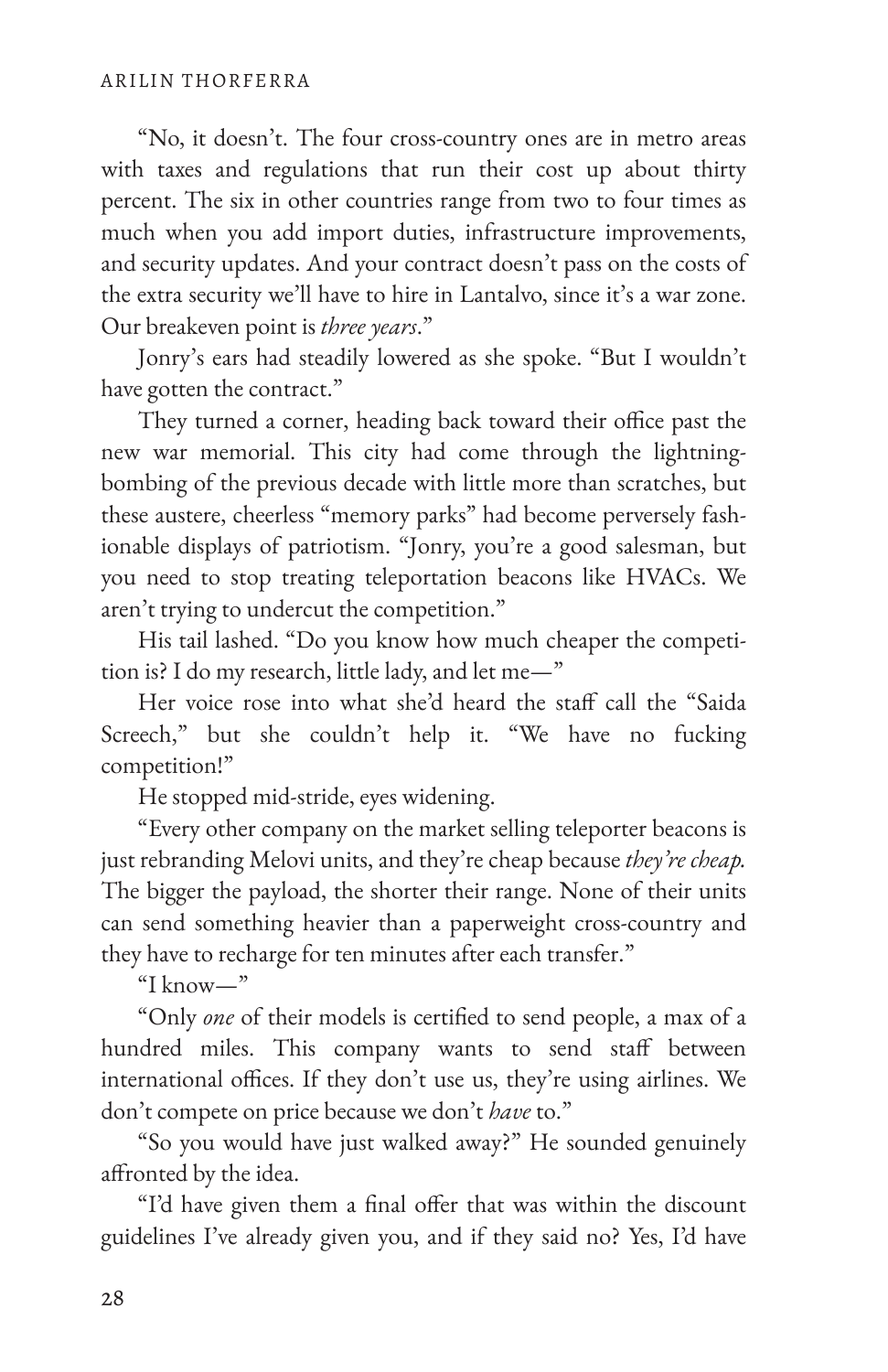walked away. If they needed us, they'd be back." They'd reached the warehouse-like office building, walking past the understated but expensive marble sign with the Talirend Dynamics logotype carved into it. She'd had to push Mradhi hard to replace the sheet metal one, to make *some* attempt at giving the offices an upscale look. It had improved the sales by about twelve percent within a year. She'd tried to get him to move the sales and executive offices downtown, too, but he'd balked at the cost, no matter how much data showed that sales to status-conscious millionaires would cover it in under a year. Convincing him wasn't her job now, anyway. She tried not to grit her teeth.

Jonry's tail was between his legs now, but he sounded more resentful than chastened. "Point taken. Ma'am."

"What other prospects are you working on?"

He walked through the door ahead of her, letting go just in time to make sure she had to catch it to walk through herself. Terrific. The only thing worse than false, patronizing chivalry was a macho sulk. At least the blast of blessed air conditioning lessened her irritation.

"Got a few. Harrison Media Group is looking at an interoffice system, and there's a couple movie moguls who want to set up JetNets."

She nodded. "Those sound promising." JetNet was their trade‐ mark for a personal system, what the excessively rich would set up between their offices and their various homes. They weren't much cheaper than the commercial systems, but people making that much didn't care. Technically, she had a JetNet, although it was a proto‐ type unit that predated the company. Back from when it was just her brother trying to make their late uncle's mad science project into something real.

"Thanks. So." He shuffled back and forth on his paws, keeping his eyes on her but turning the rest of his body back toward his cubicle. "Anything else, ma'am?"

"No. Is there anything you need from me?"

He'd already started to head away. "Nah, we're good," he called, without looking back.

Saida headed back toward her own cubicle, forcing herself not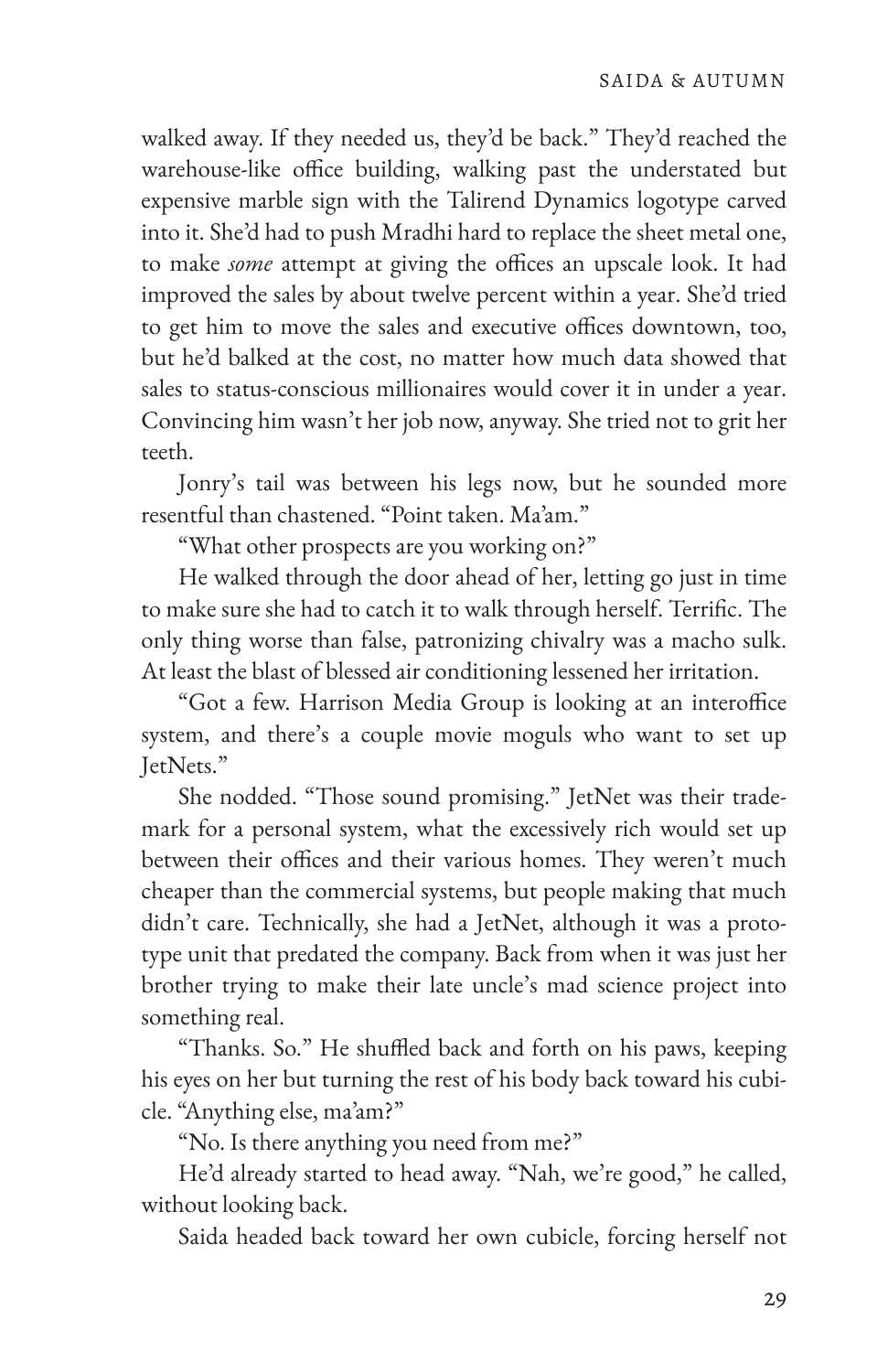to look at Raiben's office as she passed by. She had the biggest, nicest cubicle of anyone in the company, not just the newly combined sales and marketing division. It was barely a step down from an office.

But it *was* a step down from an office. Specifically, *that* office. The one she'd been in six weeks ago.

Dropping into her chair, she slumped back, staring dolefully at the computer. As futuristic as their business had sounded to Autumn, the consumer tech around Mensura was at least a decade ahead of Stravell's. Her PC wasn't as powerful as the *phone* she carried on her weekend visits to the campus. She wasn't sure Mradhi had ever completely given up on the idea of finding a way to commercialize a smuggling operation between the worlds, despite his reluctant agreement to both her and Arilin's objections.

She skimmed her email, ignoring most of it until she hit a missive from Raiben. She scanned over it, eyes narrowing.

Tail lashing, she pushed back from the desk and headed toward the CEO's office, doing her best not to make it an angry march.

Her brother was six years older than she was, but didn't look it. If he put effort into it, he'd pass for a fashion model-something he stubbornly remained disinterested in. His new wife, though, surely didn't. Since the marriage he'd been dressing more sharply, buttondown shirts rather than polos, slacks rather than jeans, colors that complimented his light tan fur—although Saida was still pretty sure he bought off the rack. But his disinterest in "the good life" was also a saving grace, an inoculation against the excesses one might expect from a multi-millionaire in his early thirties. He'd spent a bit lavishly on his home theater setup, but the house he and his wife had recently moved into was, well, a house. Not a mansion estate, just a pleasant house in a nice suburb, not even that big for its neighborhood. Big for only two, but she expected they'd have a child within the next couple of years.

He saw her and held up a finger, swiveling around in his chair as he continued talking on the phone. Saida crossed her arms.

It only took him a few seconds to disengage with a typically curt, "Call back later." Then he spun around again to face her. "You're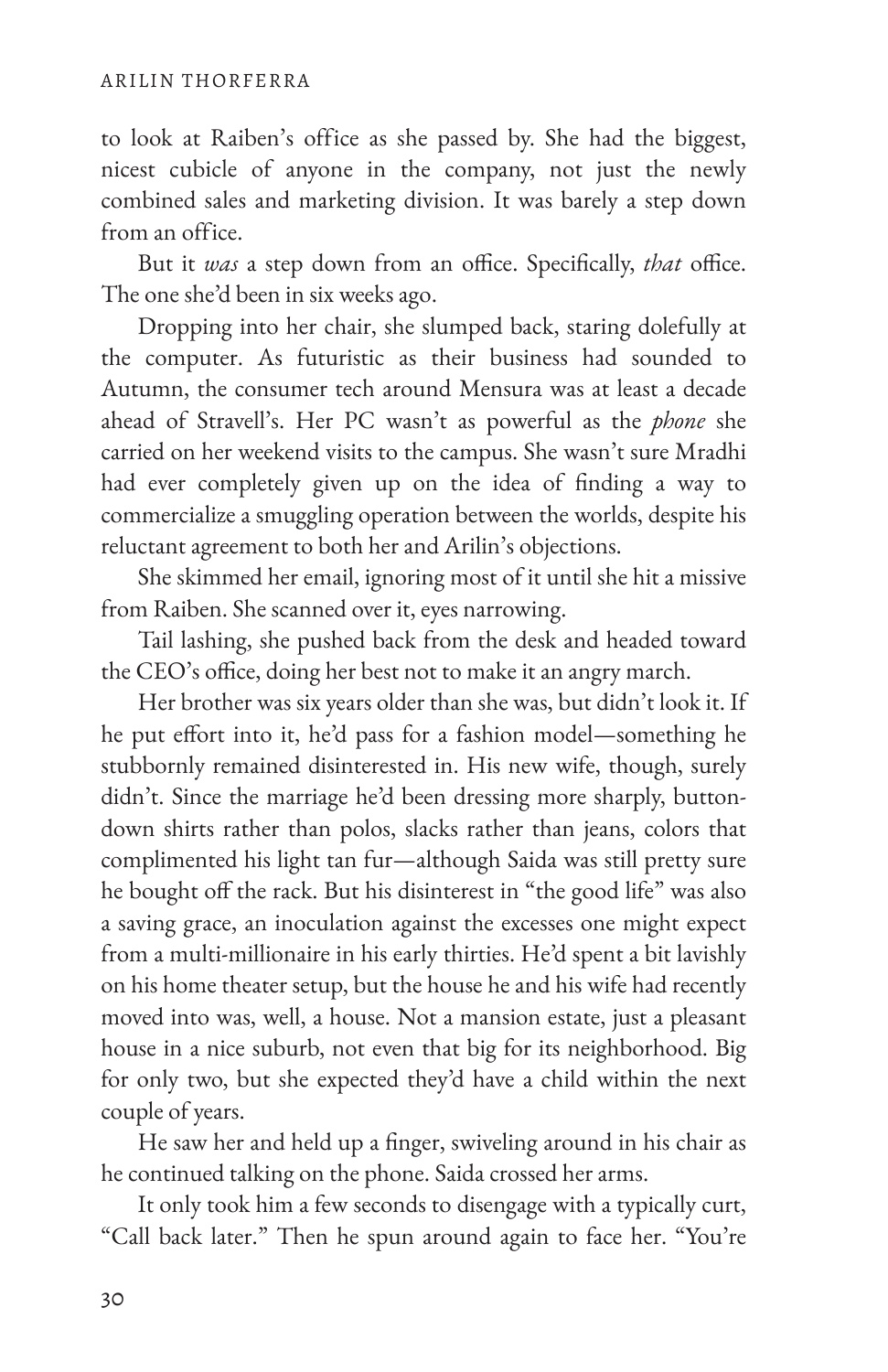here to complain about Raiben's plan to move our sales team to commissions."

She sighed, tail lashing, then turned to close the door behind her. "I'm here to complain about him not even running it by me."

Mradhi frowned. "He said he'd clear it with you. I'll speak to him."

"So he cleared it with you."

"I'm the CEO."

"And I'm the Director of Sales."

"Again, yes, he should have run it past you. But as the VP of Sales and Marketing, he can make this call."

"Commissions? We're not selling air conditioners, Mradhi. Or cars."

"Earlier this morning you were moaning about Jonry all but giving away beacons to get the service contract. Do you think he'd have done that if he were working on a commission basis?"

"Bluntly, yes." Saida's tail lashed. "And for Arvya's sake, Raiben wants to put me back in the field."

"He just said he wants you more hands-on with the biggest contracts."

"That means in the field. Instead of getting a promotion, I'm getting a demotion."

Mradhi leaned forward. "Saida, you've grown into an excellent manager, but when we talked before I brought Raiben in, *you* said you didn't think you were ready to be a VP. Are you reconsidering that?"

Her ears lowered. "No." She sighed. "Maybe."

"I still think your self-assessment was right. As good a manager as you are, you're distracted. I don't expect you to live for your job, but I expect you to focus more on the company than on your weekends playing giantess." Mradhi turned back to his computer.

Her ears went completely flat, and she hurried out of her brother's office. She didn't stop at her desk, instead heading out of the building, back into the broiling sun.

She'd risen high and fast—higher and faster than she likely deserved. She had a knack for planning, a head for numbers, but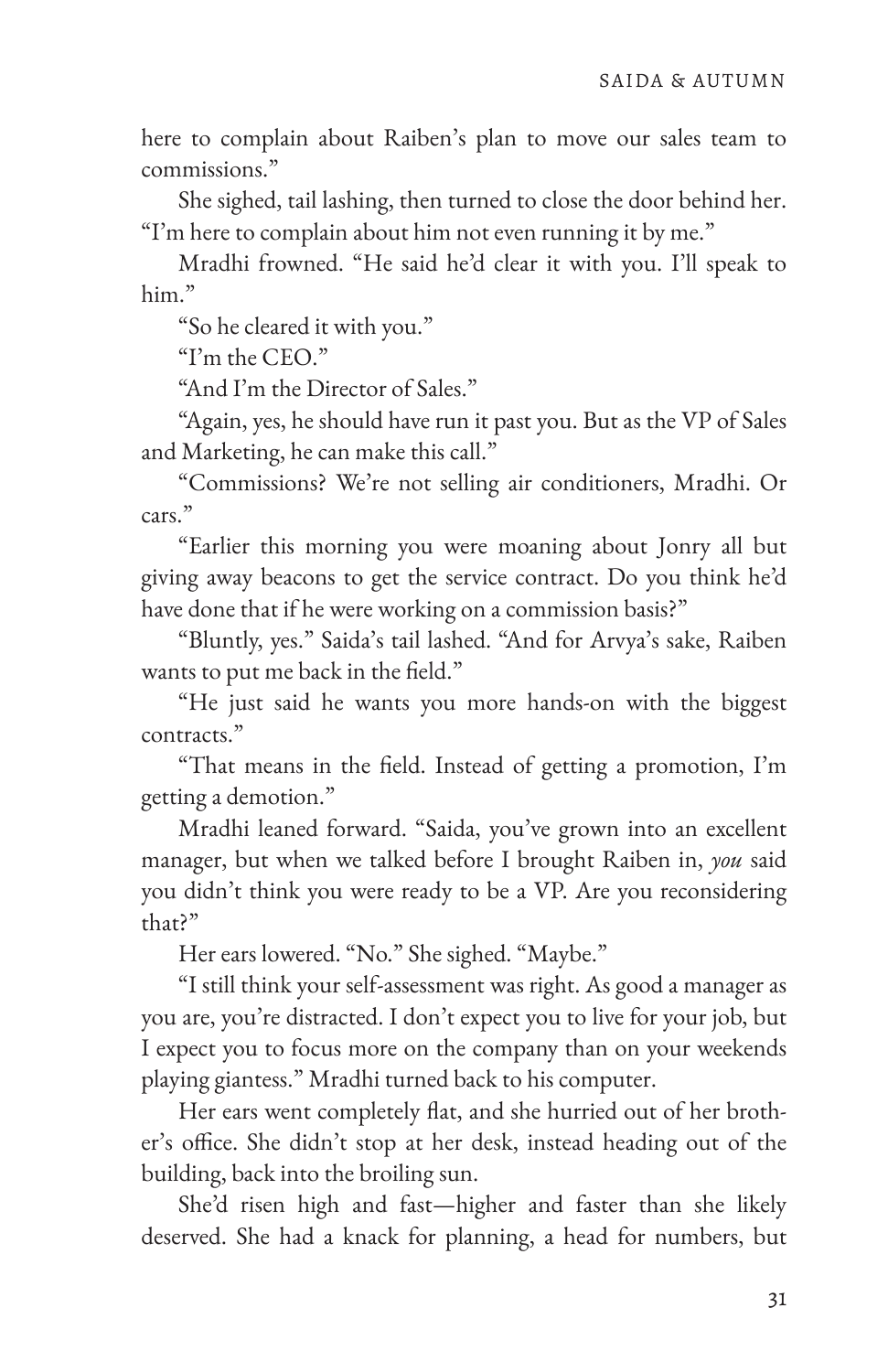she'd never been that good a salesman. *Was* she a good manager? Did she get the pushback she did—never from Mradhi, to his credit, but nearly everyone else—because she was a woman, or because she just wasn't as competent as she tried to convince herself she was? Her trips to Mensura helped her put all those doubts aside.

At least, they *had*. Since the curse she'd been too spooked to keep exploring off-campus, and after a mortifying encounter a few months ago—another temporary death from being swallowed alive, all the more horrifying from the way the curse made her own body betray her, reacting to the act like it was the best sex ever-her enthusiasm for the campus had cooled.

Until meeting Autumn.

She covered her face. Did it even make sense to call her again? It'd been a magical evening—literally—but talk about a long-distance relationship. And she'd all but promised to tell the rabbit about her curse. Letting more people know about it was the last thing she should do. She'd gotten the uneasy feeling there were rumors about her among the more predatorily inclined campus giants. Hell, Autumn might *be* one of those giants.

And she knew just which big contracts Raiben would want her to be "hands-on" with. She hated to admit it, but he wasn't wrong. Dammit, maybe she had to buckle down, behave like the high-power executive she was rather than the college dropout she felt like.

But maybe she should do that tomorrow. Right now, she needed a good happy hour.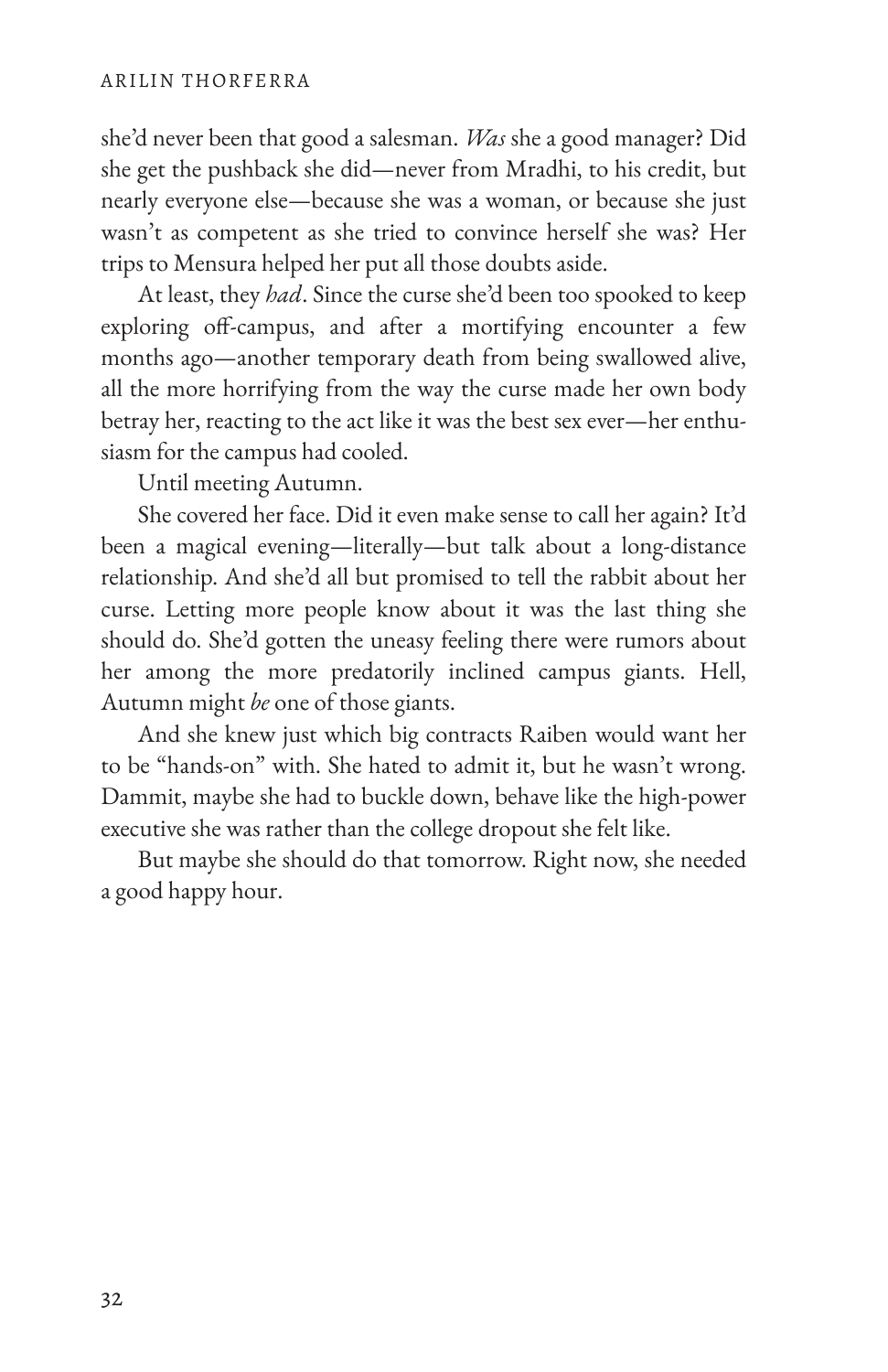CHAPTER 5 Maybe Not That Interested

BY THE THIRD TIME THE LITTLE HUSKY HAD STOPPED JUST on the balcony just behind her to stare, Autumn had had enough. She turned around abruptly enough to make him jump. "Can I help you?"

He looked around wildly, as if she might be speaking to someone else in the library standing right behind him, then gripped the rail‐ ing. "Um. Y-you're in Snep's advanced alchemy class, right?" His voice shook in time with his whole body shaking.

If she was in a better mood, she'd try to sound reassuring, but this wasn't shaping up as a good mood day. Besides, if he was in that class, he had to be at least a second year student, so he should be way over the whole giants-are-so-terrifying thing by now. "Yes."

He nodded quickly. "There's, um, nobody else who looks like you. Um. You're one of his favorite students."

"That's a stretch." She sighed. "Did you just want to say hi, are you looking for homework help, or were you just hoping to keep staring at me without me noticing?"

His ears folded down, although not before she caught them turning bright red. "I…um. I dunno. I was just looking. You're… you're very pretty."

Autumn barely managed to stifle her sigh. Before her transformation, she hadn't realized being a giantess would attract littles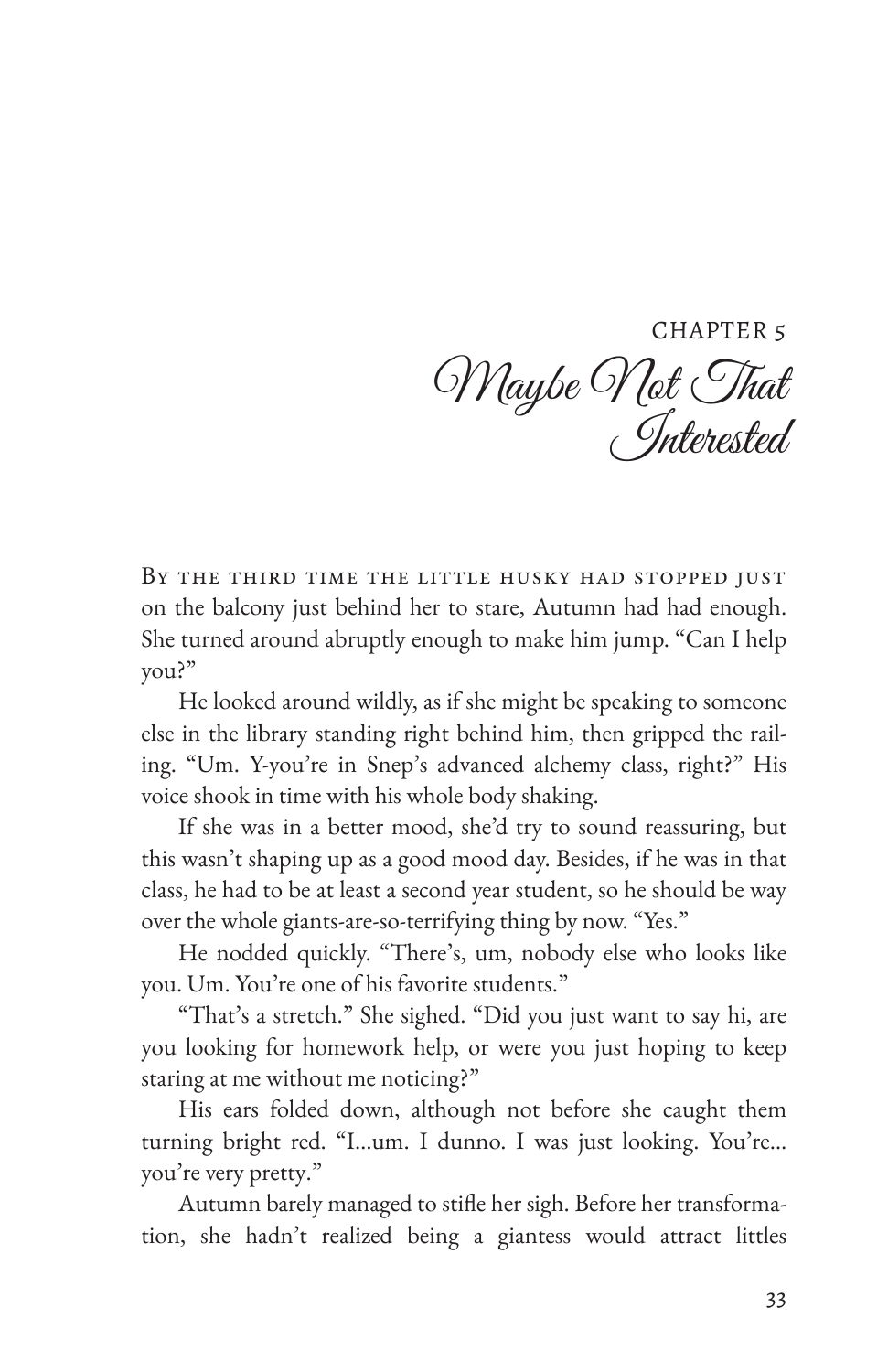constantly fantasizing about what creative things girls they were ankle-high to could do with them. "Thanks."

He nodded, shuffling on his paws. "I just. Uh. What...do you think about littles?"

"They're fine." She kept her voice flat.

The husky nodded again, looking down, then up, then down again. "I, uh. Maybe see you later."

"See you in class."

She waited until he'd turned around and headed out of sight before sitting down and staring at the ceiling with a groan. At least he'd picked up on the go-away-now-please vibe before asking if she'd ever thought about dating a little.

No, she'd thought about dating more often than that, ha ha. She'd been on six dates total since she transitioned, and maybe ten in her whole life. Granted, it was validating that she'd had more not only after she'd become a giantess, but after she'd consciously adopted what her sister Kelly called a "dare you, bitch" look. And, yes, that had included a few kinky things with people ankle-high to her, but she was pretty sure they'd been more fulfilling for the littles. Being giant didn't stop you from being objectified—if anything, it made it worse.

And then there was Saida.

She'd spent the first couple of weeks after their meeting almost floating. *God*, she was cute—and there was something else she couldn't put her finger on. An almost kitten-like sense of wonder, maybe. The way she got flustered when Autumn did something that reminded the cat she was the small one. The way she clearly enjoyed being flustered.

Playing it over in her head made Saida sound dismayingly like the little husky she'd just dismissed. But crap, if the Rha was just out for some kind of kick, that should have been *more* reason for her to call. But she hadn't called in two weeks. Or two more weeks. This upcoming weekend would make it two months.

How had Tom put it? High-power capitalist. Maybe Saida had realized she wasn't interested in dallying with a freaky-looking college student after all.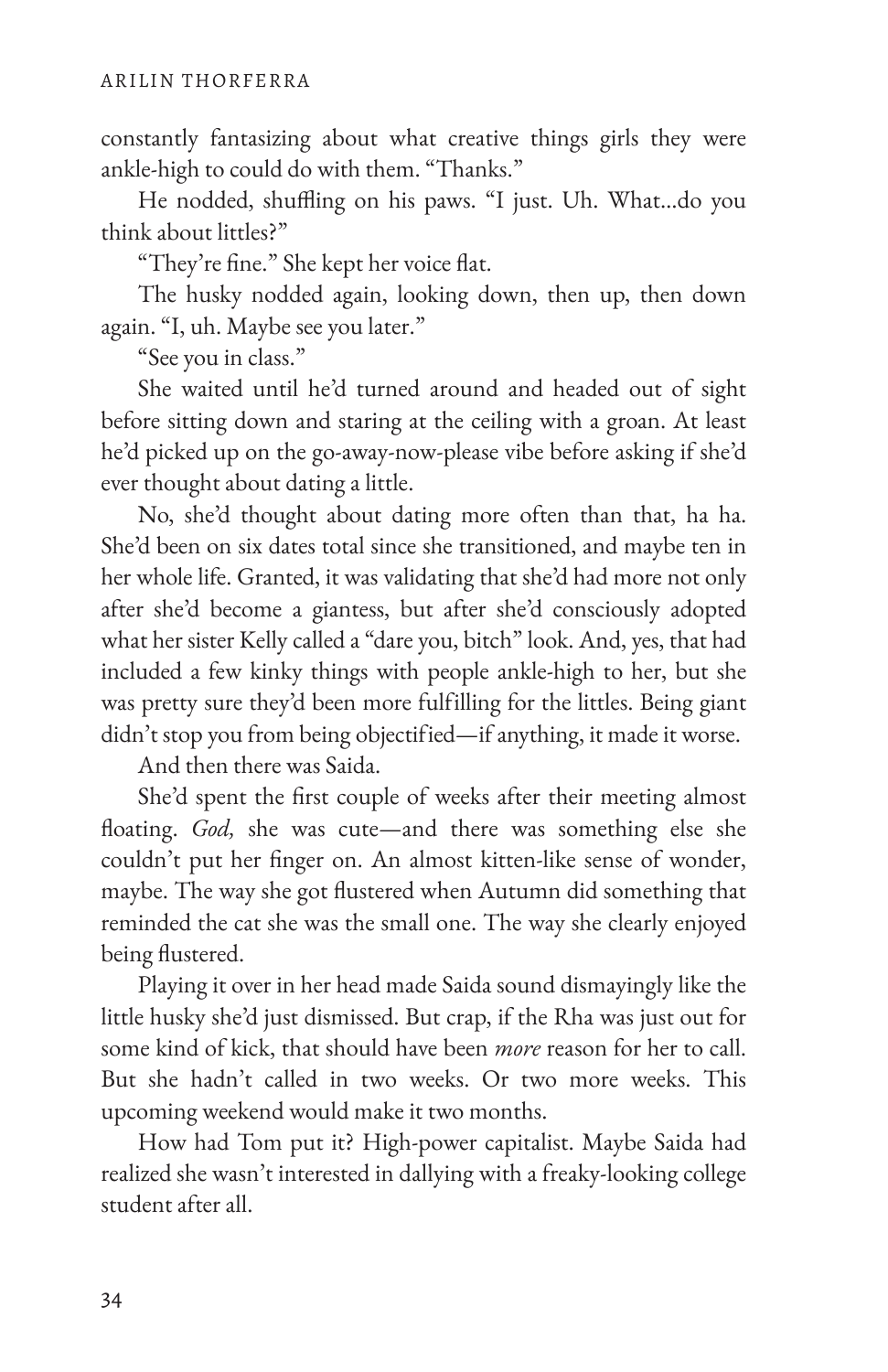She pushed back from the desk, sweeping up the books and dropping them off on the nearest book cart. "Maybe I'm not that interested in dallying with her, either," she muttered aloud.

Her black mood propelled her out of the library and back toward the Union, although she didn't have a destination in mind. Another Friday afternoon with no weekend plans in sight. So, one of her typical weekends. Good thing she usually believed herself when she insisted she liked being solitary.

Once inside, she scanned the atrium. She still remembered how awe-inspiringly huge this building seemed when she'd arrived as a little—there had to be *acres* of floorspace between the multiple levels. As a giantess, her relationship to the space changed substantially. It wasn't as if it were cramped, but the options became far more limited: the open space she stood in right now with a few food kiosks, the Beanstalk, and the Union Café and Lounge, a small sitdown restaurant with a positively tiny bar. There were only three other giants in this central sitting area, but there were never that many giants, period. She doubted there were more than six or seven dozen total at the school; it was a wonder as many "non-essential" services existed for them as they did.

If she went back to the Beanstalk, she'd start thinking about Saida and be pissed at her again. But she didn't want to spend the money at the sit-down place. Finally, she just dropped onto the nearest sofa. Sometimes deciding was too damn much work.

She let herself space out for a few minutes, then realized the little husky was back. Sort of. He was walking along the edge of one of the two overlooking balcony levels. The upper one ran over a hundred feet off the floor, past her ear tips; the lower one ran a bit above her waist level. That's the one he was walking along. It didn't look like he was trying to spy on her this time, at least not until he caught sight of her. He didn't look at her, but the hitch in his step was almost a stumble.

Man, how had he made it this far staying all googly-eyed over giants? Sure, she'd had some of that, but she'd also been looking up at people Saida's size and thinking *I'm taller than you are, you just*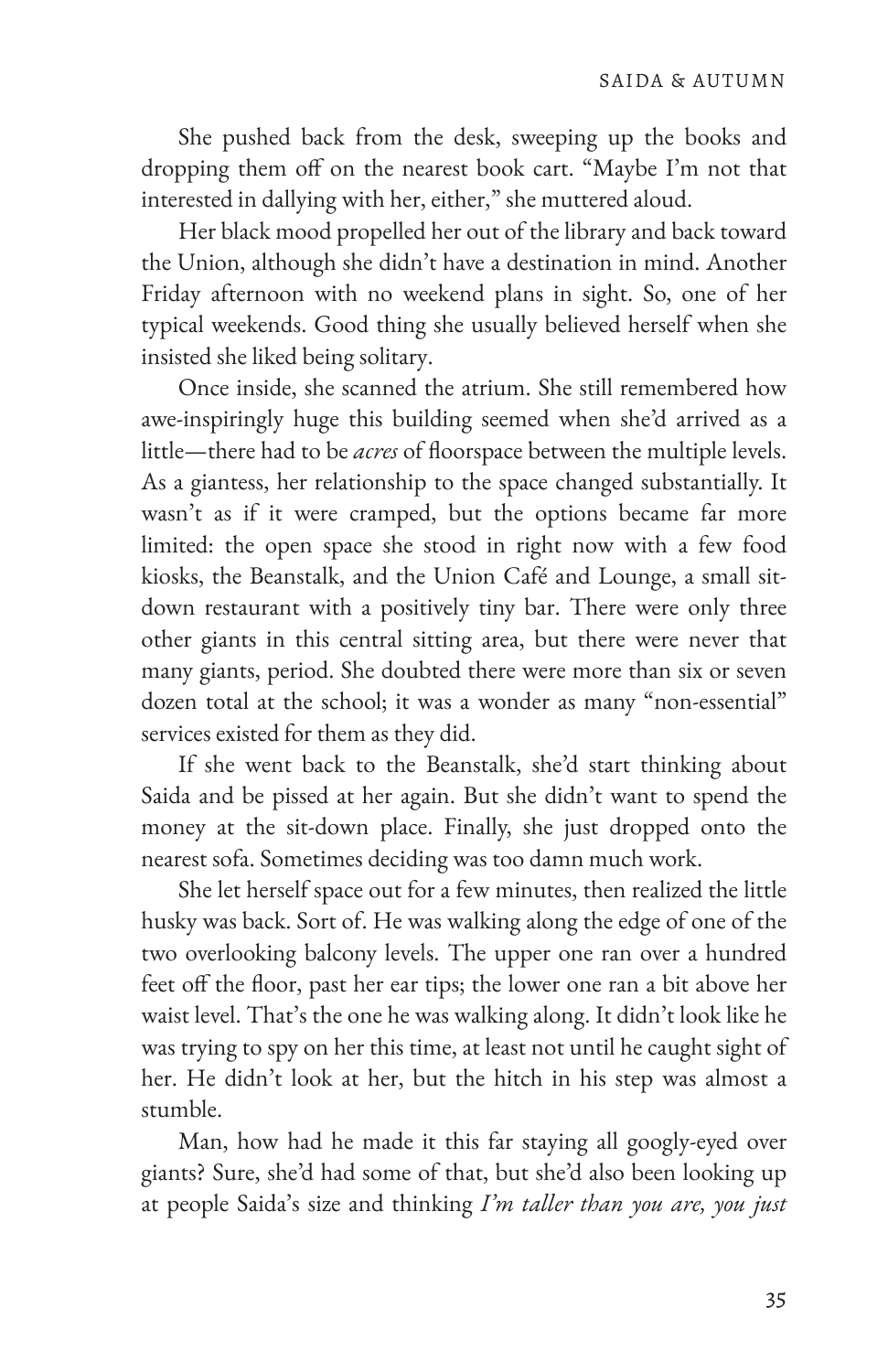*don't see it yet.* Well, maybe having a little fun would pull her out of her mope. "Hey," she called.

He stopped, looking down with a wary expression.

She stood up, walking slowly toward the balcony. "I was a little tough on you back in the library."

"That's…I mean, I think I was kind of a jackass. I'm not great at talking to girls my size, and...um..." He trailed off as she got closer, head tilting back and eyes getting wide.

One of the more unusual mandatory classes at the school, and one of the very few with segregated sizes, was a seminar on little-giant etiquette. Autumn was one of the only students who'd attended the versions for both scales. One of the lessons was that the perception of appropriate personal space didn't scale linearly, but grew with the size difference. Someone her height should stay back at least twenty feet from a little they didn't know, and let them choose to close the gap if they wanted. She slowed even more as she reached that distance, but didn't stop. "And you've got even less practice talking to giant ones."

"R…right. I say hi to giants in class sometimes, and Professor Thorferra likes to pair up mixed-size students in composition class, but…" His words ran dry again as she stopped barely a foot from the railing. He had to look almost straight up to see her face, which he did, ears visibly reddening. His tail clearly couldn't decide whether to wag or to curl between his legs.

"All right, then." She rested her hands on the railing, one to either side of him. "Practice." If this had been one of the catwalks common to campus interiors, he'd be trapped, although that would get a giant student reprimanded by staff if they saw it.

He whined. "I…I'm Charlie." His voice cracked like he'd just regressed to the edge of puberty.

"I'm Autumn." She kept her voice level, neither threatening nor welcoming, eyes remaining locked on him.

"Nice. Um, nice to meet you, I mean." The husky swallowed loudly. "So…um. How's it going up there?"

"Exactly the same as it is for you down there. Being a hundred feet tall doesn't give me my own weather system." She sighed, relent-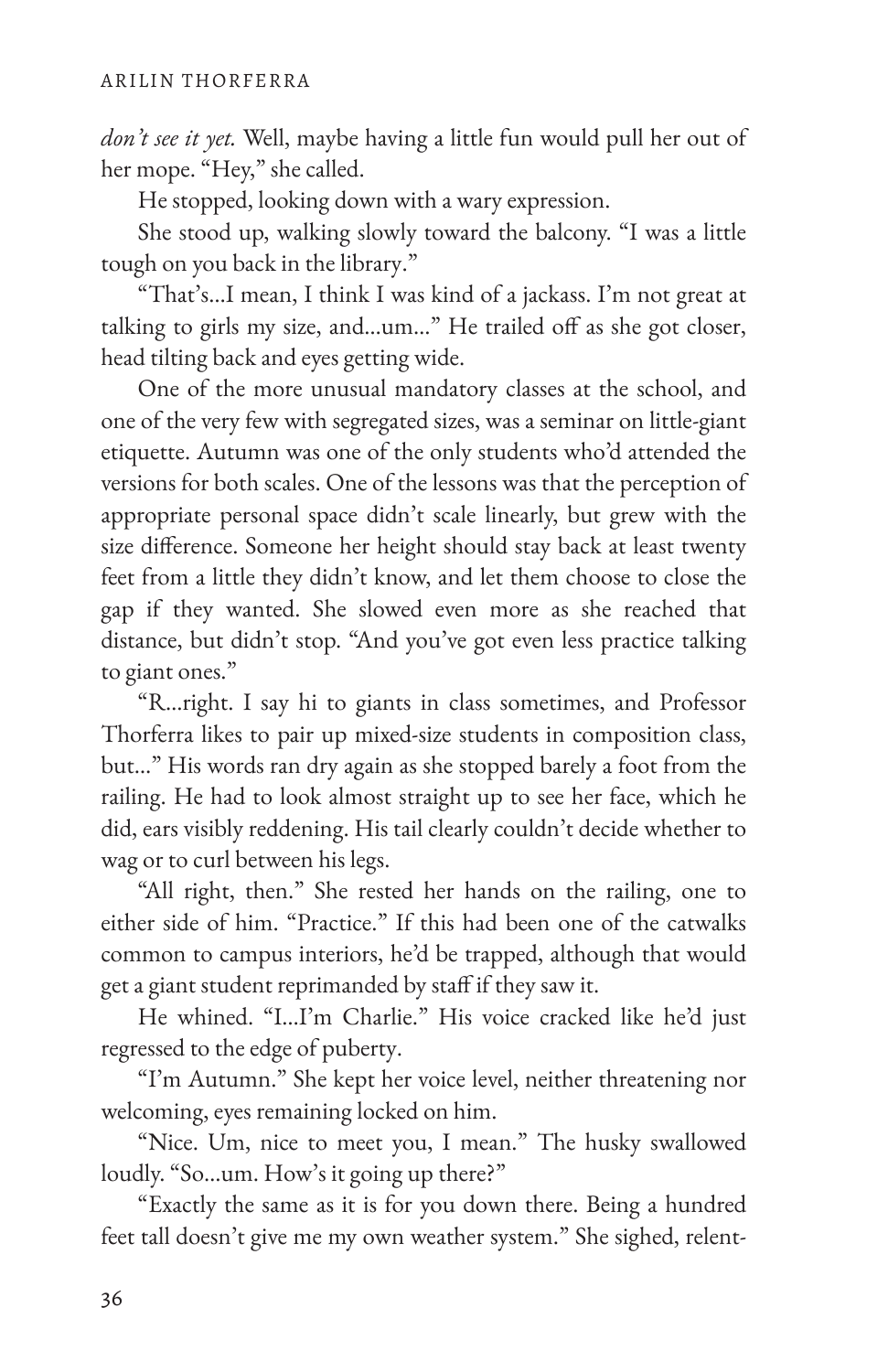ing. "Look, Charlie, if you're going to try to flirt with giant women, think about the *woman* part first. You're signaling that you think the most interesting thing about me is that I'm big enough to swallow you whole."

Charlie's mouth opened, but no noise came out.

Autumn's pocket started buzzing. She pursed her lips, then backed away a step, pulling out her phone. "Hang on." The number wasn't one she recognized, but it was local to campus. "Hello?"

"Hi. Autumn?" The voice on the other end of the connection sounded hesitant. "This is Saida."

She lifted the hand that was still on the railing off it, so when she made a fist it didn't break anything. She heard Charlie back away fast with another whimper, but didn't look down.

She didn't realize how long she'd stood there silently until Saida continued, now sounding more worried. "You…remember me, right?"

"Yes," she said curtly. What kind of stupid question was that?

"I'm sorry I haven't called before now. But this is the first time I've been able to get back to Mensura since our date."

Autumn closed her eyes. She didn't know if that made her more or less angry. "You said you came here every two or three weeks."

"I know." Saida's tone had edged into forlorn misery. "It's… work's gotten not just busy but…complicated. I just…I couldn't take a long weekend and work remotely like I had been."

*Oh, your job is more important than seeing me?* Yes, dumb bunny, the executive is probably gonna put her job ahead of the goth girl she shared a light kiss with. Autumn rubbed her forehead. "Fine." She didn't mean it to sound as sarcastic and bitter as it did, but fuck it. She *was* bitter.

"No, it isn't, and I'm sorry. I'd still like to meet again."

The pleading in Saida's voice was plain, but dammit, she could have popped in any other weekend, couldn't she? "I don't know."

"Just a lunch on campus, then. A quick coffee, even. Please."

She closed her eyes. "I can do dinner tonight."

"You can?" Saida sounded almost comically relieved. "That's great. Where? I'll pick up the tab."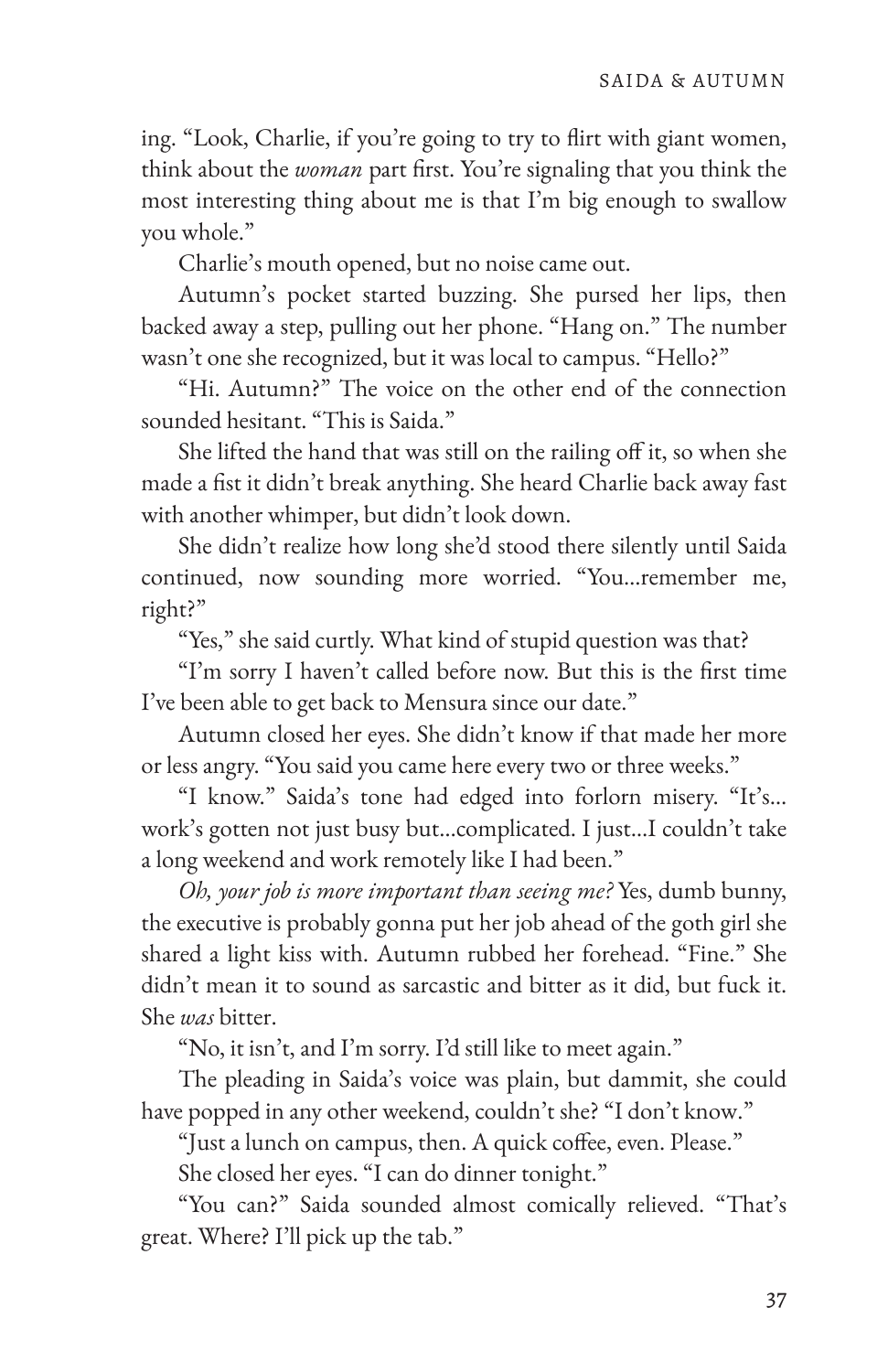*Damn right you will.* "I…" She opened her eyes again and glanced around. "The Beanstalk again, I guess, unless you want the sit-down place. The Banyan Tree, I think it's called."

"We can definitely do sit-down. Have you ever been to Chimayo? They have a few giant tables."

Her eyes widened. "Chimayo," she repeated. It was on the edge of campus, one of a handful of private businesses that leased space from the school with the condition they provide service to multiple scales. The upscale restaurant, owned by a celebrity chef she'd seen on television a few times, had only been open a few months—to rave reviews and solid bookings. "You think you can just get a table at the hottest restaurant in the city for a Friday night on a couple hours' notice."

"For giants, maybe. And I kind of have an 'in.'"

"I…" She shook her head. "Sure. All right."

"Great." Saida sounded excited now. "I'll call you back in a few minutes with the time if I can get it. Okay?"

"Okay."

She put the phone back in her pocket, and looked down at Char‐ lie. "Sorry. I have to go."

He nodded. "Okay. Um. Thanks for…not eating me?"

Autumn paused, then crouched down. "You're cute, Charlie. You just need to relax. Get more comfortable around people *you* think are cute, regardless of their size. Remember girls are people, not objects. Then remember giants are people, too."

He nodded again, smiling uncertainly.

She straightened up. "Now, I have to go find something to wear." Shaking her head, she hurried back toward her dorm.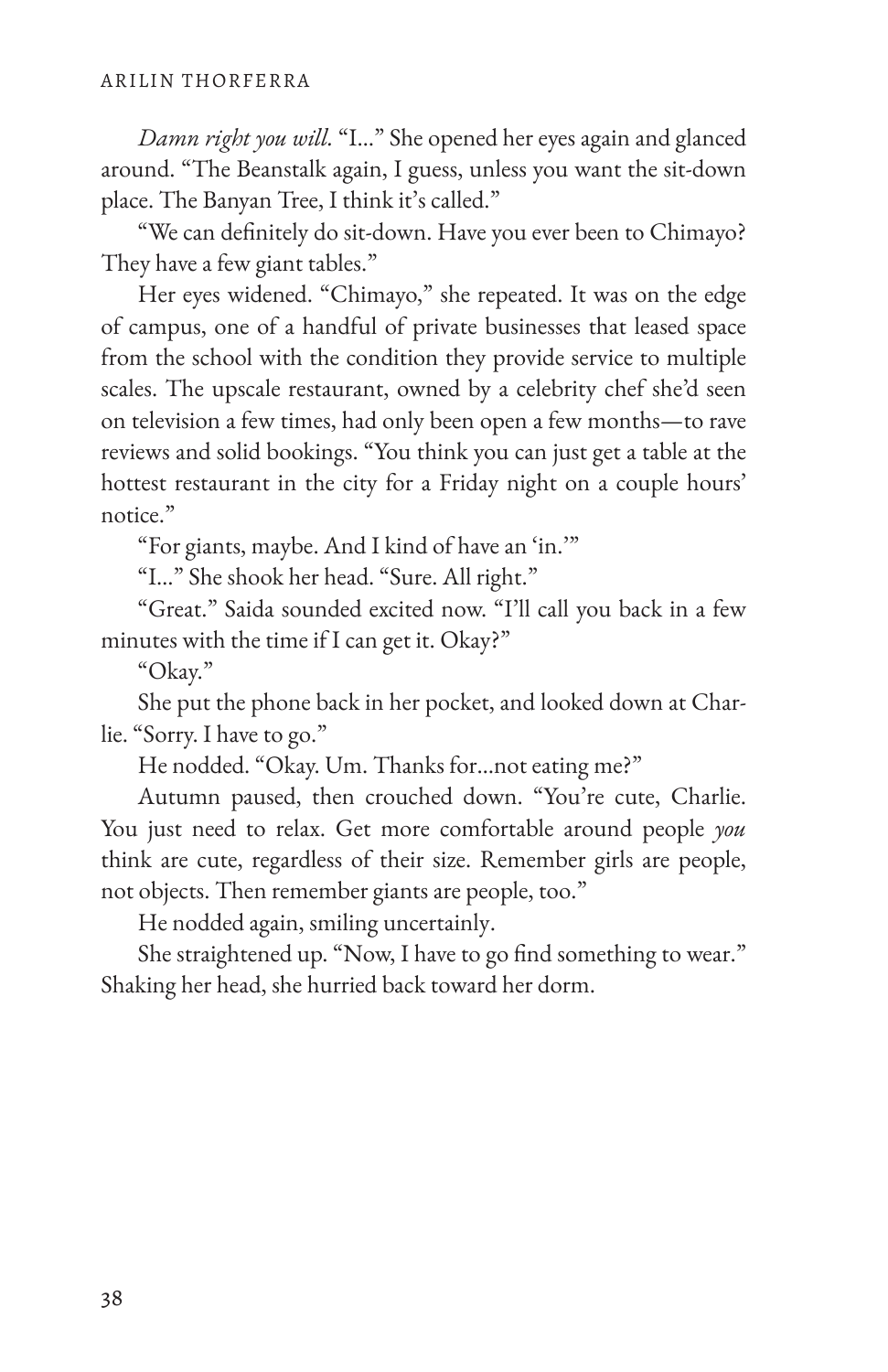CHAPTER 6 Chimayo

The "Business District" sat near the southeast corner of campus, close to the staff housing—which must be where Saida's suite was. Technically, the district sat both on campus and in the off-campus DMZ, but at the edge of a low artificial cliff designed to put little street level at average giant chest height. Autumn had only been to this part of the campus maybe four times since she'd been a student. Five? There were no student services here, and she'd never had much interest in the Giants' Club, a bar that Professor Thorferra apparently co-owned. Some people said it was kind of cliquish, the name seemed silly, and the Beanstalk was closer anyway.

She slowed down as she approached the restaurant. Smooth tan stone formed the exterior walls, lines curved rather than hard, softly lit from below by lanterns—spotlights, she supposed, to littles hidden in the foliage. Logs from either magically enlarged or unimaginably intimidating trees supported the roof. It looked like some‐ thing from a high desert city, taking cues from ancient architecture but remaining modern.

No other giants stood outside, although a handful of littles milled around at street level. The sheer drop-off of dirt and rock that she remembered from a few months ago had been finished into a four-story wall of dark brown stone blocks, water trickling down in rivulets to a pool at the base. Some littles saw her and waved up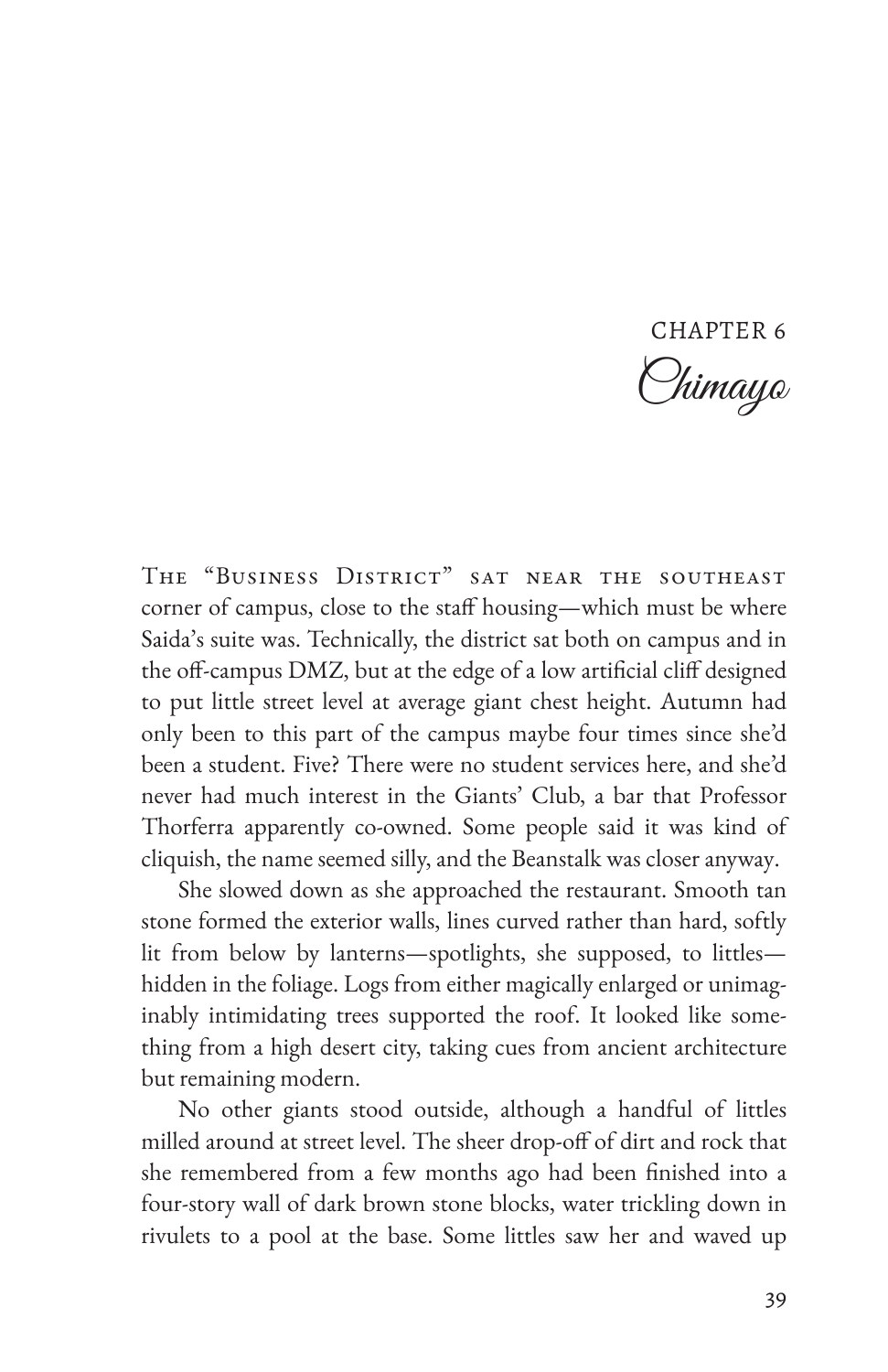cheerfully; others gawked gracelessly. All of them were dressed better than she was.

*No,* she admonished herself. *They're dressed more expensively*. *You're dressed great.* On her way out of her dorm, she'd been waylaid by Judy. The plushly curved raccoon had the eye of a fashion critic, and she'd immediately noticed the unusual lack of rips in Autumn's pair of black jeans. When the rabbit confessed she had a date, Judy briskly ushered her back to her own closet and commanded her to switch to that dark purple, design-free tee (tucked in), bring that black jacket, borrow this silver necklace. She'd bristled, but had to admit it not only all worked, but still fit her own style.

"Autumn!"

She turned to see Saida hurrying toward her. The Rha had traded her own jeans and tee look for a dark green sheath dress, a tight sleeveless wrap ending just above her knees, the V-cut neckline bordering on risqué given the cat's buxom build. She'd also added jewelry, by way of a matching bracelet and anklet, both simple gold hoops—albeit possibly real gold, or at least real gold plating. She started to feel underdressed again.

Before she could say anything, Saida stopped in front of her, looking her up and down. "You look stunning."

"Thanks. So do you."

Saida smiled self-consciously, fluffy tail flicking. "And thanks for giving me another chance." She hesitated, then motioned toward the restaurant. "Have you had…I guess they call it 'Southwestern' food? We don't have anything quite like it in Stravell."

Autumn followed. "Like tacos and burritos? Fajitas?"

"I don't think so. We don't have those in Stravell, either, although our breadpockets are close." She reached the door first, holding it open for the rabbit.

Inside, the restaurant looked like—well, like places her parents would never have taken her to. Soft, warm indirect light, walls that matched the waterfall stones, solid dark wood furnishings from each table to the host stand. Tasteful, restrained, expensive without being overtly excessive. She liked the look, but admitting that even to herself made her vaguely uncomfortable.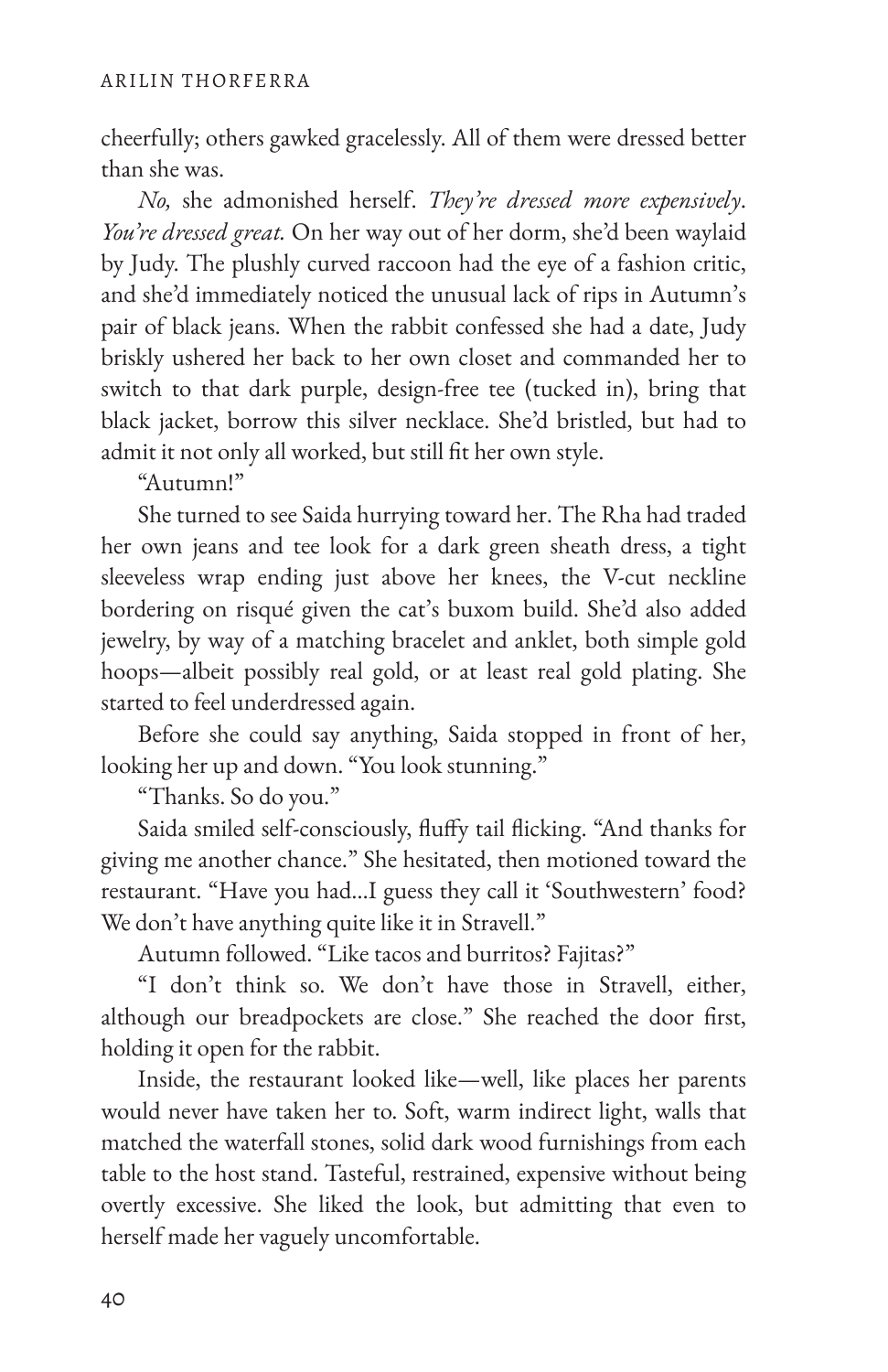A tigress in a formal black suit—a tuxedo? Autumn wasn't sure, but it even had the bowtie—stood behind the host stand, smiling as they approached. "Good evening. Welcome back, Miss Talirend."

Autumn's brows lifted.

Saida smiled. "Thank you."

The tigress checked a display in front of her, then tapped the screen a few times. "Right this way." She gathered two menus and headed into the dining room.

Past the entranceway, the reality of giant and little reasserted itself. The room for them held only five tables, although it didn't feel cramped. One wall, though, had a break just a bit over halfway up: the little dining room, separated from the giants by a railing. That space had dozens of tables, and she caught a glimpse of the separate entrance and host stand. The wall for the giants continued about twenty feet over the floor for the littles.

When she took her seat, the tigress handed her one of the menus, then handed Saida the other one after the Rha sat down. Autumn opened the menu, saw a column of prices, and immediately choked.

Saida blinked across the table, looking alarmed.

"They're just higher prices than I…wait, these are just the *appetizers*?"

"They're not—I mean—look. Don't worry. Order what you want."

"You were going to say they're not that high?"

Saida's ears flicked back. "I've seen lower, and I've seen higher."

Autumn shook her head, looking down at the menu. She didn't want to pick a fight. "Sorry," she murmured. "I just feel out of place."

Saida tilted her head and flashed a wry smile. "I don't know what to say that won't sound like 'when I was your age.' But I remember being a broke college student. Then a broke college dropout."

When the waiter, a smartly dressed coyote, approached the table to take their drink orders, Autumn decided not to argue when Saida ordered a bottle of wine to split. The Rha seemed comfortable navi‐ gating a fancy wine list, but she'd seemed just as comfortable sharing pizza and coffee in a paper cup.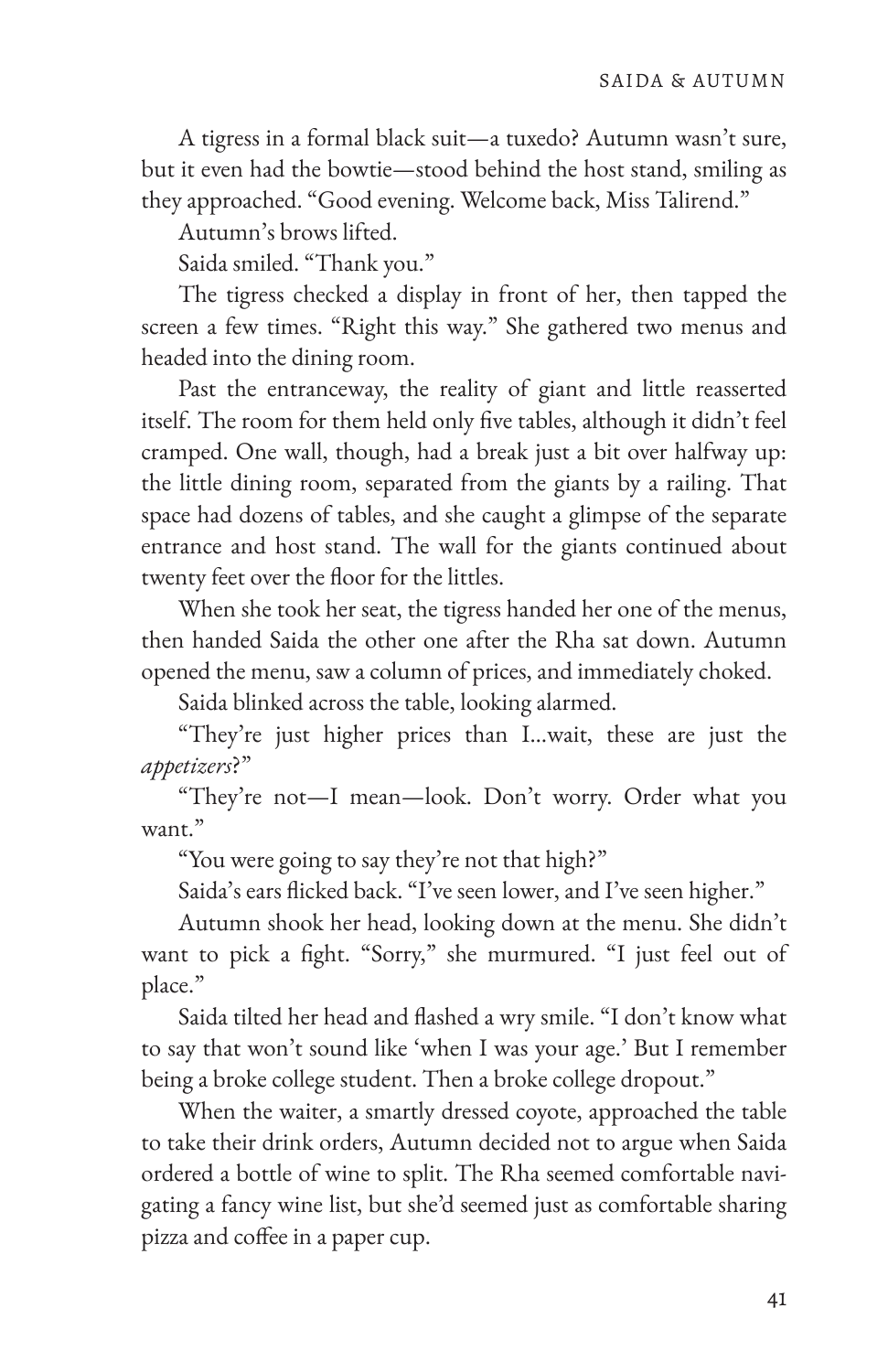"So, you've eaten here before."

"Twice. I'd always wanted to go to one of Chipotle's restau‐ rants." She waved a hand at the room. "This is the first one I could  $fit in.$ "

"Chipotle...Layotl? The owner? Don't tell me you're on a firstname basis with her."

"Well, actually, yes. She's Arilin's silent partner in the Giants'  $Cl<sub>11</sub>b$ <sup>"</sup>

Her eyes widened. Before she could say anything, the waiter came back with the wine. "Are you ready to order?"

"I…um." Autumn hurriedly scanned the menu. In fact, there were no tacos, burritos, or fajitas in sight. Everything sounded alarm‐ ingly fancy and she didn't recognize half the ingredients. "Are the stuffed chiles vegetarian?"

He nodded. "They're roasted poblano peppers stuffed with huitlacoche and sweet corn, topped with a walnut cream sauce. They're delicious."

"Okay. I'll have that." She had no idea what *huitlacoche* was, but evidently it wasn't, like, chicken entrails or something.

Saida offered her closed menu to him with a smile. "I'll have the honey-chile glazed salmon."

"Excellent choice." He took both menus, lifting Autumn's out of her hands unbidden, and disappeared.

"So." Saida took a big sip of her wine, looking across the table but not quite meeting Autumn's eyes. "I don't want to throw a lot of my office politics at you because they wouldn't mean much and I know they're not an excuse. But a few weeks before I met you, my company hired a new director of sales and marketing. Up until then, I'd reported directly to the CEO. My brother. Now I report to this new director."

So she was second from the top, now she was third. "Is that a demotion?"

"Officially, no. But whether it is or isn't, I've got much less slack now." She let out a long sigh. "It hasn't been said in so many words that I need to stop taking long weekends 'out of town' so often, but…it's been made clear."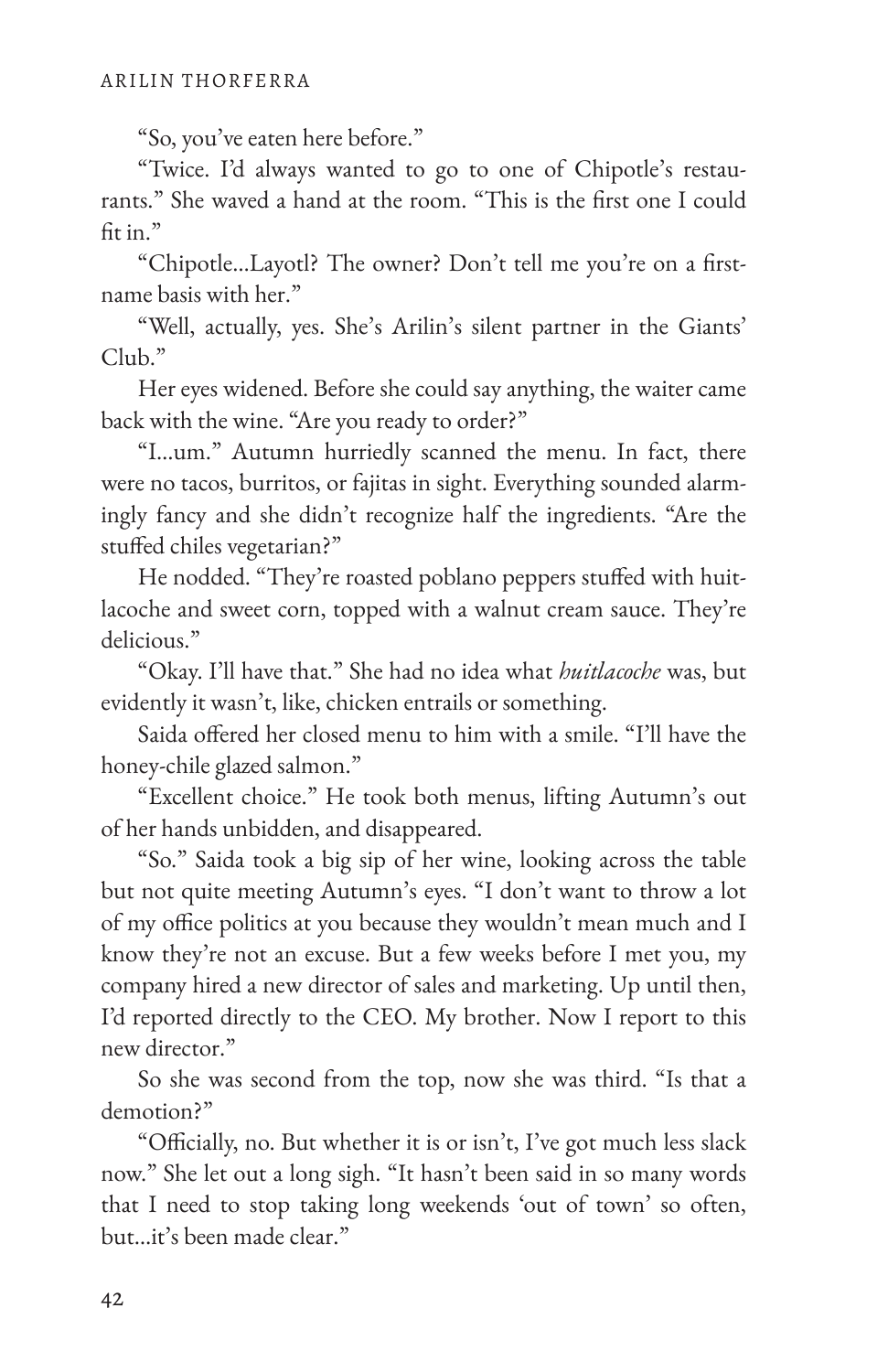Autumn picked up her own wine glass, mimicking Saida's swirling motions, giving it a careful sniff and an even more careful sip. It tasted like red grape skins rubbed on an oak leaf. Gah. Didn't wine have at least some sugar? "This feels like the start of a 'it's not you, it's me' speech."

"No, no. I mean..." Saida trailed off, looking into her own wine glass.

"It's okay." Autumn spread her hands. "Look, all we've had is pizza, coffee, and one kiss. First dates don't always work out. I guess I get a dinner I could never afford on my own out of it, right?"

Saida's voice tensed. "Could we maybe *start* dating before we break up?"

"Look, if it's either your job or your weekend world-hopping, it's better if we *don't* go any farther, isn't it?" She shook her head. "You're at a family business. You *must* be paid a lot. You've got a boss, but you're still management."

"Autumn." Saida leaned forward, meeting the rabbit's gaze now. "I didn't come back to tell you I had to make a hard choice between seeing you and keeping my job. I came back because I realized that choice is bullshit."

She felt her ears flush, and she looked away. "So now what?"

"Now we have a nice dinner. If anything else happens after that, it's up to you."

Autumn took another sip of the wine, this time trying to roll it around in her mouth like she'd heard you were supposed to. All right, now she could pick up other fruit flavors. Strawberry and cherry, maybe. "So were you really a broke college dropout?"

"I was. I'm not from a rich family. There weren't many rich fami‐ lies left after the war unless they were military contractors or some‐ thing, but we weren't rich before it."

Autumn tilted her head. "War?"

"Arilin doesn't talk about it in class?" Saida let out her breath. "I guess she wouldn't. The accident that sent her here happened during the first big attack. Well, Mradhi thinks the attack's probably what caused it. The lightning weapons—"

The rabbit felt her eyes growing wider as the Rha spoke. Clearly,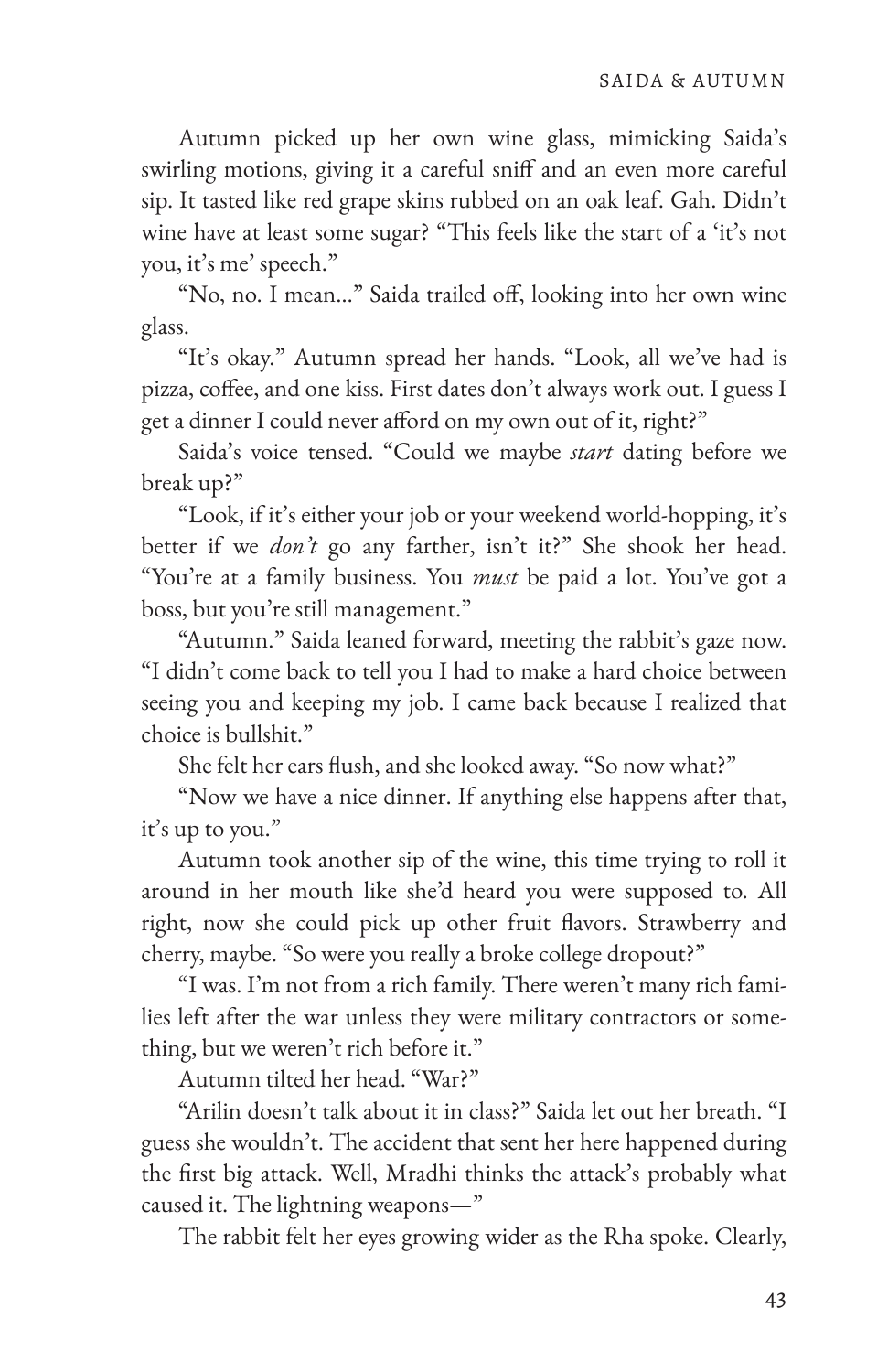Saida noticed it, catching herself and smiling a little sadly. "Just say a lot of people in Stravell lost a lot. Arilin was never interested in coming back. She'd built a whole life here, one she never had there." She waved a hand around. "She was…antisocial. I don't think she had any friends, and Mradhi and I were too young to know her before the accident happened. We're it for her family now."

"You're—her parents were killed in the war?"

Saida nodded. "We thought she was, too."

Her own crazy life started to seem blessedly mundane. "Uh—and your parents?"

"Physically, they came through the war fine. Dad never got another steady job, as far as I know, though, and they divorced… twelve years ago? I don't know where he is now. Mom's doing okay, thanks to a pension Mradhi set up for her."

"Oh." She bit her lip, looking down.

"How about your family?"

"Less dramatic than your story, but complicated. They're not thrilled at having a giant for a daughter, and I can't tell if it's the 'giant' part or the 'daughter' part that bothers them the most. And my father has some kind of cancer now, I think, but I only hear this second-hand when my sister bothers to get in touch with me." And when I let myself read her emails. "I'm going to have to deal with them again sometime, but I'm putting it off as long as I can."

Saida grimaced in sympathy.

The waiter reappeared, setting down their plates. Autumn's stuffed pepper looked like a work of modern art, split down the middle and overstuffed with a filling of not just corn and huit...whatever, but finely diced onions and what looked like some strange cross between squash and apple, drizzled with the cream sauce, sprinkled with pomegranate seeds and surrounded by multicolored wild rice. The cat's salmon looked no less carefully plated, set on a bed of what looked like spinach and polenta. "Oh, wow." She just studied her plate. "I'm pretty sure this is the fanciest food I've ever seen in real life."

Saida cleared her throat. Autumn looked up to find a cheetah woman standing by the waiter, holding out a silver tray. On the tray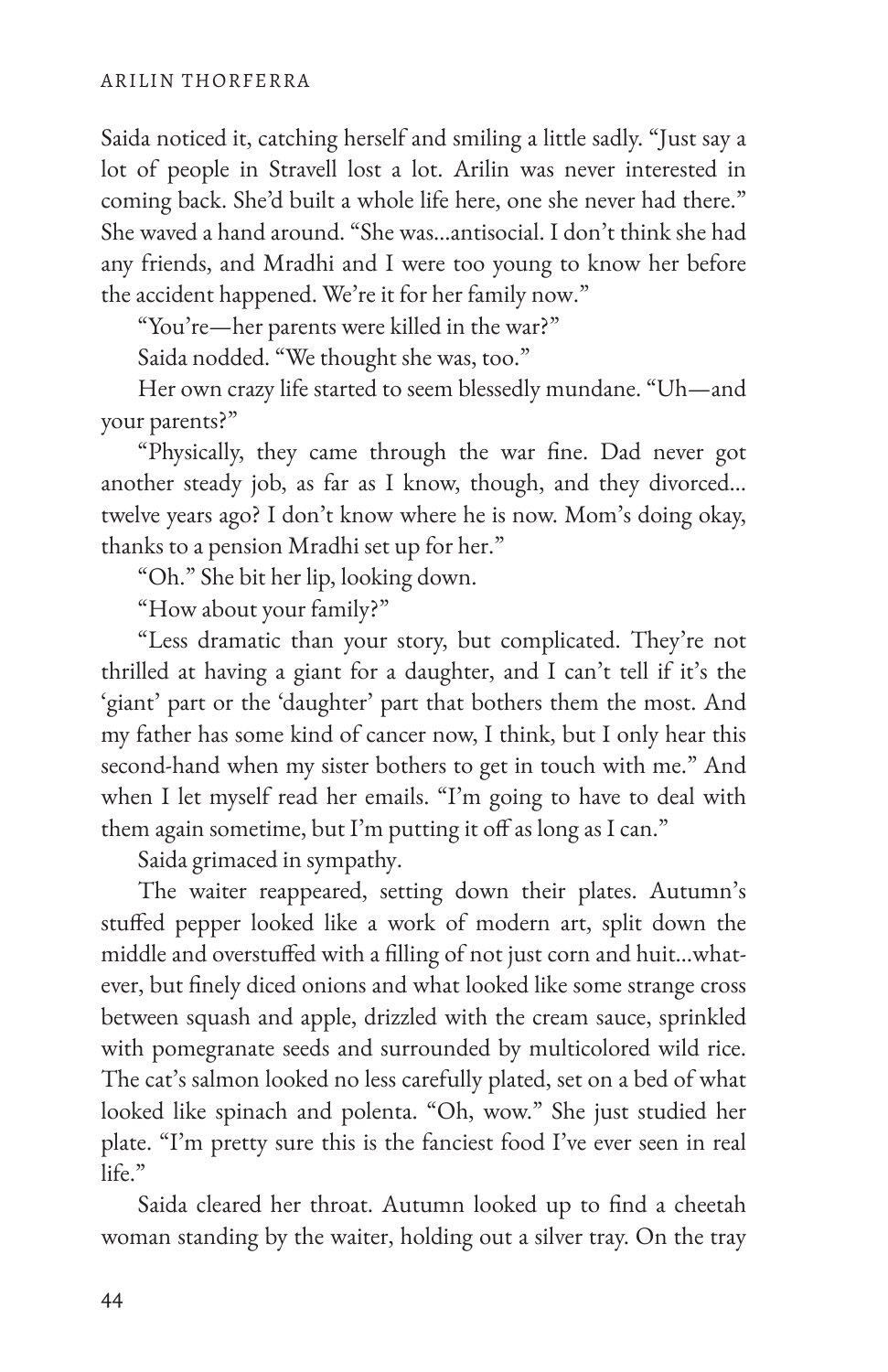stood a short ringtailed woman—not a raccoon, a, what was it, cacomistle—wearing a chef's outfit. "I hope you like it." She folded her hands behind her back and smiled. "I'm Luyu, the sous chef. Since you're friends of Chef Layotl's, I wanted to introduce myself. Is this a special occasion?"

Before Autumn could shake her head, Saida said, "It's our first dinner date."

"That's lovely!" The cacomistle clasped her hands together. "We'll make a special dessert you can share. In the meantime, let Ferran know if you need anything," She indicated the coyote, who nodded.

"We will. Thank you so much."

Autumn stared at Saida after they left. The cat smiled selfconsciously. "I didn't plan that, I promise."

"That's more worrying, somehow." She carefully cut off a bite with her fork, put it in her mouth, then melted into her seat. "Oh my God."

Saida grinned. "I'd say 'wait until you see the dessert,' but I don't want it to sound like innuendo."

Autumn waved her fork at the cat. "You don't get to make innu‐ endo yet. You still owe me a secret."

Saida swallowed her own bite of salmon, looking down at her plate. Then she look back up and took a deep breath. "I'm cursed."

Autumn swallowed her own second bite, and looked into the Rha's eyes. "You're serious."

Saida nodded, ears lowered. They were both silent for a few seconds, until she straightened up and cut off another bit of the salmon. "Want a bite of fish?"